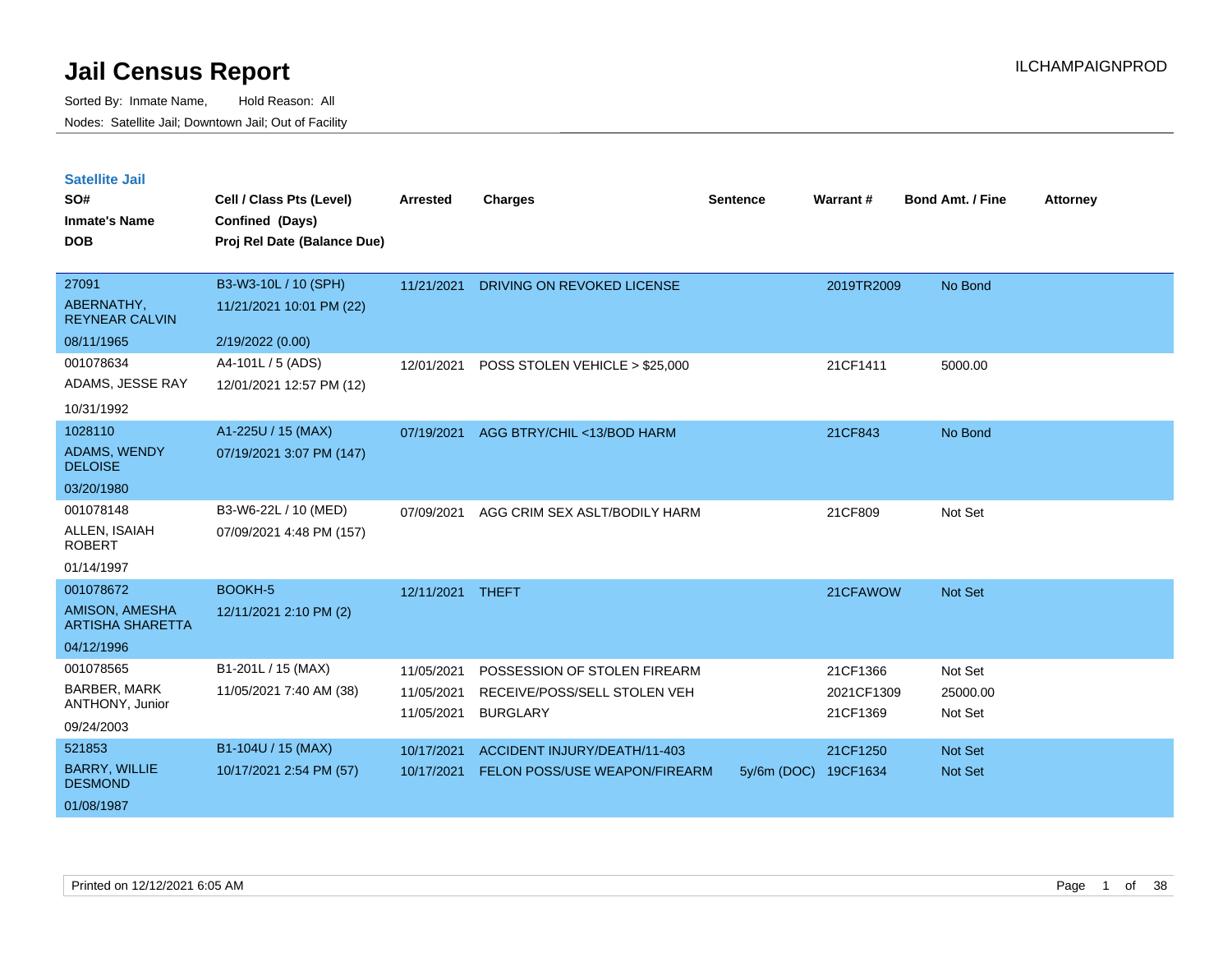| Nudes. Satellite Jali, Downtown Jali, Out of Facility<br>SO# | Cell / Class Pts (Level)                    | <b>Arrested</b> | <b>Charges</b>                | <b>Sentence</b> | <b>Warrant#</b> | <b>Bond Amt. / Fine</b> | <b>Attorney</b> |
|--------------------------------------------------------------|---------------------------------------------|-----------------|-------------------------------|-----------------|-----------------|-------------------------|-----------------|
| <b>Inmate's Name</b>                                         | Confined (Days)                             |                 |                               |                 |                 |                         |                 |
| <b>DOB</b>                                                   | Proj Rel Date (Balance Due)                 |                 |                               |                 |                 |                         |                 |
|                                                              |                                             |                 |                               |                 |                 |                         |                 |
| 1073281                                                      | A2-221L / 5 (ADS)                           | 11/15/2021      | DOM BTRY/CONTACT/1-2 PRECONV  |                 | 2021CF206       | 5000.00                 |                 |
| <b>BASLER, MONET</b><br><b>MARISA</b>                        | 11/15/2021 11:08 PM (28)                    |                 |                               |                 |                 |                         |                 |
| 08/17/1994                                                   |                                             |                 |                               |                 |                 |                         |                 |
| 001078636                                                    | A2-121L                                     | 12/01/2021      | RESIDENTIAL BURGLARY          |                 | 2021CF12131     | 50000.00                |                 |
|                                                              | BAYS, JENNIFER ANNE 12/01/2021 8:28 PM (12) |                 |                               |                 |                 |                         |                 |
| 06/15/1983                                                   |                                             |                 |                               |                 |                 |                         |                 |
| 001078595                                                    | A1-226L / 10 (MED)                          | 11/20/2021      | AGGRAVATED DOMESTIC BATTERY   |                 | 21CF1426        | No Bond                 |                 |
| <b>BEADLES, KIERA</b><br><b>RENEE</b>                        | 11/20/2021 1:54 AM (23)                     |                 |                               |                 |                 |                         |                 |
| 01/23/1991                                                   |                                             |                 |                               |                 |                 |                         |                 |
| 55826                                                        | B1-102L / 15 (MAX)                          | 10/22/2021      | MFG/DEL 100<400 GR COCA/ANLG  |                 | 21CF1284        | Not Set                 |                 |
| BEAUREGARD,<br>MAURICE RONALD,                               | 10/22/2021 7:57 AM (52)                     |                 |                               |                 |                 |                         |                 |
| 06/19/1982                                                   |                                             |                 |                               |                 |                 |                         |                 |
| 969121                                                       | <b>BOOKH-1 / 15 (MAX)</b>                   | 11/25/2021      | CRIM TRESPASS TO RESIDENCE    |                 | 21CF1444        | <b>Not Set</b>          |                 |
| <b>BECKLEY, ANTHONY</b><br><b>PATRICK</b>                    | 11/25/2021 7:16 PM (18)                     |                 |                               |                 |                 |                         |                 |
| 06/30/1989                                                   |                                             |                 |                               |                 |                 |                         |                 |
| 001078535                                                    | B2-T2-07U / 15 (SPH)                        | 10/26/2021      | CRIM SEX ASSAULT/FORCE        |                 | 21CF1305        | Not Set                 |                 |
| BERRY, DAVID ISAAC                                           | 10/26/2021 10:52 AM (48)                    |                 |                               |                 |                 |                         |                 |
| 09/23/2000                                                   |                                             |                 |                               |                 |                 |                         |                 |
| 1057334                                                      | B4-221U / 15 (MAX)                          | 10/27/2021      | MURDER/INTENT TO KILL/INJURE  |                 |                 | No Bond                 |                 |
| BEVERLY, DAVID<br><b>BENJAMIN</b>                            | 10/27/2021 1:42 PM (47)                     |                 |                               |                 |                 |                         |                 |
| 03/31/1987                                                   |                                             |                 |                               |                 |                 |                         |                 |
| 29626                                                        | B1-105U / 10 (MED)                          | 11/09/2021      | MFG/DEL 15<100 GR COCA/ANALOG |                 | 21CF1387        | Not Set                 |                 |
| <b>BISHOP, DARRELL</b><br>EDWARD                             | 11/09/2021 4:46 PM (34)                     |                 |                               |                 |                 |                         |                 |
| 07/18/1968                                                   |                                             |                 |                               |                 |                 |                         |                 |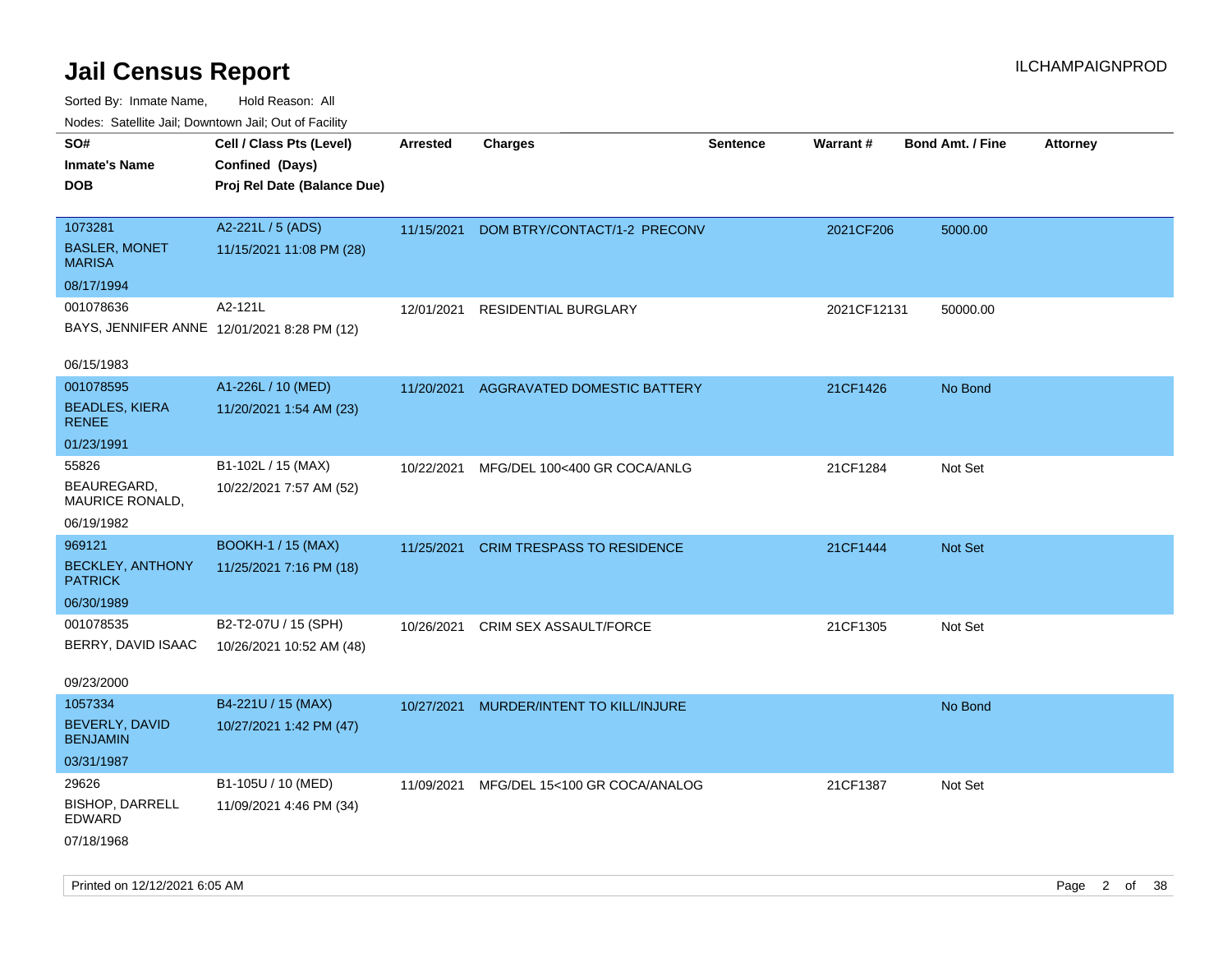| ivouss. Satellite Jali, Downtown Jali, Out of Facility |                             |            |                                  |                 |                 |                         |                 |
|--------------------------------------------------------|-----------------------------|------------|----------------------------------|-----------------|-----------------|-------------------------|-----------------|
| SO#                                                    | Cell / Class Pts (Level)    | Arrested   | Charges                          | <b>Sentence</b> | <b>Warrant#</b> | <b>Bond Amt. / Fine</b> | <b>Attorney</b> |
| Inmate's Name                                          | Confined (Days)             |            |                                  |                 |                 |                         |                 |
| <b>DOB</b>                                             | Proj Rel Date (Balance Due) |            |                                  |                 |                 |                         |                 |
|                                                        |                             |            |                                  |                 |                 |                         |                 |
| 51247                                                  | B1-202U / 10 (MED)          | 04/15/2021 | FELON POSS/USE WEAPON/FIREARM    |                 | 21CF411         | <b>Not Set</b>          |                 |
| <b>BROWN, DANTE</b><br>MAURICE                         | 04/15/2021 6:24 PM (242)    |            |                                  |                 |                 |                         |                 |
| 04/19/1979                                             |                             |            |                                  |                 |                 |                         |                 |
| 1035923                                                | B3-W3-12L / 10 (MED)        | 08/23/2021 | POSS STOLEN VEHICLE > \$25,000   |                 | 21CF1029        | Not Set                 |                 |
| BROWN, KYRELL<br>NAJUAN                                | 08/23/2021 9:46 AM (112)    |            |                                  |                 |                 |                         |                 |
| 06/14/1993                                             |                             |            |                                  |                 |                 |                         |                 |
| 29957                                                  | B4-222L / 15 (MAX)          | 11/13/2021 | FELON POSS/USE WEAPON/FIREARM    |                 | 21CF1390        | <b>Not Set</b>          |                 |
| <b>BROWN, RODNEY</b><br>LOUIS                          | 11/13/2021 8:57 PM (30)     | 11/13/2021 | AGG CRIM SX AB/>5 YR OLDER VIC   |                 | 2019CF0718      | 250000.00               |                 |
| 01/07/1968                                             |                             |            |                                  |                 |                 |                         |                 |
| 001077945                                              | A1-225L / 10 (MED)          | 11/13/2021 | AGG ASLT PEACE OFF/FIRE/ER WRK   |                 | 2021CF637       | 1000.00                 |                 |
| BROWN, SIDREA                                          | 11/13/2021 10:49 AM (30)    | 11/13/2021 | <b>BURGLARY</b>                  |                 | 2021CF543       | 50000.00                |                 |
| RENEIA                                                 |                             | 11/17/2021 | <b>BURGLARY</b>                  |                 | 21CF1264        | 1000.00                 |                 |
| 07/23/1992                                             |                             |            |                                  |                 |                 |                         |                 |
| 988541                                                 | A3-111L / 5 (ADS)           | 12/06/2021 | POSSESSING A CONTROLLED SUBSTAND |                 | 2020CF1195      | No Bond                 |                 |
| BURDETTE, SHANE<br><b>DILLON</b>                       | 12/06/2021 2:57 PM (7)      |            |                                  |                 |                 |                         |                 |
| 11/29/1991                                             | 1/3/2022 (0.00)             |            |                                  |                 |                 |                         |                 |
| 56936                                                  | B4-227U / 15 (MAX)          | 11/01/2021 | PUBLIC INDECENCY/EXPOSURE/3+     |                 |                 | Not Set                 |                 |
| CALDWELL, STEVEN<br>ANDRE                              | 11/01/2021 1:09 PM (42)     |            |                                  |                 |                 |                         |                 |
| 04/19/1982                                             |                             |            |                                  |                 |                 |                         |                 |
| 39474                                                  | B1-101U / 10 (ADS)          | 07/06/2021 | MFG/DEL 15<100 GR HEROIN/ANLG    |                 | 21CF792         | <b>Not Set</b>          |                 |
| CAMPBELL, AARON<br>JACOB                               | 07/06/2021 11:56 PM (160)   |            |                                  |                 |                 |                         |                 |
| 07/18/1974                                             |                             |            |                                  |                 |                 |                         |                 |
| 1015533                                                | BOOKF-2                     | 12/11/2021 | CRIMINAL TRESPASS BUILDING       |                 | 21CFAWOW        | Not Set                 |                 |
| CASTONGUE, HALEY<br>ALEXIS                             | 12/11/2021 2:48 PM (2)      | 12/11/2021 | POSSESS DRUG PARAPHERNALIA       |                 | 21CFAWOW        | Not Set                 |                 |
| 06/16/1992                                             |                             | 12/11/2021 | POSSESSING A CONTROLLED SUBSTAND |                 | 21CFAWOW        | Not Set                 |                 |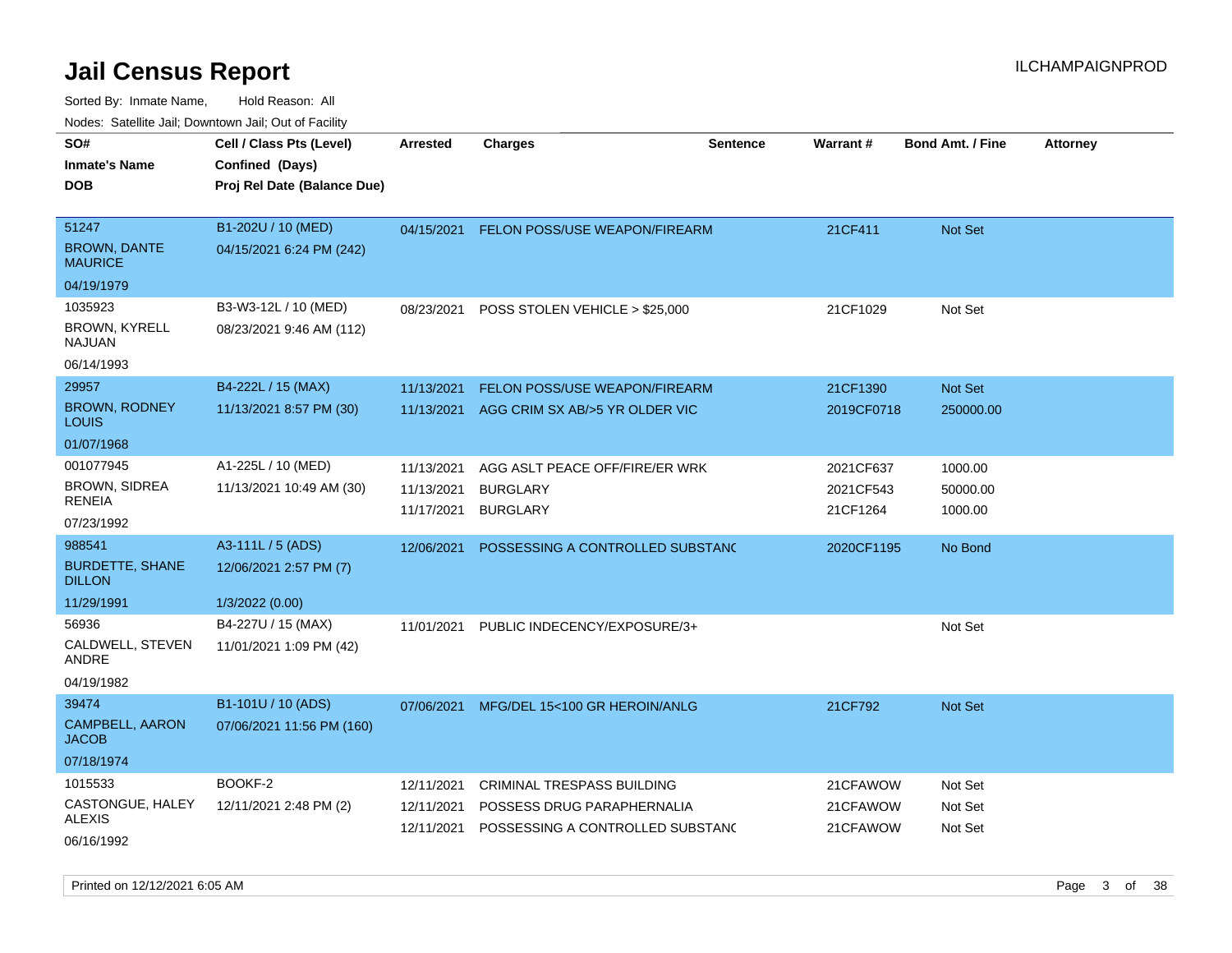Sorted By: Inmate Name, Hold Reason: All Nodes: Satellite Jail; Downtown Jail; Out of Facility

| SO#<br><b>Inmate's Name</b><br><b>DOB</b>                          | Cell / Class Pts (Level)<br>Confined (Days)<br>Proj Rel Date (Balance Due) | <b>Arrested</b>                        | <b>Charges</b>                                                                       | <b>Sentence</b> | <b>Warrant#</b>                  | <b>Bond Amt. / Fine</b>          | <b>Attorney</b> |
|--------------------------------------------------------------------|----------------------------------------------------------------------------|----------------------------------------|--------------------------------------------------------------------------------------|-----------------|----------------------------------|----------------------------------|-----------------|
| 958898<br><b>CHAMBERS, GARY</b><br><b>DANTE</b>                    | B4-123L / 15 (MAX)<br>11/18/2021 5:10 AM (25)                              | 11/18/2021                             | AGGRAVATED DOMESTIC BATTERY                                                          |                 | 21CF1409                         | Not Set                          |                 |
| 05/24/1973                                                         |                                                                            |                                        |                                                                                      |                 |                                  |                                  |                 |
| 34805<br>CONERLY, KIN JOSEPH 10/01/2021 1:53 AM (73)<br>11/16/1971 | B1-106U / 15 (MAX)                                                         | 10/01/2021<br>10/01/2021<br>10/06/2021 | <b>DOMESTIC BATTERY</b><br>ARMED HABITUAL CRIMINAL<br>POSS STOLEN VEHICLE > \$25,000 |                 | 21CF1183<br>21CF1184<br>19CF1786 | Not Set<br>Not Set<br>Not Set    |                 |
| 1074319<br><b>CRAIG, DAVUCCI</b><br><b>DAVION</b><br>08/02/2001    | B2-T1-04L / 15 (SPH)<br>10/12/2021 11:36 AM (62)                           | 10/12/2021<br>10/14/2021               | AGGRAVATED CRUELTY TO ANIMALS<br><b>MURDER</b>                                       |                 | 21CF1238<br>21CF1239             | <b>Not Set</b><br><b>Not Set</b> |                 |
| 1008150<br>CRAIG, MARCUS<br><b>DEVEL</b><br>07/20/1989             | A4-107L / 15 (MAX)<br>12/10/2021 8:08 AM (3)                               | 12/10/2021                             | PAROLE REVOCATION                                                                    |                 | CH2107737                        | No Bond                          |                 |
| 001077549<br>CRISTOBAL-MATEO,<br><b>CRISTOBAL</b><br>12/02/1988    | B2-T3-10L / 10 (SPH)<br>12/22/2020 1:17 PM (356)                           | 12/22/2020                             | <b>PRED CRIM SEX ASLT/VICTIM &lt;13</b>                                              |                 | 2020CF1469                       | <b>Not Set</b>                   |                 |
| 1023587<br>DAVIS, MARTIN<br><b>DENNIS</b><br>12/02/1994            | B1-203U / 15 (MAX)<br>09/24/2021 9:38 PM (80)                              | 09/24/2021<br>09/24/2021               | MFG/DEL CANNABIS/2.5-10 GRAMS<br>ARMED HABITUAL CRIMINAL                             |                 | 21CF1155<br>2021-CF681           | Not Set<br>500000.00             |                 |
| 001077634<br>DAVIS, TAMIKA<br>03/11/1974                           | A2-223L / 5 (ADS)<br>09/23/2021 12:30 AM (81)                              | 09/23/2021                             | OBSTRUCT JUST/DESTROY EVIDENCE                                                       |                 | 21CF887                          | 25000.00                         |                 |
| 001078538<br>DAWKINS, LEN<br>02/22/1027                            | B1-205L / 10 (MED)<br>10/26/2021 8:18 PM (48)                              | 10/26/2021                             | <b>CRIM SEX ASSAULT/FORCE</b>                                                        |                 | 21CF1301                         | Not Set                          |                 |

03/23/1987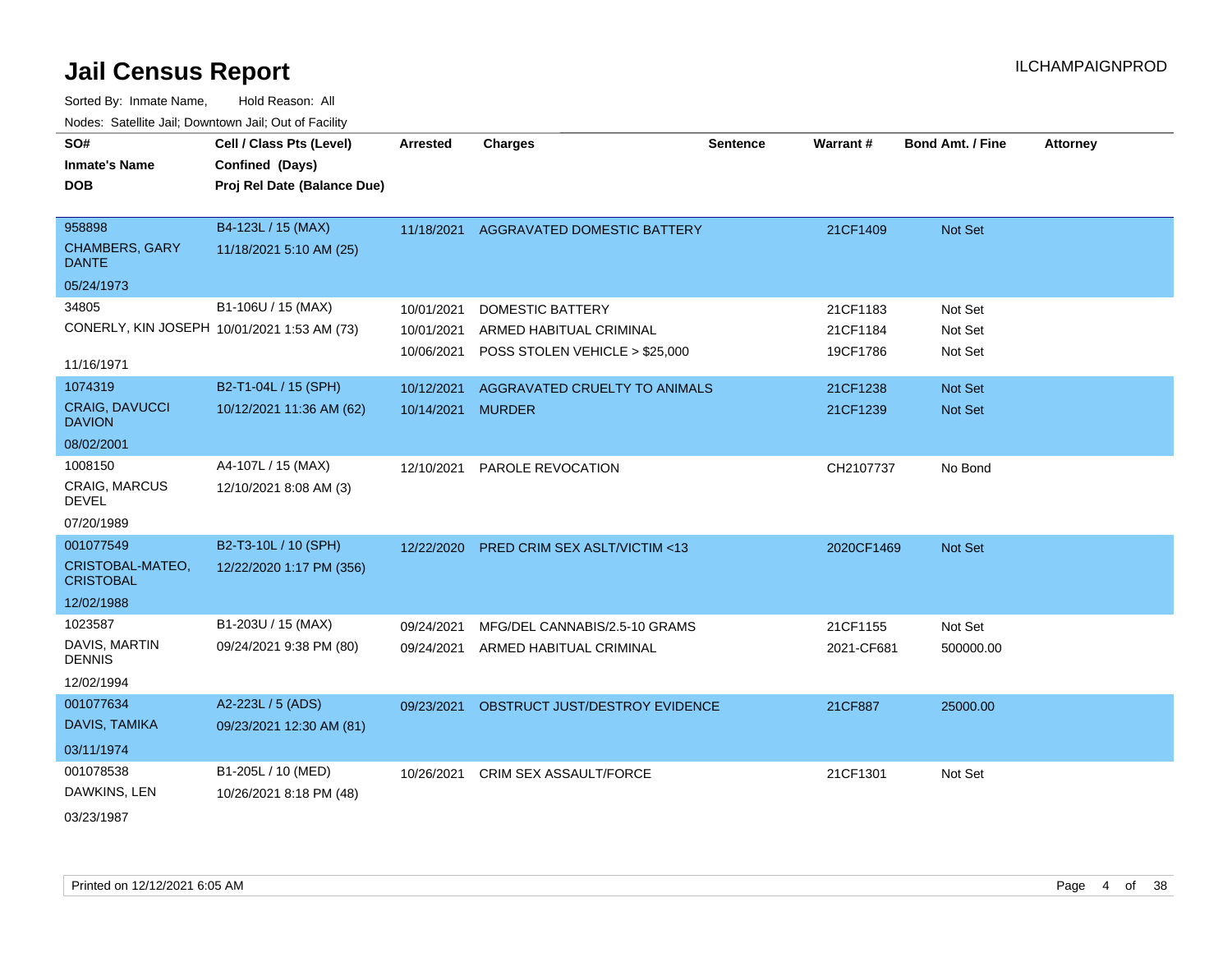| roado. Catomio can, Bomnomi can, Cat or Fabilit |                             |                 |                                           |                 |                 |                         |                 |
|-------------------------------------------------|-----------------------------|-----------------|-------------------------------------------|-----------------|-----------------|-------------------------|-----------------|
| SO#                                             | Cell / Class Pts (Level)    | <b>Arrested</b> | <b>Charges</b>                            | <b>Sentence</b> | <b>Warrant#</b> | <b>Bond Amt. / Fine</b> | <b>Attorney</b> |
| <b>Inmate's Name</b>                            | Confined (Days)             |                 |                                           |                 |                 |                         |                 |
| <b>DOB</b>                                      | Proj Rel Date (Balance Due) |                 |                                           |                 |                 |                         |                 |
|                                                 |                             |                 |                                           |                 |                 |                         |                 |
| 56972                                           | B3-W8-32L / 10 (MED)        | 08/30/2021      | POSS STOLEN VEHICLE > \$25,000            |                 | 21CF1044        | Not Set                 |                 |
| DAY, DANIEL JOSEPH                              | 08/30/2021 3:07 PM (105)    | 09/04/2021      | <b>BURGLARY</b>                           |                 | 21CF1054        | Not Set                 |                 |
| 10/16/1982                                      |                             |                 |                                           |                 |                 |                         |                 |
| 989143                                          | B3-W2-06L / 10 (MED)        | 09/27/2021      | STALKING/CAUSE PERSON DISTRESS            | 2y (DOC)        | 21CF1149        | 50000.00                |                 |
| DIAL, CLAYTON COLE                              | 09/27/2021 4:12 PM (77)     | 09/27/2021      | POSSESSION OF METH< 5 GRAMS               | 3y (DOC)        |                 | 9430.00                 |                 |
|                                                 |                             |                 |                                           |                 |                 |                         |                 |
| 07/28/1991                                      |                             |                 |                                           |                 |                 |                         |                 |
| 515892                                          | B4-224U / 15 (MAX)          |                 | 11/18/2021 AGG DOMESTIC BATTERY/STRANGLE  | 4y (DOC)        | 15CF1432        | No Bond                 |                 |
| <b>DISHMAN, BYRON</b><br><b>EUJEAN</b>          | 11/18/2021 2:33 PM (25)     |                 |                                           |                 |                 |                         |                 |
| 07/30/1983                                      |                             |                 |                                           |                 |                 |                         |                 |
| 25659                                           | B4-125L / 15 (MAX)          | 06/15/2021      | <b>RESIDENTIAL BURGLARY</b>               |                 | 2020CF1218      | 50000.00                |                 |
| DORRIS, LORENZO                                 | 06/15/2021 6:17 AM (181)    | 06/15/2021      | <b>BURGLARY</b>                           |                 | 21CF689         | Not Set                 |                 |
| 07/19/1966                                      |                             |                 |                                           |                 |                 |                         |                 |
| 987328                                          | BOOKH-6                     |                 | 12/11/2021 AGG ASLT PEACE OFF/FIRE/ER WRK |                 | 2021CFAWOW      | Not Set                 |                 |
| ERVIN, DEIDRA ANN                               | 12/11/2021 8:48 PM (2)      |                 |                                           |                 |                 |                         |                 |
| <b>RUTH</b>                                     |                             |                 |                                           |                 |                 |                         |                 |
| 04/15/1991                                      |                             |                 |                                           |                 |                 |                         |                 |
| 45194                                           | B3-W1-01U / 10 (MED)        | 10/20/2021      | DOMESTIC BATTERY/OTHER PRIOR              |                 | 21CF1265        | Not Set                 |                 |
| FALLS, ANDREW                                   | 10/20/2021 12:59 AM (54)    |                 |                                           |                 |                 |                         |                 |
| 08/15/1976                                      |                             |                 |                                           |                 |                 |                         |                 |
| 527081                                          | B3-W6-24L / 10 (MED)        | 09/06/2021      | ARSON/REAL/PERSONAL PROP>\$150            |                 | 2021 CF 797     | 25000.00                |                 |
| FERGUSON,                                       | 09/06/2021 1:18 PM (98)     |                 |                                           |                 |                 |                         |                 |
| <b>CHRISTOPHER</b>                              |                             |                 |                                           |                 |                 |                         |                 |
| 12/21/1981                                      |                             |                 |                                           |                 |                 |                         |                 |
| 1039744                                         | A3-113L / 15 (ADS)          | 12/06/2021      | <b>MURDER</b>                             |                 | 20CF959         | 1000000.00              |                 |
| FONVILLE, TREVOY<br><b>JERMAINE</b>             | 12/06/2021 10:52 AM (7)     |                 |                                           |                 |                 |                         |                 |
| 01/13/1996                                      |                             |                 |                                           |                 |                 |                         |                 |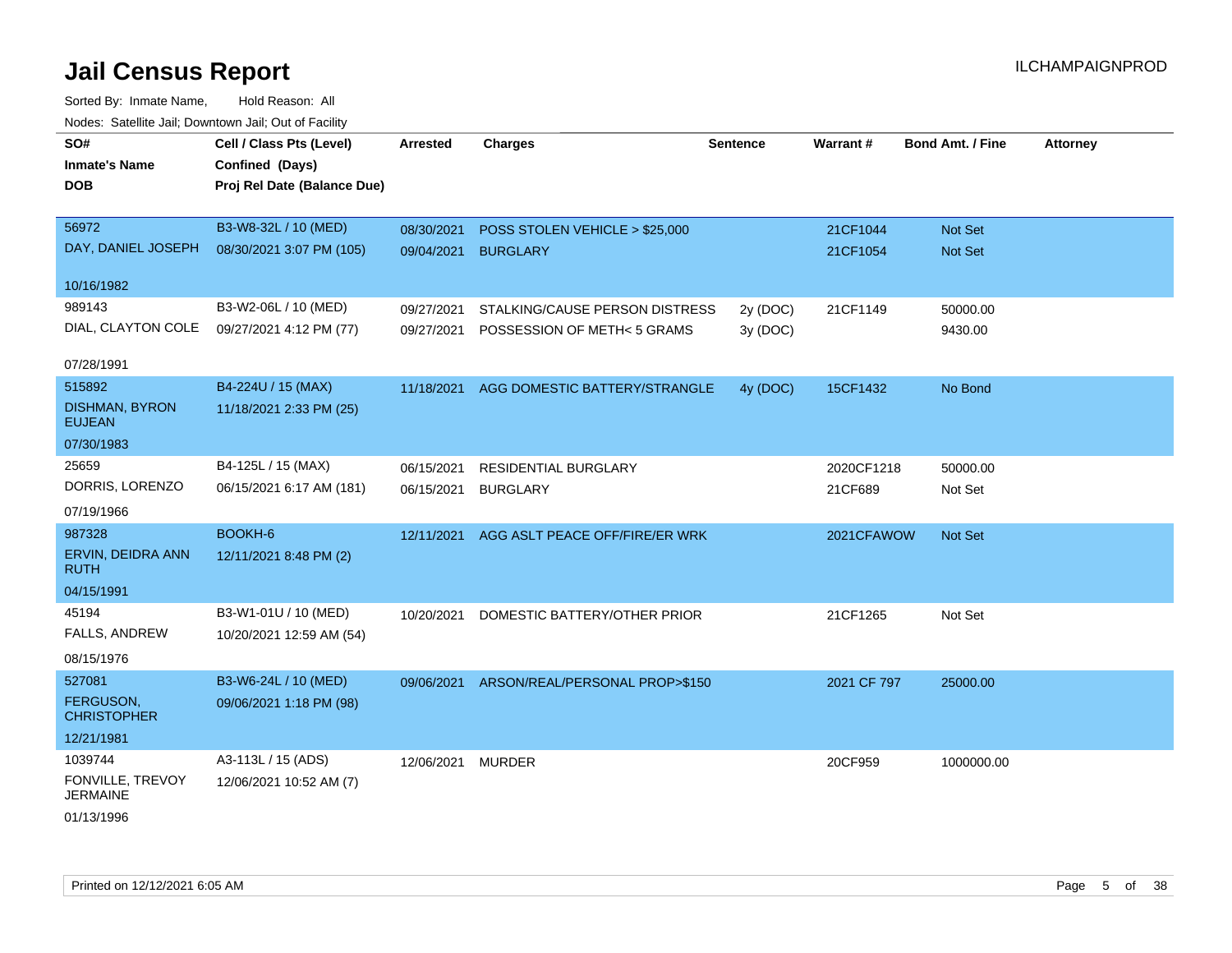Sorted By: Inmate Name, Hold Reason: All

| Nodes: Satellite Jail; Downtown Jail; Out of Facility |                                             |                 |                                           |                 |            |                  |                 |
|-------------------------------------------------------|---------------------------------------------|-----------------|-------------------------------------------|-----------------|------------|------------------|-----------------|
| SO#                                                   | Cell / Class Pts (Level)                    | <b>Arrested</b> | <b>Charges</b>                            | <b>Sentence</b> | Warrant#   | Bond Amt. / Fine | <b>Attorney</b> |
| <b>Inmate's Name</b>                                  | Confined (Days)                             |                 |                                           |                 |            |                  |                 |
| <b>DOB</b>                                            | Proj Rel Date (Balance Due)                 |                 |                                           |                 |            |                  |                 |
|                                                       |                                             |                 |                                           |                 |            |                  |                 |
| 518395                                                | B2-T3-12L / 15 (SPH)                        | 07/07/2020      | <b>CRIMINAL SEXUAL ASSAULT</b>            |                 | 2020-CF735 | 250000.00        |                 |
|                                                       | FRANDLE, MARK RYAN 07/07/2020 3:42 PM (524) |                 |                                           |                 |            |                  |                 |
| 09/10/1985                                            |                                             |                 |                                           |                 |            |                  |                 |
| 975482                                                | A4-106L / 10 (ADS)                          | 12/07/2021      | DOMESTIC BATTERY                          |                 | 2021CF1255 | 50000.00         |                 |
| FRAZER, CHRISTIAN<br>LAMAHL                           | 12/07/2021 11:14 PM (6)                     |                 |                                           |                 |            |                  |                 |
| 12/28/1989                                            |                                             |                 |                                           |                 |            |                  |                 |
| 001078583                                             | B1-205U / 15 (MAX)                          | 11/14/2021      | AGG UNLAWFUL USE WEAPON/PERSON            |                 | 21CF1392   | Not Set          |                 |
| FRAZIER, RICHARD<br><b>EMOND</b>                      | 11/14/2021 3:12 AM (29)                     |                 |                                           |                 |            |                  |                 |
| 04/19/2001                                            |                                             |                 |                                           |                 |            |                  |                 |
| 001077934                                             | A1-224L / 10 (MED)                          | 08/22/2021      | AGG DUI/ACCIDENT/DEATH                    |                 | 21CF1024   | Not Set          |                 |
| FREED, LOGAN<br><b>SUZANNE</b>                        | 08/22/2021 11:45 PM (113)                   | 08/22/2021      | <b>DOMESTIC BATTERY</b>                   |                 | 21 CM 172  | 10000.00         |                 |
| 08/18/1996                                            |                                             |                 |                                           |                 |            |                  |                 |
| 001078290                                             | A1-125U / 10 (ADS)                          | 08/19/2021      | MACHINE GUN/AUTO WEAPON/VEH               |                 | 21CF1012   | Not Set          |                 |
| <b>FREEMAN, ANGEL</b><br><b>JANILA KAY</b>            | 08/19/2021 1:26 AM (116)                    |                 |                                           |                 |            |                  |                 |
| 12/25/1995                                            |                                             |                 |                                           |                 |            |                  |                 |
| 55731                                                 | A3-213L / 15 (ADS)                          |                 | 12/07/2021 THEFT CONTROL INTENT \$500<10K |                 | 2019CF1448 | No Bond          |                 |
| FULLILOVE,<br><b>CHRISTOPHER</b>                      | 12/07/2021 3:44 PM (6)                      |                 |                                           |                 |            |                  |                 |
| 09/25/1980                                            |                                             |                 |                                           |                 |            |                  |                 |
| 001078450                                             | B3-W1-04L / 10 (MED)                        | 10/26/2021      | <b>AGGRAVATED BATTERY</b>                 |                 |            | Not Set          |                 |
| GAMBLE, HAKEEM<br><b>DARION</b>                       | 10/26/2021 1:01 PM (48)                     | 10/26/2021      | <b>BURGLARY W/O CAUSING DAMAGE</b>        |                 |            | No Bond          |                 |
| 12/17/1999                                            | 12/23/2021 (0.00)                           |                 |                                           |                 |            |                  |                 |
| 001078633                                             | A4-205L / 15 (MAX)                          | 12/01/2021      | PRED CRIM SEX ASLT/VICTIM <13             |                 | 21CF1416   | 250000.00        |                 |
| GONZALEZ-GUILLEN,<br><b>EDWARD</b>                    | 12/01/2021 12:08 PM (12)                    |                 |                                           |                 |            |                  |                 |
| 08/25/2002                                            |                                             |                 |                                           |                 |            |                  |                 |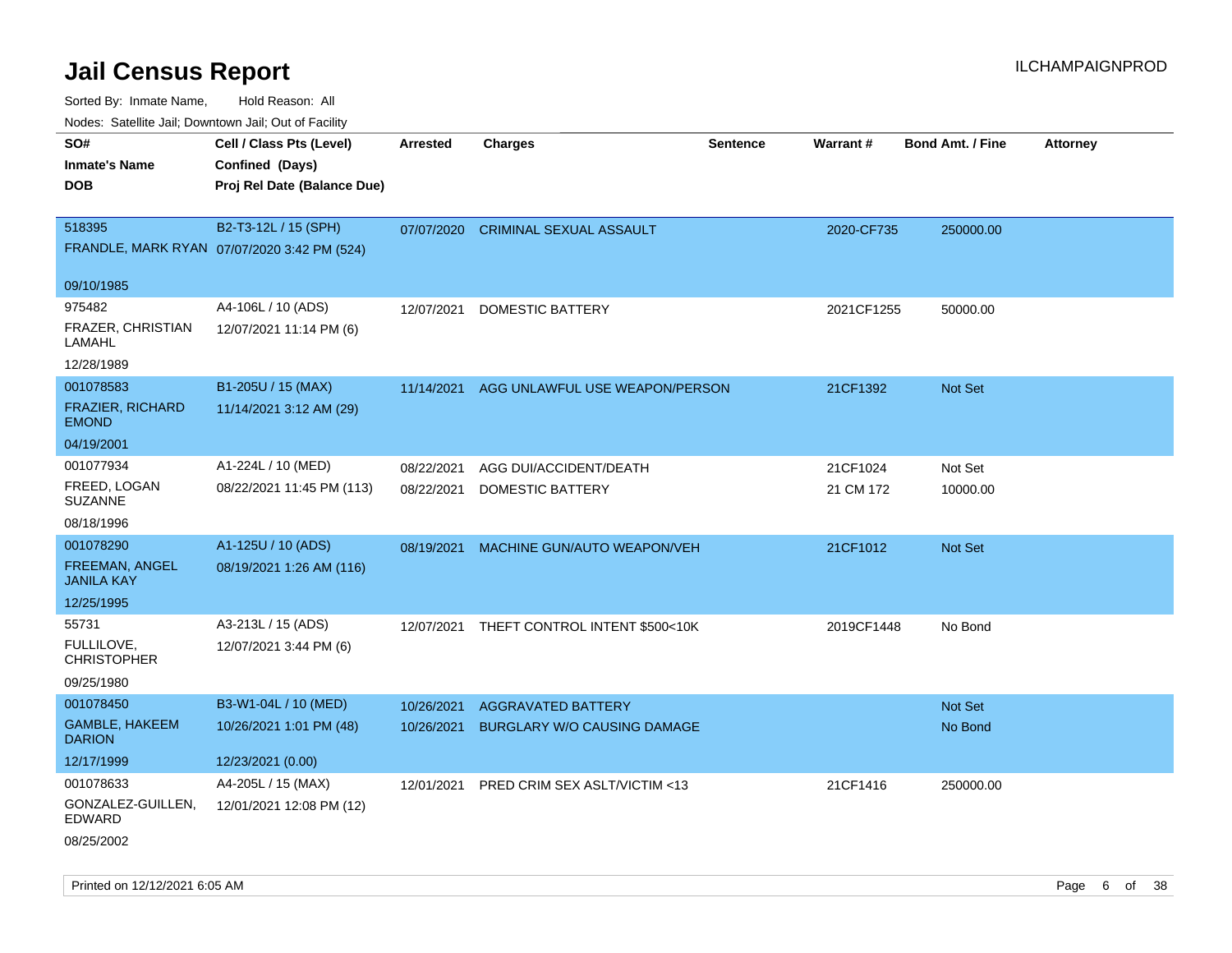| SO#<br><b>Inmate's Name</b><br><b>DOB</b> | Cell / Class Pts (Level)<br>Confined (Days)<br>Proj Rel Date (Balance Due) | <b>Arrested</b> | <b>Charges</b>                          | <b>Sentence</b> | Warrant#   | <b>Bond Amt. / Fine</b> | <b>Attorney</b> |
|-------------------------------------------|----------------------------------------------------------------------------|-----------------|-----------------------------------------|-----------------|------------|-------------------------|-----------------|
|                                           |                                                                            |                 |                                         |                 |            |                         |                 |
| 001078607                                 | B4-122U / 15 (MAX)                                                         | 11/22/2021      | FELON POSS/USE FIREARM/PAROLE           |                 | 21CF1437   | Not Set                 |                 |
| <b>GRAY, WILLIAM</b><br><b>DA'VON</b>     | 11/22/2021 2:57 PM (21)                                                    | 11/22/2021      | ATTEMPT (FIRST DEGREE MURDER)           |                 | 21CF1435   | <b>Not Set</b>          |                 |
| 04/18/1984                                |                                                                            |                 |                                         |                 |            |                         |                 |
| 56342                                     | B1-104L / 10 (MED)                                                         | 10/21/2021      | ARMED HABITUAL CRIMINAL                 |                 | 21CF1279   | Not Set                 |                 |
| <b>GRIFFIN, NATHAN</b><br><b>EUGENE</b>   | 10/21/2021 4:20 PM (53)                                                    | 10/21/2021      | THEFT CONTROL INTENT <\$500             |                 | 17CF1451   | 10000.00                |                 |
| 02/24/1969                                |                                                                            | 10/21/2021      | DRIVING ON REVOKED LICENSE              |                 | 20TR1979   | 3000.00                 |                 |
| 977825                                    | A3-211U / 5 (ADS)                                                          | 11/25/2021      | RET THEFT/DISP MERCH/>\$300             | 4y (DOC)        | 21CF203    | Not Set                 |                 |
| <b>GWIN, RAYMOND</b><br><b>CHARLES</b>    | 11/25/2021 2:23 PM (18)                                                    |                 |                                         |                 |            |                         |                 |
| 09/30/1989                                |                                                                            |                 |                                         |                 |            |                         |                 |
| 1071098                                   | B1-201U / 15 (MAX)                                                         | 11/06/2021      | AGG CRIM SEX ASSAULT/FIREARM            |                 | 21CF1368   | Not Set                 |                 |
| HARRIS, SHEMAR<br><b>HARLEM</b>           | 11/06/2021 8:22 AM (37)                                                    |                 |                                         |                 |            |                         |                 |
| 07/22/2000                                |                                                                            |                 |                                         |                 |            |                         |                 |
| 1038973                                   | B3-W2-05U / 10 (MED)                                                       | 11/05/2021      | AGG DOMESTIC BATTERY/STRANGLE           |                 | 21CF1365   | Not Set                 |                 |
|                                           | HAYS, DAMIEN CLYDE 11/05/2021 8:59 PM (38)                                 |                 |                                         |                 |            |                         |                 |
| 03/19/1994                                |                                                                            |                 |                                         |                 |            |                         |                 |
| 965829                                    | BOOKH-4 / 10 (ADS)                                                         | 09/09/2021      | HRSMT/NO CONVERSATION/KILL              |                 | 2021CF1072 | 25000.00                |                 |
| HEINZ, ANDREW<br><b>MICHAEL</b>           | 09/09/2021 5:21 PM (95)                                                    | 09/13/2021      | PROBATION VIOLATION                     |                 | 21CF7      | Not Set                 |                 |
| 07/01/1987                                |                                                                            |                 |                                         |                 |            |                         |                 |
| 001078488                                 | B2-T3-11U / 15 (SPH)                                                       | 10/14/2021      | <b>PRED CRIM SEX ASLT/VICTIM &lt;13</b> |                 | 21CF1232   | 500000.00               |                 |
| HERNANDEZ-LOPEZ,<br><b>ERNESTO</b>        | 10/14/2021 3:15 PM (60)                                                    | 10/14/2021      | <b>FUGITIVE FROM JUSTICE</b>            |                 | 21CF1246   | <b>Not Set</b>          |                 |
| 11/28/1975                                |                                                                            |                 |                                         |                 |            |                         |                 |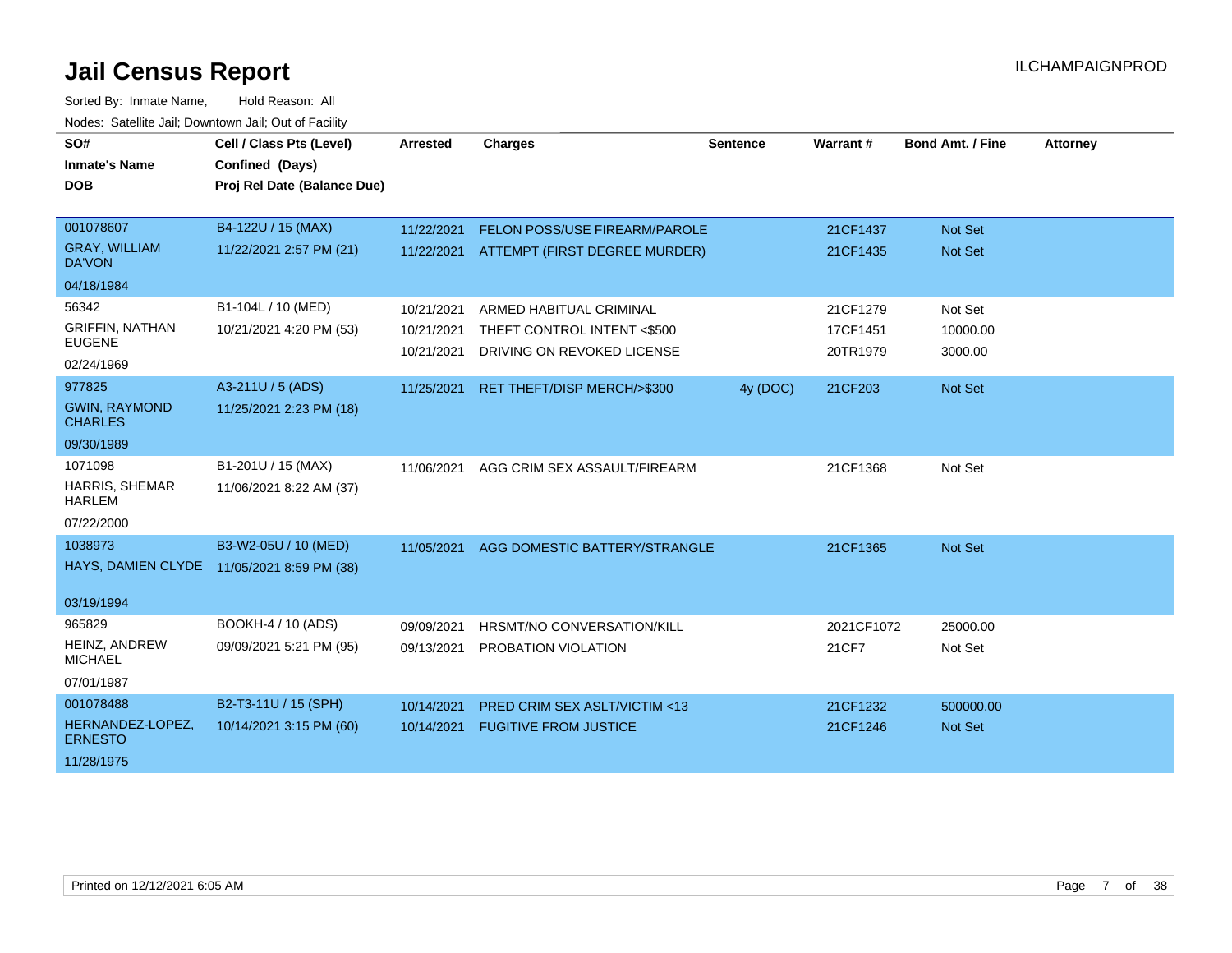| SO#<br><b>Inmate's Name</b>       | Cell / Class Pts (Level)                       | <b>Arrested</b>     | <b>Charges</b>                             | <b>Sentence</b> | Warrant#   | <b>Bond Amt. / Fine</b> | <b>Attorney</b> |
|-----------------------------------|------------------------------------------------|---------------------|--------------------------------------------|-----------------|------------|-------------------------|-----------------|
| <b>DOB</b>                        | Confined (Days)<br>Proj Rel Date (Balance Due) |                     |                                            |                 |            |                         |                 |
|                                   |                                                |                     |                                            |                 |            |                         |                 |
| 975293                            | B2-T4-14L / 10 (SPH)                           | 07/21/2021          | VIO ORDER/PRIOR VIO OF ORDER               |                 | 21CF914    | No Bond                 |                 |
| HILL, JACOB MILES                 | 07/21/2021 8:43 PM (145)                       | 07/21/2021 STALKING |                                            |                 | 2021CF863  | Not Set                 |                 |
|                                   |                                                | 07/25/2021          | <b>PAROLE REVOCATION</b>                   |                 | CH2104646  | <b>Not Set</b>          |                 |
| 02/06/1988                        |                                                | 08/18/2021          | <b>HARASS WITNESS/FAMILY MBR/REP</b>       |                 | 21CF992    | <b>Not Set</b>          |                 |
|                                   |                                                |                     | 09/09/2021 AGG STALKING/BODILY HARM        |                 | 21CF1073   | Not Set                 |                 |
| 48471                             | B1-207L / 15 (MAX)                             | 08/08/2021          | AGG BATTERY/DISCHARGE FIREARM              |                 | 21CF946    | Not Set                 |                 |
| HILL, RAMESH<br><b>JERMAINE</b>   | 08/08/2021 4:45 AM (127)                       |                     |                                            |                 |            |                         |                 |
| 12/11/1978                        |                                                |                     |                                            |                 |            |                         |                 |
| 49618                             | B1-107U / 10 (MED)                             | 10/26/2021          | CRIM DAMAGE TO PROPERTY <\$500             |                 | 2021CF1300 | 100.00                  |                 |
| HITES, STEVEN<br><b>WAYNE</b>     | 10/26/2021 7:42 AM (48)                        |                     | 11/24/2021 FLEEING/ATTEMPT ELUDE OFFICER   |                 | 2021TR9315 | 1000.00                 |                 |
| 12/31/1979                        |                                                |                     |                                            |                 |            |                         |                 |
| 1076075                           | BOOKF-2                                        | 12/11/2021          | <b>DOMESTIC BATTERY</b>                    |                 | 21CMAWOW   | No Bond                 |                 |
| HOUSDEN, HANNAH<br>JO             | 12/11/2021 4:40 PM (2)                         | 12/11/2021          | CRIM DAMAGE TO PROPERTY <\$500             |                 | 21CMAWOW   | Not Set                 |                 |
| 02/14/2002                        |                                                |                     |                                            |                 |            |                         |                 |
| 1043704                           | B4-223L / 15 (MAX)                             | 07/13/2021          | PROBATION VIOLATION                        |                 | 18CF1697   | 25000.00                |                 |
| <b>HOUSTON, STEVEN</b>            | 07/13/2021 5:56 AM (153)                       | 07/13/2021          | <b>PROBATION VIOLATION</b>                 |                 | 19CF1295   | 25000.00                |                 |
| <b>CORDELL</b>                    |                                                |                     | 07/13/2021 ARMED ROBBERY/ARMED W/FIREARM   |                 | 21CF815    | Not Set                 |                 |
| 01/24/1989                        |                                                |                     |                                            |                 |            |                         |                 |
| 999198                            | A4-206L / 15 (MAX)                             | 11/30/2021          | FELON POSS/USE FIREARM PRIOR               |                 | 21CF1377   | 500000.00               |                 |
| HOWARD, BRION LIN                 | 11/30/2021 10:41 AM (13)                       |                     |                                            |                 |            |                         |                 |
| 06/10/1992                        |                                                |                     |                                            |                 |            |                         |                 |
| 1061996                           | A1-124L / 5 (MIN)                              | 10/30/2021          | DRVG UNDER INFLUENCE OF DRUG               | 180d (CJ)       |            | No Bond                 |                 |
| HUBBARD, REBEKIAH<br><b>DIONA</b> | 10/30/2021 1:37 PM (44)                        | 10/30/2021          | RETAIL THEFT/DISP MERCH/<\$300             |                 | 2018CF1302 | 20000.00                |                 |
| 04/08/1998                        |                                                |                     | 10/31/2021 USE FORGED CR/DEBIT CARD/<\$300 | 2y (DOC)        |            | No Bond                 |                 |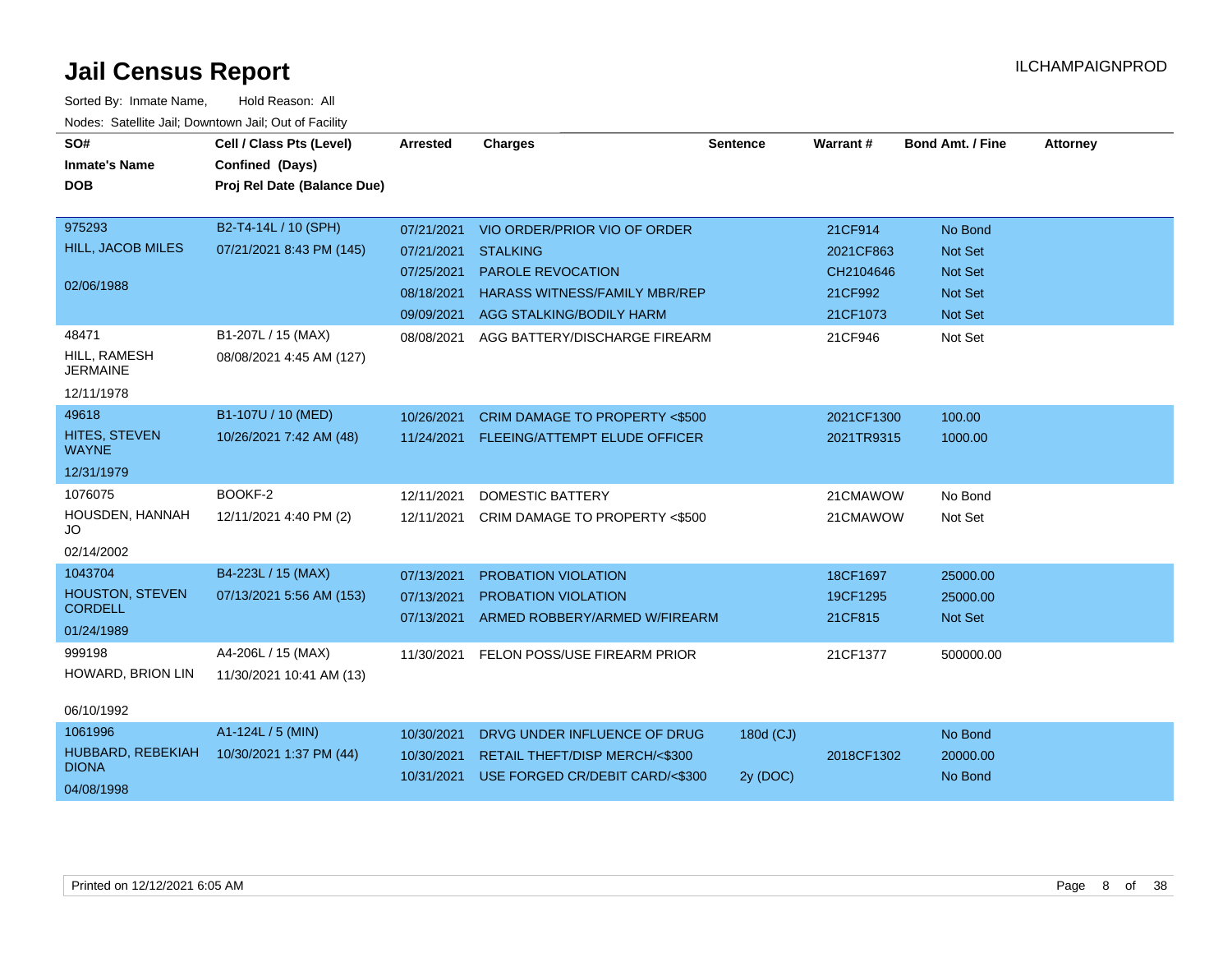| roaco. Catolino dall, Downtown dall, Out of Fability |                                            |                 |                                           |                 |             |                         |                 |
|------------------------------------------------------|--------------------------------------------|-----------------|-------------------------------------------|-----------------|-------------|-------------------------|-----------------|
| SO#                                                  | Cell / Class Pts (Level)                   | <b>Arrested</b> | <b>Charges</b>                            | <b>Sentence</b> | Warrant#    | <b>Bond Amt. / Fine</b> | <b>Attorney</b> |
| <b>Inmate's Name</b>                                 | Confined (Days)                            |                 |                                           |                 |             |                         |                 |
| <b>DOB</b>                                           | Proj Rel Date (Balance Due)                |                 |                                           |                 |             |                         |                 |
|                                                      |                                            |                 |                                           |                 |             |                         |                 |
| 953555                                               | B4-122L / 15 (MAX)                         | 03/10/2021      | <b>CRIM TRESPASS TO RESIDENCE</b>         |                 | 21CF272     | Not Set                 |                 |
| HUNT, TAVARIS EARL                                   | 03/10/2021 4:58 AM (278)                   |                 | 04/14/2021 AGG FLEEING POLICE/21 MPH OVER | 3y (DOC)        | 2020CF94    | 10000.00                |                 |
|                                                      |                                            |                 |                                           |                 |             |                         |                 |
| 12/29/1987                                           |                                            |                 |                                           |                 |             |                         |                 |
| 001078639                                            | A4-103L / 10 (ADS)                         | 12/02/2021      | <b>FUGITIVE FROM JUSTICE</b>              |                 | 21CF1465    | Not Set                 |                 |
| JACKSON, GREGORY<br>LYNN                             | 12/02/2021 3:43 AM (11)                    |                 |                                           |                 |             |                         |                 |
| 11/22/1994                                           |                                            |                 |                                           |                 |             |                         |                 |
| 38993                                                | B4-126L / 15 (MAX)                         |                 | 02/13/2021 ATTEMPT (FIRST DEGREE MURDER)  |                 | 21CF181     | Not Set                 |                 |
| JACKSON, LAMONT<br><b>JEREMIE</b>                    | 02/13/2021 7:45 AM (303)                   |                 |                                           |                 |             |                         |                 |
| 07/31/1973                                           |                                            |                 |                                           |                 |             |                         |                 |
| 001077487                                            | B3-W8-30L / 10 (MED)                       | 12/03/2020      | FELON POSS/USE WEAPON/FIREARM             |                 | 20CF1377    | Not Set                 |                 |
| JACKSON, TERREL<br><b>DANDRE</b>                     | 12/03/2020 10:18 AM (375)                  | 11/09/2021      | AGG DISCHARGE FIREARM/OCC VEH             |                 | 21CR0331401 | No Bond                 |                 |
| 08/11/1990                                           |                                            |                 |                                           |                 |             |                         |                 |
| 001077864                                            | B1-103L / 15 (MAX)                         | 04/18/2021      | FELON POSS/USE WEAPON/FIREARM             |                 | 21CF428     | Not Set                 |                 |
| D                                                    | JAMERSON, ANTHONY 04/18/2021 7:21 PM (239) |                 |                                           |                 |             |                         |                 |
| 01/26/1990                                           |                                            |                 |                                           |                 |             |                         |                 |
| 001077437                                            | B3-W4-16L / 10 (MED)                       | 08/23/2021      | DOM BTRY/CONTACT/1-2 PRECONV              |                 | 21CF1025    | Not Set                 |                 |
| JOHNSON, ANTONIO<br>LASHAUN                          | 08/23/2021 7:48 PM (112)                   |                 |                                           |                 |             |                         |                 |
| 01/06/1980                                           |                                            |                 |                                           |                 |             |                         |                 |
| 1071536                                              | B1-206U / 15 (MED)                         |                 | 06/17/2021 ATTEMPT (FIRST DEGREE MURDER)  |                 | 21CF702     | Not Set                 |                 |
| JOHNSON, ZACHERY<br><b>EDWARD</b>                    | 06/17/2021 2:00 AM (179)                   |                 |                                           |                 |             |                         |                 |
| 10/30/1987                                           |                                            |                 |                                           |                 |             |                         |                 |
| 001078645                                            | A4-104U / 10 (ADS)                         | 12/02/2021      | AGG DISCHARGE FIREARM                     |                 | 21CF1478    | No Bond                 |                 |
| JONES, KELVIN<br><b>KHYRIC</b>                       | 12/02/2021 6:56 PM (11)                    |                 |                                           |                 |             |                         |                 |
| 02/27/2001                                           |                                            |                 |                                           |                 |             |                         |                 |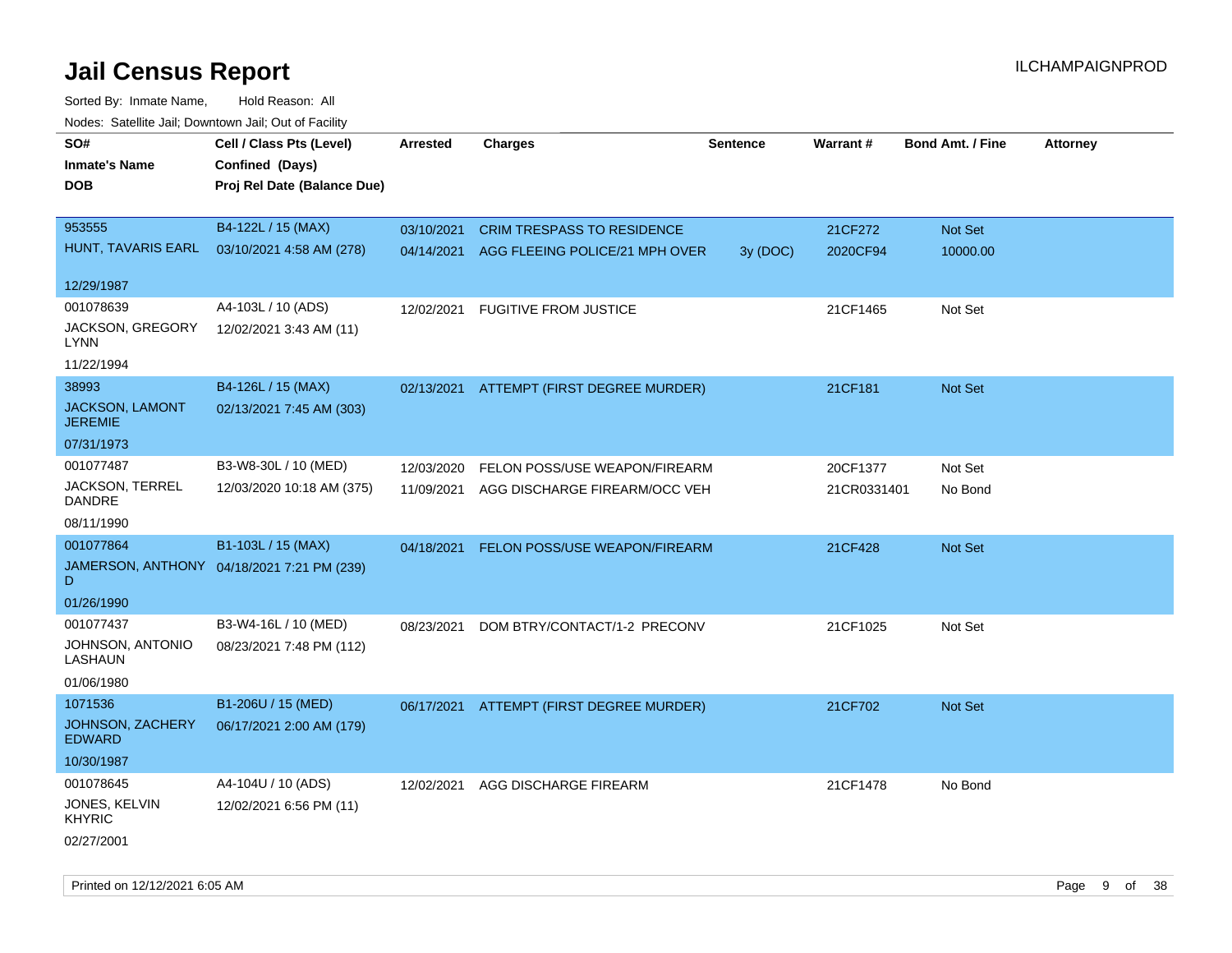Sorted By: Inmate Name, Hold Reason: All Nodes: Satellite Jail; Downtown Jail; Out of Facility

| SO#                                     | Cell / Class Pts (Level)    | Arrested   | <b>Charges</b>                 | <b>Sentence</b> | Warrant#     | <b>Bond Amt. / Fine</b> | <b>Attorney</b> |
|-----------------------------------------|-----------------------------|------------|--------------------------------|-----------------|--------------|-------------------------|-----------------|
| <b>Inmate's Name</b>                    | Confined (Days)             |            |                                |                 |              |                         |                 |
| <b>DOB</b>                              | Proj Rel Date (Balance Due) |            |                                |                 |              |                         |                 |
|                                         |                             |            |                                |                 |              |                         |                 |
| 956822                                  | A4-203L / 15 (MAX)          | 11/25/2021 | AGGRAVATED DOMESTIC BATTERY    |                 | 21CF1442     | Not Set                 |                 |
| <b>JONES, MARIO</b><br><b>NATHANIEL</b> | 11/25/2021 10:37 AM (18)    | 11/25/2021 | PAROLE REVOCATION              |                 | CH2106361    | No Bond                 |                 |
|                                         |                             | 11/25/2021 | <b>UNLAWFUL RESTRAINT</b>      |                 | 21CF1443     | <b>Not Set</b>          |                 |
| 10/27/1987                              |                             |            |                                |                 |              |                         |                 |
| 1008468                                 | A3-114L                     | 12/01/2021 | FELON POSS/USE WEAPON/FIREARM  |                 | 21CF1472     | Not Set                 |                 |
| JONES, MARTEZ<br><b>LAMONTE</b>         | 12/01/2021 1:28 PM (12)     | 12/02/2021 | PROBATION VIOLATION            |                 | 20CF1151     | Not Set                 |                 |
| 06/22/1993                              |                             |            |                                |                 |              |                         |                 |
| 506244                                  | B1-204L / 15 (MAX)          | 07/15/2021 | ARMED ROBBERY/ARMED W/FIREARM  |                 | 2021CF791    | 250000.00               |                 |
| <b>JOSLIN, JASON LEE</b>                | 07/15/2021 4:38 AM (151)    |            |                                |                 |              |                         |                 |
|                                         |                             |            |                                |                 |              |                         |                 |
| 12/22/1985                              |                             |            |                                |                 |              |                         |                 |
| 66662                                   | A3-112L / 10 (ADS)          | 12/05/2021 | POSS AMT CON SUB EXCEPT(A)/(D) |                 | 18CF597      | 200000.00               |                 |
| KINTNER, WESLEY J                       | 12/05/2021 1:57 PM (8)      |            |                                |                 |              |                         |                 |
|                                         |                             |            |                                |                 |              |                         |                 |
| 04/15/1986                              |                             |            |                                |                 |              |                         |                 |
| 1070011                                 | B4-124U / 15 (MAX)          | 08/03/2021 | AGG DISCH FIREARM/1ST AID PERS |                 | 21CF929      | Not Set                 |                 |
| LAWS, WILLIAM<br>ZARAK, Third           | 08/03/2021 3:53 PM (132)    |            |                                |                 |              |                         |                 |
| 07/06/1999                              |                             |            |                                |                 |              |                         |                 |
| 548089                                  | B1-204U / 15 (MAX)          | 12/04/2020 | METH DELIVERY/100<400 GRAMS    |                 | 20CF1481     | Not Set                 |                 |
| LEWIS, LAWRENCE                         | 12/04/2020 4:42 AM (374)    | 12/04/2020 | ATTEMPT (FIRST DEGREE MURDER)  |                 | 20CF1378     | Not Set                 |                 |
| PAUL, Third                             |                             | 12/04/2020 | AGG DOMESTIC BATTERY/STRANGLE  |                 | 18CF1507     | 10000.00                |                 |
| 02/08/1993                              |                             |            |                                |                 |              |                         |                 |
| 001077524                               | B2-T4-15U / 10 (SPH)        | 12/14/2020 | AGG BATTERY/JUDGE/EMT          |                 | 2020-CF-1212 | 10000.00                |                 |
| LEWIS, TREVOR                           | 12/14/2020 5:16 PM (364)    | 12/14/2020 | <b>RESIDENTIAL ARSON</b>       |                 | 2020-CF-1388 | 150000.00               |                 |
| <b>DANIEL</b>                           |                             | 12/14/2020 | AGG BATTERY/PUBLIC PLACE       |                 | 2020-CF-1231 | 50000.00                |                 |
| 06/03/2002                              |                             | 12/14/2020 | AGG BATTERY/PEACE OFFICER      |                 | 2020-CF-1211 | 10000.00                |                 |
| 001077621                               | A3-113U / 10 (ADS)          | 12/05/2021 | AGG ASLT PEACE OFF/FIRE/ER WRK |                 | 2021CF64     | 100000.00               |                 |
|                                         |                             |            |                                |                 |              |                         |                 |

LINDSEY, DONALD RAY 12/05/2021 10:23 AM (8)

08/19/1996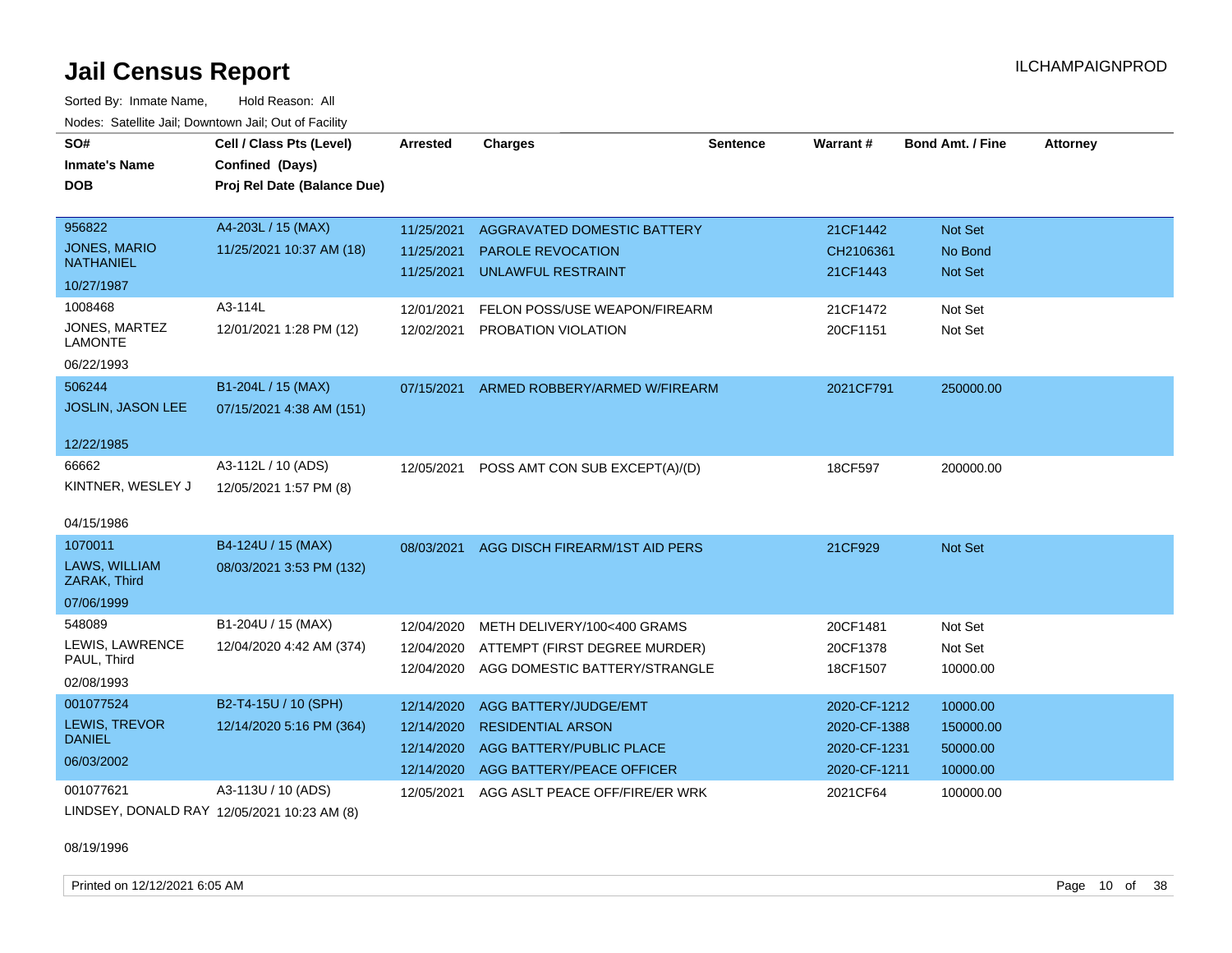| SO#                               |                             |                 |                                          |                       | Warrant#     |                         |                 |
|-----------------------------------|-----------------------------|-----------------|------------------------------------------|-----------------------|--------------|-------------------------|-----------------|
|                                   | Cell / Class Pts (Level)    | <b>Arrested</b> | <b>Charges</b>                           | <b>Sentence</b>       |              | <b>Bond Amt. / Fine</b> | <b>Attorney</b> |
| <b>Inmate's Name</b>              | Confined (Days)             |                 |                                          |                       |              |                         |                 |
| <b>DOB</b>                        | Proj Rel Date (Balance Due) |                 |                                          |                       |              |                         |                 |
|                                   |                             |                 |                                          |                       |              |                         |                 |
| 542800                            | A4-104L / 15 (ADS)          | 12/03/2021      | RECKLESS CONDUCT/BODILY HARM             |                       | 18CM187      | 1000.00                 |                 |
| LOVE, REGINALD<br><b>MONTEAS</b>  | 12/03/2021 10:00 AM (10)    |                 | 12/03/2021 MFG/DEL CANNABIS/>5,000 GRAMS | 54m (DOC)             | 20-CF-917    | No Bond                 |                 |
| 11/11/1985                        |                             |                 |                                          |                       |              |                         |                 |
| 1065002                           | B3-W4-13U / 10 (MED)        | 11/16/2021      | DOMESTIC BTRY/CONTACT/VIO O/P            |                       | 2019CF001781 | 25000.00                |                 |
| LOVELESS, DUSTIN<br><b>DEE</b>    | 11/16/2021 11:41 AM (27)    | 11/16/2021      | DOM BTRY/CONTACT/1-2 PRECONV             |                       | 2021CF000494 | 25000.00                |                 |
| 06/17/1982                        |                             |                 |                                          |                       |              |                         |                 |
| 1072891                           | A4-202L / 5 (ADS)           | 11/29/2021      | AGG CRIM SEX ABUSE/BODILY HARM           | 3y/0m/0d (DO: 19CF664 |              | No Bond                 |                 |
| MALAK, ATILCAN                    | 11/29/2021 8:57 AM (14)     |                 |                                          |                       |              |                         |                 |
| 02/17/1997                        |                             |                 |                                          |                       |              |                         |                 |
| 1000869                           | B1-106L / 15 (MAX)          | 09/11/2021      | FELON POSS/USE WEAPON/FIREARM            |                       | 21CF1102     | Not Set                 |                 |
| MARTIN, MANNIX<br><b>TILMOND</b>  | 09/12/2021 12:40 AM (92)    |                 |                                          |                       |              |                         |                 |
| 07/19/1991                        |                             |                 |                                          |                       |              |                         |                 |
| 48792                             | B4-225U / 10 (MED)          | 11/19/2021      | AGG BATTERY/DISCHARGE FIREARM            |                       | 21CF1425     | <b>Not Set</b>          |                 |
| MCCLAIN, HURCHEL<br><b>JOSEPH</b> | 11/20/2021 4:11 AM (23)     |                 |                                          |                       |              |                         |                 |
| 05/01/1979                        |                             |                 |                                          |                       |              |                         |                 |
| 001077404                         | A3-214L / 10 (ADS)          | 12/07/2021      | AGGRAVATED ASSAULT                       |                       |              | Not Set                 |                 |
| MCCULLOUGH,<br><b>DEMETRIUS</b>   | 12/07/2021 3:45 PM (6)      |                 |                                          |                       |              |                         |                 |
| 07/03/1994                        |                             |                 |                                          |                       |              |                         |                 |
| 001077938                         | <b>BOOKH-2 / 15 (ADS)</b>   | 05/10/2021      | AGG KIDNAPING DISCH FIR/HARM             |                       | 21CF532      | Not Set                 |                 |
| MCGAHA.                           | 05/10/2021 7:02 PM (217)    | 05/11/2021      | <b>MURDER</b>                            |                       | 2021-CF-215  | No Bond                 |                 |
| <b>CHRISTOPHER D</b>              |                             | 05/27/2021      | <b>ESCAPE FROM DEPT OF CORRECTION</b>    |                       | 21CF600      | Not Set                 |                 |
| 07/27/1991                        |                             |                 |                                          |                       |              |                         |                 |
| 1043071                           | A2-220L / 10 (MED)          | 11/08/2021      | CRIM DMG/GOVT PROP/<\$500                |                       | 21CF1378     | Not Set                 |                 |
| MERRELL-<br>SUTHERLAND, ALICIA    | 11/08/2021 2:22 AM (35)     | 11/08/2021      | CRIM TRESPASS TO STATE LAND              |                       | 2021CM208    | 25000.00                |                 |
| 11/26/1972                        |                             |                 |                                          |                       |              |                         |                 |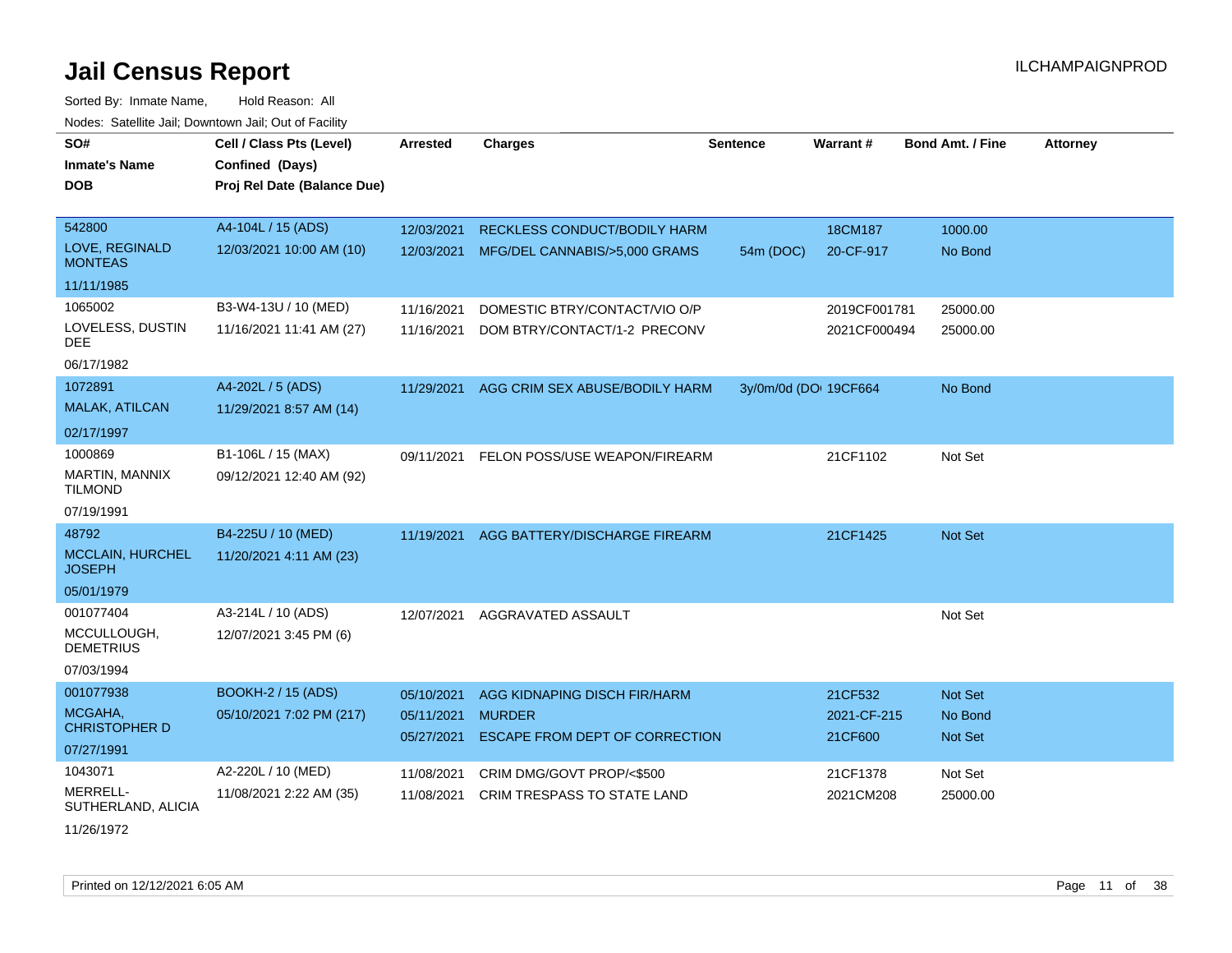Sorted By: Inmate Name, Hold Reason: All

Nodes: Satellite Jail; Downtown Jail; Out of Facility

| SO#<br><b>Inmate's Name</b><br><b>DOB</b>                   | Cell / Class Pts (Level)<br>Confined (Days)<br>Proj Rel Date (Balance Due) | <b>Arrested</b>                                      | <b>Charges</b>                                                                            | <b>Sentence</b> | Warrant#                                       | <b>Bond Amt. / Fine</b>                  | <b>Attorney</b> |
|-------------------------------------------------------------|----------------------------------------------------------------------------|------------------------------------------------------|-------------------------------------------------------------------------------------------|-----------------|------------------------------------------------|------------------------------------------|-----------------|
| 41584                                                       | A4-103U / 15 (ADS)<br>MILLER, JOSE LOVELL 12/02/2021 1:04 AM (11)          | 12/01/2021                                           | <b>ARMED HABITUAL CRIMINAL</b>                                                            |                 | 21CF1467                                       | <b>Not Set</b>                           |                 |
| 10/07/1975                                                  |                                                                            |                                                      |                                                                                           |                 |                                                |                                          |                 |
| 001077902                                                   | A2-123L / 5 (ADS)                                                          | 11/21/2021                                           | CRIM DAMAGE TO PROPERTY <\$500                                                            |                 | 21CF1427                                       | Not Set                                  |                 |
| MOFFETT, CAROLYN<br><b>REENE</b>                            | 11/21/2021 10:31 AM (22)                                                   |                                                      | 11/23/2021 BATTERY/CAUSE BODILY HARM                                                      |                 | 21CM187                                        | Not Set                                  |                 |
| 10/23/1988                                                  |                                                                            |                                                      |                                                                                           |                 |                                                |                                          |                 |
| 39106<br>Junior                                             | B4-121L / 10 (MED)<br>MOORE, ANDREW LEE, 10/12/2021 1:02 AM (62)           | 10/12/2021                                           | DOMESTIC BATTERY/OTHER PRIOR                                                              |                 | 21CF1217                                       | Not Set                                  |                 |
| 04/12/1973                                                  |                                                                            |                                                      |                                                                                           |                 |                                                |                                          |                 |
| 48033<br>MOORE,<br>CHRISTOPHER ALLEN<br>07/02/1976          | BOOKH-8 / 5 (ADS)<br>12/04/2021 4:38 PM (9)                                | 12/04/2021<br>12/06/2021<br>12/06/2021               | DOMESTIC BATTERY/OTHER PRIOR<br>AGG DUI/LIC SUSP OR REVOKED<br>DRIVING ON REVOKED LICENSE |                 | 21CF1482<br>19CF354<br>21CF854                 | Not Set<br>50000.00<br>50000.00          |                 |
| 1076384                                                     | A1-227L / 5 (MIN)<br>MURPHY, AZIA CIMONE 10/29/2021 12:49 AM (45)          | 10/28/2021                                           | RETAIL THEFT/DISP MERCH/<\$300                                                            |                 | 21CM149                                        | 12500.00                                 |                 |
| 09/23/1995                                                  |                                                                            |                                                      |                                                                                           |                 |                                                |                                          |                 |
| 001077355<br>NEAL, DAWAUN<br>10/05/2001                     | BOOKF-1 / 15 (ADS)<br>12/08/2021 5:56 PM (5)                               | 12/08/2021<br>12/08/2021<br>12/08/2021<br>12/08/2021 | AGGRAVATED BATTERY<br>DOMESTIC BATTERY<br>DISORDERLY CONDUCT<br>BATTERY/CAUSE BODILY HARM |                 | 21CF324<br>20CM673<br>20-100200201<br>20-02462 | Not Set<br>5000.00<br>5000.00<br>5000.00 |                 |
| 1064664<br>NEVAREZ, OSCAR<br><b>DEWEY</b><br>09/26/1996     | A4-205U / 10 (MED)<br>12/01/2021 4:46 PM (12)<br>12/29/2021 (0.00)         | 12/01/2021                                           | <b>DOMESTIC BATTERY</b>                                                                   |                 | 20CF1443                                       | No Bond                                  |                 |
| 1009176<br>OVERMAN, ZACHARY<br><b>WILLIAM</b><br>11/01/1992 | A4-105U / 10 (ADS)<br>12/04/2021 1:46 PM (9)                               | 12/04/2021                                           | AGGRAVATED ASSAULT                                                                        |                 | 2020CM78                                       | No Bond                                  |                 |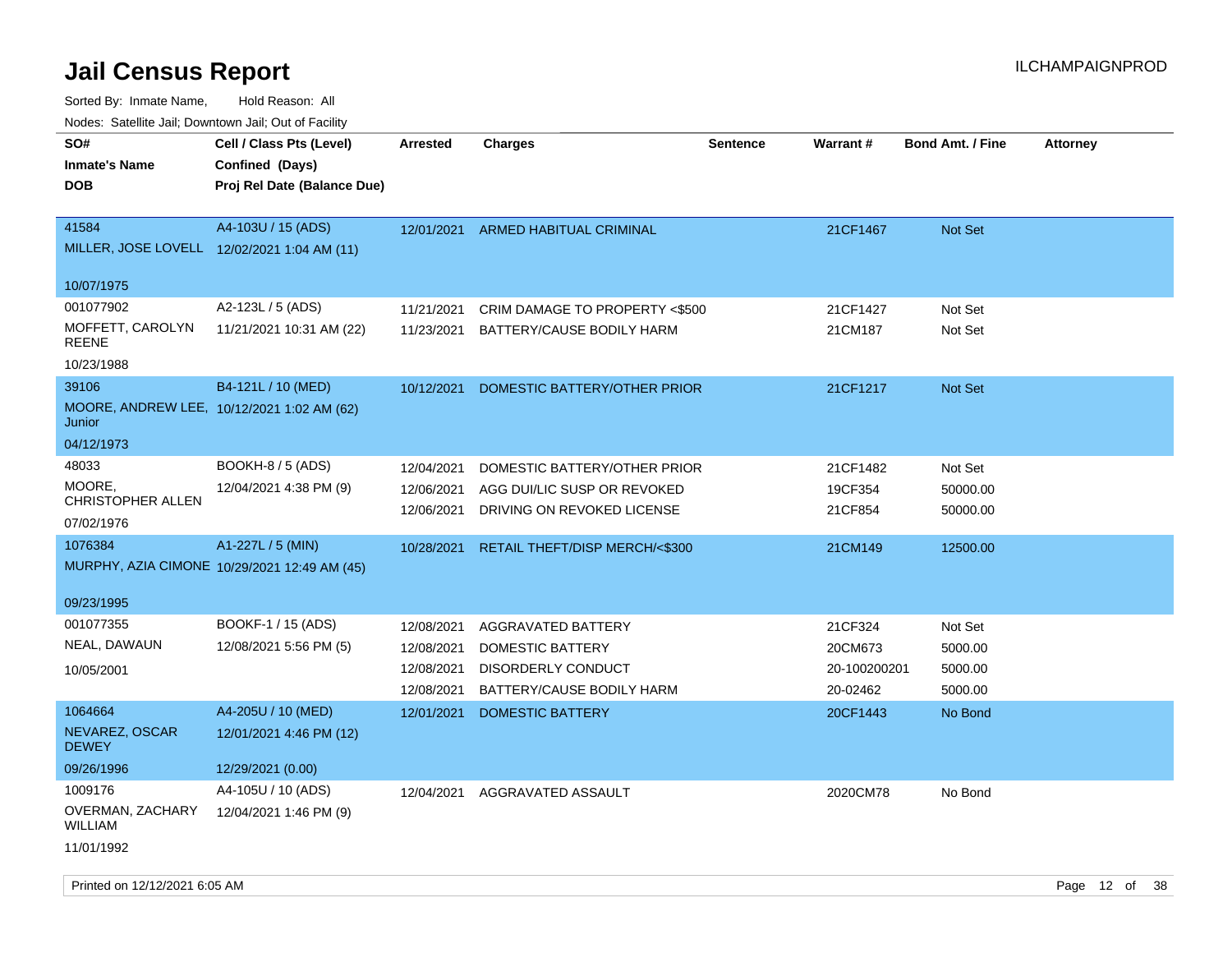| SO#                                        | Cell / Class Pts (Level)    | <b>Arrested</b> | <b>Charges</b>                   | <b>Sentence</b> | Warrant#   | <b>Bond Amt. / Fine</b> | <b>Attorney</b> |
|--------------------------------------------|-----------------------------|-----------------|----------------------------------|-----------------|------------|-------------------------|-----------------|
| <b>Inmate's Name</b>                       | Confined (Days)             |                 |                                  |                 |            |                         |                 |
| <b>DOB</b>                                 | Proj Rel Date (Balance Due) |                 |                                  |                 |            |                         |                 |
|                                            |                             |                 |                                  |                 |            |                         |                 |
| 1064809                                    | B4-127L / 10 (MED)          | 11/03/2021      | <b>CRIMINAL TRESPASS TO LAND</b> |                 | 21CF1318   | 50000.00                |                 |
| PARKER, ALVIN<br><b>JARELL</b>             | 11/03/2021 2:39 PM (40)     | 11/08/2021      | FELON POSS/USE FIREARM PRIOR     |                 | 21CF635    | 25000.00                |                 |
| 08/24/1982                                 |                             |                 |                                  |                 |            |                         |                 |
| 519955                                     | BOOKH-3 / 10 (ADS)          | 12/09/2021      | CRIM DAMAGE TO PROPERTY <\$500   |                 | 2018CF1639 | 25000.00                |                 |
| PAYNE, JOSHUA DAVID 12/09/2021 1:54 PM (4) |                             | 12/09/2021      | DOM BTRY/CONTACT/1-2 PRECONV     |                 | 2019CF1357 | 25000.00                |                 |
| 09/30/1986                                 |                             |                 |                                  |                 |            |                         |                 |
| 1063325                                    | A3-117L / 10 (ADS)          | 12/09/2021      | <b>DOMESTIC BATTERY</b>          |                 | 21CF1502   | Not Set                 |                 |
| PICKENS, JOSEPH<br><b>PARNELL</b>          | 12/09/2021 4:43 AM (4)      |                 |                                  |                 |            |                         |                 |
| 04/27/1978                                 |                             |                 |                                  |                 |            |                         |                 |
| 999352                                     | B4-225L / 10 (MED)          | 09/09/2021      | VIOLATE OP/OTHER PRIOR           |                 | 21CF1092   | Not Set                 |                 |
| PIRLOT, JUSTIN LEE                         | 09/09/2021 11:28 AM (95)    | 10/23/2021      | FALSE REPORT OF OFFENSE          |                 | 2019CF836  | 5000.00                 |                 |
|                                            |                             |                 |                                  |                 |            |                         |                 |
| 11/08/1982                                 |                             |                 |                                  |                 |            |                         |                 |
| 50638                                      | A3-117U / 10 (ADS)          | 12/09/2021      | HRSMT/THREATEN PERSON/KILL       |                 | 21CF1511   | Not Set                 |                 |
| RANEY, DONALD LEE                          | 12/09/2021 7:54 PM (4)      |                 |                                  |                 |            |                         |                 |
|                                            |                             |                 |                                  |                 |            |                         |                 |
| 06/17/1980                                 |                             |                 |                                  |                 |            |                         |                 |
| 001078669                                  | BOOKH-3                     | 12/10/2021      | AGG DISCHARGE FIREARM/BLDG/SCH   |                 | 21CF1507   | Not Set                 |                 |
| RANGEL, ADRIAN                             | 12/10/2021 12:53 AM (3)     |                 |                                  |                 |            |                         |                 |
| 11/25/2000                                 |                             |                 |                                  |                 |            |                         |                 |
| 1069524                                    | B4-224L / 15 (MAX)          | 08/08/2021      | MFG/DEL CANNABIS/30-500 GRAMS    |                 | 21CF953    | Not Set                 |                 |
| RAY DAVIS, KAMARI<br><b>DAYVON</b>         | 08/09/2021 2:44 AM (126)    |                 |                                  |                 |            |                         |                 |
| 03/30/2000                                 |                             |                 |                                  |                 |            |                         |                 |
| 45473                                      | B1-202L / 15 (MAX)          | 11/23/2021      | CHIL SEX OFFEN/RESIDE DAY CARE   |                 | 21CF1275   | 10000.00                |                 |
| REXROAD, CALVIN<br>ALLEN                   | 11/23/2021 6:27 PM (20)     | 11/23/2021      | VIOLATE SEX OFFENDER REGIS       |                 | 21CF546    | 50000.00                |                 |
| 10/04/1970                                 |                             |                 |                                  |                 |            |                         |                 |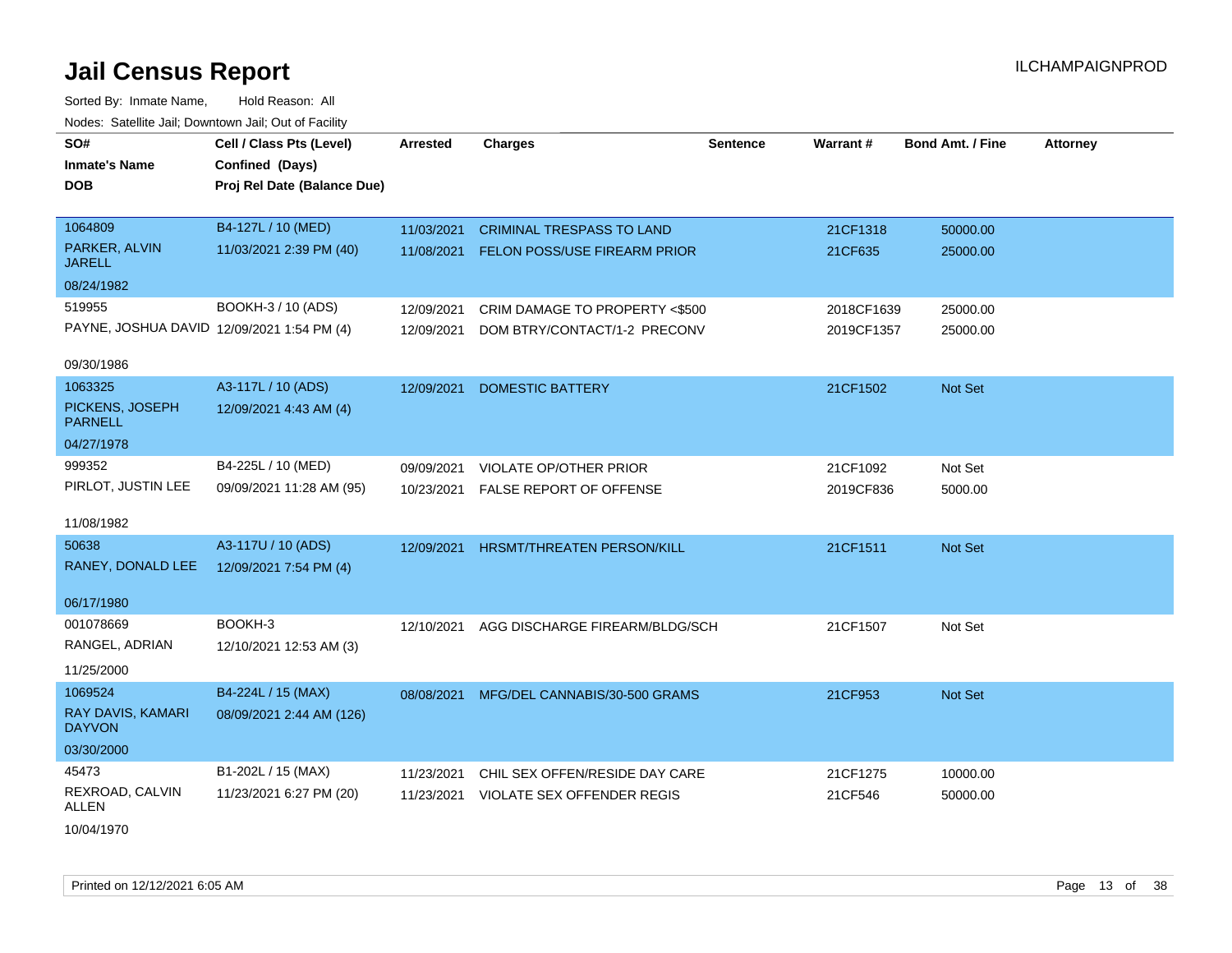| Nodes: Satellite Jali, Downtown Jali, Out of Facility |                                            |                 |                                    |                 |                 |                         |                 |
|-------------------------------------------------------|--------------------------------------------|-----------------|------------------------------------|-----------------|-----------------|-------------------------|-----------------|
| SO#                                                   | Cell / Class Pts (Level)                   | <b>Arrested</b> | <b>Charges</b>                     | <b>Sentence</b> | <b>Warrant#</b> | <b>Bond Amt. / Fine</b> | <b>Attorney</b> |
| <b>Inmate's Name</b>                                  | Confined (Days)                            |                 |                                    |                 |                 |                         |                 |
| <b>DOB</b>                                            | Proj Rel Date (Balance Due)                |                 |                                    |                 |                 |                         |                 |
|                                                       |                                            |                 |                                    |                 |                 |                         |                 |
| 001078602                                             | B4-226L / 10 (MED)                         | 11/21/2021      | AGGRAVATED DOMESTIC BATTERY        |                 | 21CF1428        | Not Set                 |                 |
| RICHARDSON,<br><b>JOHNNY LINDAL</b>                   | 11/21/2021 10:00 AM (22)                   |                 |                                    |                 |                 |                         |                 |
| 06/27/2000                                            |                                            |                 |                                    |                 |                 |                         |                 |
| 979485                                                | B2-T4-16L / 15 (ADS)                       | 03/12/2021      | PRED CRIM SEX ASLT/VICTIM <13      |                 | 21CF282         | Not Set                 |                 |
| RODRIGUEZ, JOSHUA<br><b>ANTHONY</b>                   | 03/12/2021 1:57 PM (276)                   |                 |                                    |                 |                 |                         |                 |
| 04/06/1990                                            |                                            |                 |                                    |                 |                 |                         |                 |
| 61330                                                 | A3-114U                                    | 12/01/2021      | ARMED HABITUAL CRIMINAL            |                 | 21CF1473        | Not Set                 |                 |
| <b>RUFFIN, JONATHON</b><br><b>CECIL</b>               | 12/01/2021 5:34 AM (12)                    | 12/01/2021      | PAROLE REVOCATION                  |                 | CH2107545       | No Bond                 |                 |
| 05/10/1984                                            |                                            |                 |                                    |                 |                 |                         |                 |
| 1071161                                               | B4-124L / 15 (MAX)                         | 08/18/2021      | DELIVERY OF OR POSSESSION OF W/INT |                 | 21CF1008        | No Bond                 |                 |
| SANDERS, MARKELL<br>LAMAR                             | 08/18/2021 6:18 PM (117)                   |                 |                                    |                 |                 |                         |                 |
| 02/02/2000                                            |                                            |                 |                                    |                 |                 |                         |                 |
| 1047469                                               | B3-W5-18L / 10 (MED)                       | 07/03/2021      | CRIMINAL SEX ASSAULT/CONSENT       |                 | 21CF773         | Not Set                 |                 |
| <b>SCHINDLER, RICHARD</b><br><b>ALLEN</b>             | 07/03/2021 10:25 PM (163)                  |                 |                                    |                 |                 |                         |                 |
| 10/16/1979                                            |                                            |                 |                                    |                 |                 |                         |                 |
| 001077488                                             | A3-216L / 5 (MIN)                          | 11/30/2021      | <b>RETAIL THEFT</b>                | 4y (DOC)        | 20CF1376        | No Bond                 |                 |
|                                                       | SESSUM, NICHOLAS C 11/30/2021 6:56 AM (13) |                 |                                    |                 |                 |                         |                 |
|                                                       |                                            |                 |                                    |                 |                 |                         |                 |
| 06/22/1989                                            |                                            |                 |                                    |                 |                 |                         |                 |
| 001078441                                             | <b>BOOKF-3 / 15 (ADS)</b>                  | 10/01/2021      | ARMED HABITUAL CRIMINAL            |                 | 21CF1182        | <b>Not Set</b>          |                 |
| SINGLETON, CORRIE<br><b>DERRELL</b>                   | 10/01/2021 12:36 PM (73)                   |                 |                                    |                 |                 |                         |                 |
| 05/07/1983                                            |                                            |                 |                                    |                 |                 |                         |                 |
| 38305                                                 | B2-T2-06L / 10 (SPH)                       | 03/18/2020      | CRIMINAL SEXUAL ABUSE              |                 | 20CF-343        | 500000.00               |                 |
| STOVER, JOSH<br><b>ANDREW</b>                         | 03/18/2020 10:24 AM (635)                  |                 |                                    |                 |                 |                         |                 |
| 08/18/1973                                            |                                            |                 |                                    |                 |                 |                         |                 |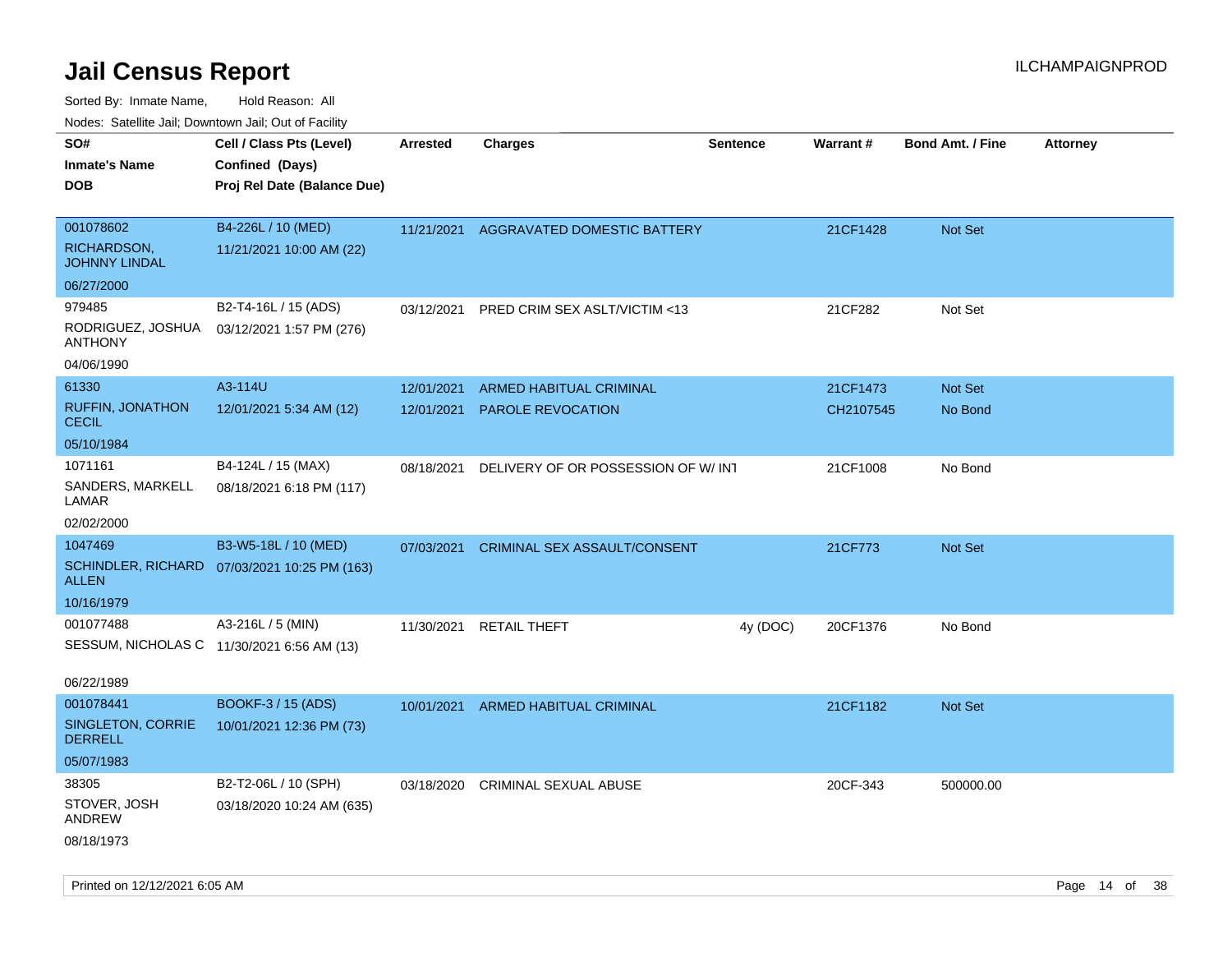| SO#<br><b>Inmate's Name</b>              | Cell / Class Pts (Level)<br>Confined (Days) | <b>Arrested</b> | <b>Charges</b>                | <b>Sentence</b> | <b>Warrant#</b> | <b>Bond Amt. / Fine</b> | <b>Attorney</b> |
|------------------------------------------|---------------------------------------------|-----------------|-------------------------------|-----------------|-----------------|-------------------------|-----------------|
| <b>DOB</b>                               | Proj Rel Date (Balance Due)                 |                 |                               |                 |                 |                         |                 |
| 001078436                                | B2-T1-02L / 10 (SPH)                        | 09/30/2021      | CRIMINAL SEX ASSAULT/CONSENT  |                 | 20CF255         | 150000.00               |                 |
| STRONG, CORTEZ                           | 09/30/2021 2:47 PM (74)                     |                 |                               |                 |                 |                         |                 |
| 04/13/1996                               |                                             |                 |                               |                 |                 |                         |                 |
| 1030307                                  | A4-204L / 10 (MED)                          | 11/28/2021      | DOMESTIC BATTERY/OTHER PRIOR  |                 | 21CF1450        | No Bond                 |                 |
| <b>SUTTON, FRANKIE</b><br><b>DMARVIO</b> | 11/28/2021 11:16 PM (15)                    |                 |                               |                 |                 |                         |                 |
| 07/03/1983                               |                                             |                 |                               |                 |                 |                         |                 |
| 1066794                                  | B3-W2-07U / 5 (MIN)                         | 09/07/2021      | <b>VIOLATE OP/OTHER PRIOR</b> |                 | 21CF1061        | Not Set                 |                 |
| <b>TAYLOR, STANLEY</b><br><b>JAMES</b>   | 09/07/2021 7:01 AM (97)                     |                 |                               |                 |                 |                         |                 |
| 01/05/1994                               |                                             |                 |                               |                 |                 |                         |                 |
| 001078471                                | B4-127U / 10 (MED)                          | 10/11/2021      | AGG UUW/VEHICLE/<21           |                 | 21CF1210        | 100.00                  |                 |
| THATCH, OMARION<br><b>DIAMONTE</b>       | 10/11/2021 1:26 AM (63)                     |                 |                               |                 |                 |                         |                 |
| 09/05/2003                               |                                             |                 |                               |                 |                 |                         |                 |
| 21252                                    | B4-121U / 15 (MAX)                          | 10/18/2021      | MFG/DEL 1<15 GR COCAINE/ANLG  |                 | 2021CF172       | 25000.00                |                 |
| THOMAS, ELIJAH                           | 10/18/2021 12:35 AM (56)                    |                 |                               |                 |                 |                         |                 |
| 07/31/1962                               |                                             |                 |                               |                 |                 |                         |                 |
| 32058                                    | B4-123U / 15 (MAX)                          | 06/14/2021      | <b>AGG DISCH FIREARM</b>      |                 | 21CF690         | Not Set                 |                 |
| THOMPSON, STEVEN<br>ONEAL                | 06/14/2021 6:44 AM (182)                    |                 |                               |                 |                 |                         |                 |
| 03/14/1969                               |                                             |                 |                               |                 |                 |                         |                 |
| 59090                                    | BOOKH-3                                     | 12/11/2021      | <b>DOMESTIC BATTERY</b>       |                 | 2021CMAWOW      | Not Set                 |                 |
| <b>TUELL, BRANDON</b><br><b>KEITH</b>    | 12/11/2021 10:42 AM (2)                     |                 | 12/11/2021 CIVIL FTA WARRANT  |                 | 2008LM850       | 1000.00                 |                 |
| 06/07/1982                               |                                             |                 |                               |                 |                 |                         |                 |
| 32910                                    | B3-W4-14L / 10 (MED)                        | 10/04/2021      | DOM BTRY/HARM/1-2 PRECONV     |                 | 21CF1189        | Not Set                 |                 |
| TULL, CHRISTOPHER<br><b>MICHAEL</b>      | 10/04/2021 10:53 PM (70)                    |                 |                               |                 |                 |                         |                 |
| 04/02/1971                               |                                             |                 |                               |                 |                 |                         |                 |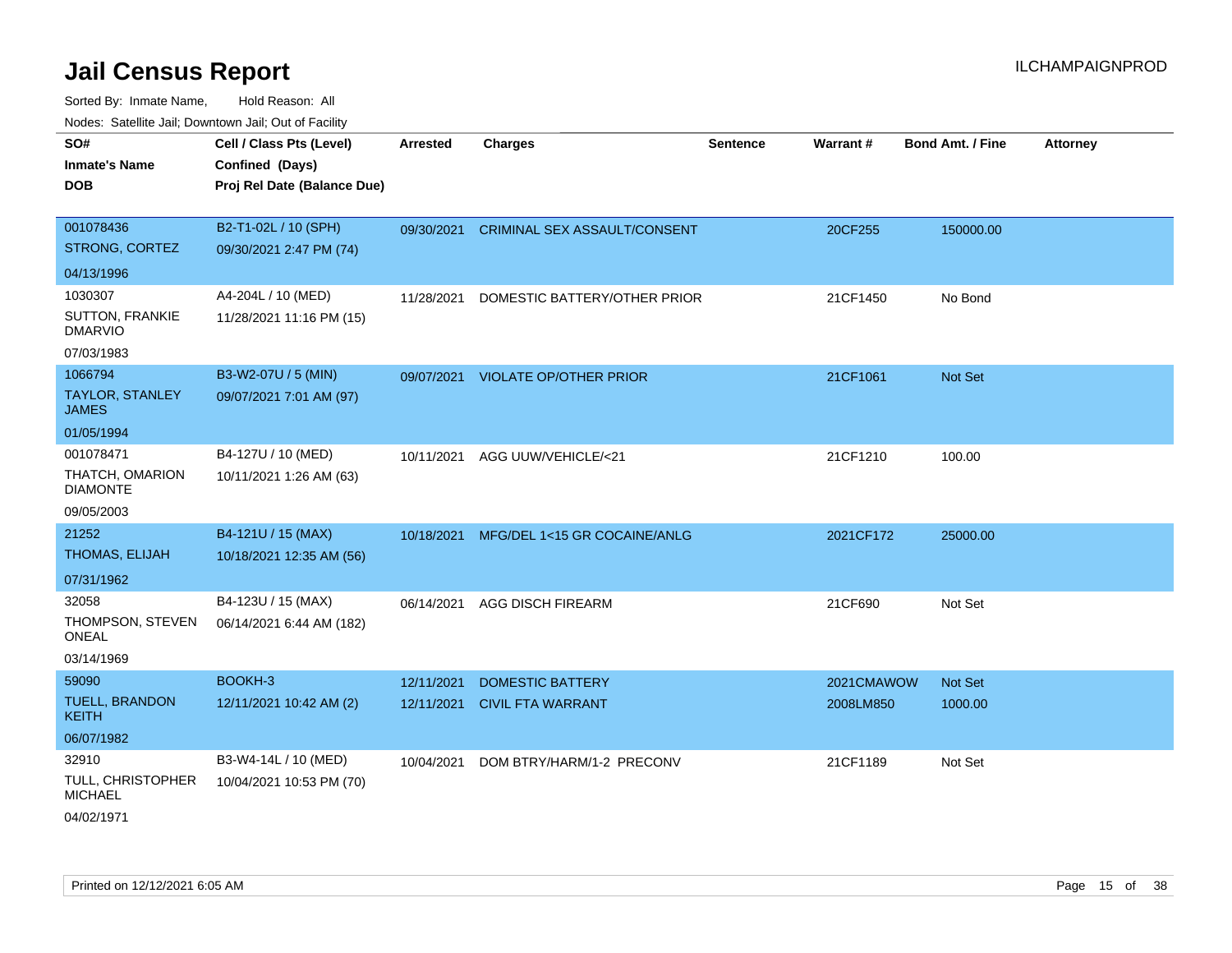| SO#                                         | Cell / Class Pts (Level)    | <b>Arrested</b> | <b>Charges</b>                  | <b>Sentence</b> | <b>Warrant#</b> | <b>Bond Amt. / Fine</b> | <b>Attorney</b> |
|---------------------------------------------|-----------------------------|-----------------|---------------------------------|-----------------|-----------------|-------------------------|-----------------|
| <b>Inmate's Name</b>                        | Confined (Days)             |                 |                                 |                 |                 |                         |                 |
| <b>DOB</b>                                  | Proj Rel Date (Balance Due) |                 |                                 |                 |                 |                         |                 |
|                                             |                             |                 |                                 |                 |                 |                         |                 |
| 56994                                       | BOOKH-3                     | 12/09/2021      | <b>VIOLATE ORDER PROTECTION</b> |                 | 2021CMAWOW      | Not Set                 |                 |
| <b>TURNER, ROBERT</b><br>EARL, Senior       | 12/09/2021 9:23 PM (4)      |                 |                                 |                 |                 |                         |                 |
| 09/07/1982                                  |                             |                 |                                 |                 |                 |                         |                 |
| 1075927                                     | BOOKH-7                     | 12/10/2021      | AGG BATTERY/PUBLIC PLACE        |                 | 2020CF001373    | 50000.00                |                 |
| WADE, ROY LEE                               | 12/10/2021 1:00 PM (3)      | 12/10/2021      | DOMESTIC BATTERY/HARM/VIO O/P   |                 | 2020CF000663    | 10000.00                |                 |
| 03/16/1989                                  |                             | 12/10/2021      | BATTERY/CAUSE BODILY HARM       |                 | 2020CM000239    | 10000.00                |                 |
| 1030461                                     | <b>BOOKH-3/5 (ADS)</b>      | 12/09/2021      | STALKING/CAUSE PERSON DISTRESS  |                 | 21CF1509        | <b>Not Set</b>          |                 |
| <b>WASHINGTON,</b><br><b>ISHMON DERRLYE</b> | 12/09/2021 11:31 PM (4)     |                 |                                 |                 |                 |                         |                 |
| 12/14/1993                                  |                             |                 |                                 |                 |                 |                         |                 |
| 1070737                                     | A1-126L / 15 (MAX)          | 10/14/2021      | AGG KIDNAPG/<13/INTEL DISABL    |                 | 2020CF418       | 250000.00               |                 |
| WASHINGTON,<br><b>JASTINA VIRGINIA</b>      | 10/14/2021 12:02 PM (60)    |                 |                                 |                 |                 |                         |                 |
| 04/11/2000                                  |                             |                 |                                 |                 |                 |                         |                 |
| 977140                                      | B1-203L / 10 (MED)          | 10/24/2021      | ARMED HABITUAL CRIMINAL         |                 | 21CF1289        | Not Set                 |                 |
| <b>WEBSTER, DERRIAL</b><br><b>DEVON</b>     | 10/24/2021 2:46 AM (50)     |                 |                                 |                 |                 |                         |                 |
| 01/14/1990                                  |                             |                 |                                 |                 |                 |                         |                 |
| 1070971                                     | A3-217U / 5 (ADS)           | 12/07/2021      | <b>IDENTITY THEFT/&lt;\$300</b> |                 | 20CF922         | Not Set                 |                 |
| WEIR, CLINTON<br><b>HOWARD</b>              | 12/08/2021 3:45 AM (5)      | 12/07/2021      | <b>RECKLESS DRIVING</b>         |                 | 19TR2348        | Not Set                 |                 |
| 03/15/1983                                  |                             |                 |                                 |                 |                 |                         |                 |
| 001078328                                   | B1-207U / 15 (MAX)          | 08/30/2021      | FELON POSS/USE WEAPON/FIREARM   |                 | 21CF1045        | Not Set                 |                 |
| <b>WHITE, JUSTIN</b><br><b>STEVEN</b>       | 08/30/2021 10:48 AM (105)   |                 |                                 |                 |                 |                         |                 |
| 10/25/1995                                  |                             |                 |                                 |                 |                 |                         |                 |
| 638552                                      | B2-DR / 5 (SPH)             | 10/07/2021      | CHILD PORNOGRAPHY/PHOTOGRAPH    |                 | 2021CF1207      | No Bond                 |                 |
| WILLIAMS, MICHAEL<br>JAMES                  | 10/07/2021 12:20 PM (67)    |                 |                                 |                 |                 |                         |                 |
| 03/29/1964                                  |                             |                 |                                 |                 |                 |                         |                 |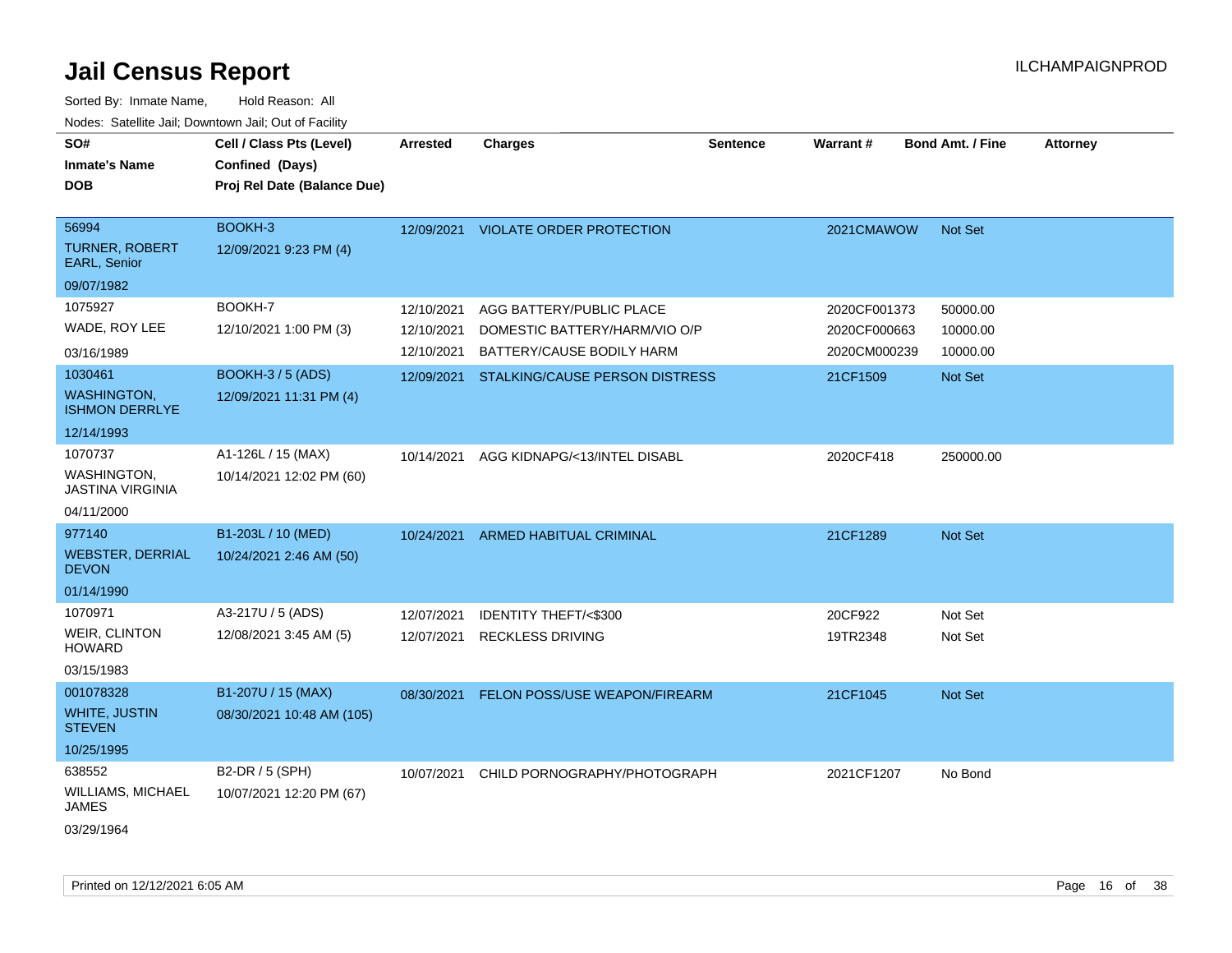| SO#                                     | Cell / Class Pts (Level)    | Arrested          | Charges                     | <b>Sentence</b> | Warrant#    | <b>Bond Amt. / Fine</b> | <b>Attorney</b> |
|-----------------------------------------|-----------------------------|-------------------|-----------------------------|-----------------|-------------|-------------------------|-----------------|
| <b>Inmate's Name</b>                    | Confined (Days)             |                   |                             |                 |             |                         |                 |
| <b>DOB</b>                              | Proj Rel Date (Balance Due) |                   |                             |                 |             |                         |                 |
|                                         |                             |                   |                             |                 |             |                         |                 |
| 1066370                                 | B1-101L / 15 (MAX)          | 07/28/2021        | ARMED VIOLENCE/CATEGORY III |                 | 2021 CF 882 | <b>Not Set</b>          |                 |
| <b>WILLIAMS, REONTE</b><br><b>REMIR</b> | 07/28/2021 5:40 AM (138)    |                   |                             |                 |             |                         |                 |
| 05/14/1999                              |                             |                   |                             |                 |             |                         |                 |
| <b>Total Satellite Jail: 126</b>        |                             | <b>Males: 109</b> | Unknown: 0<br>Females: 17   |                 |             |                         |                 |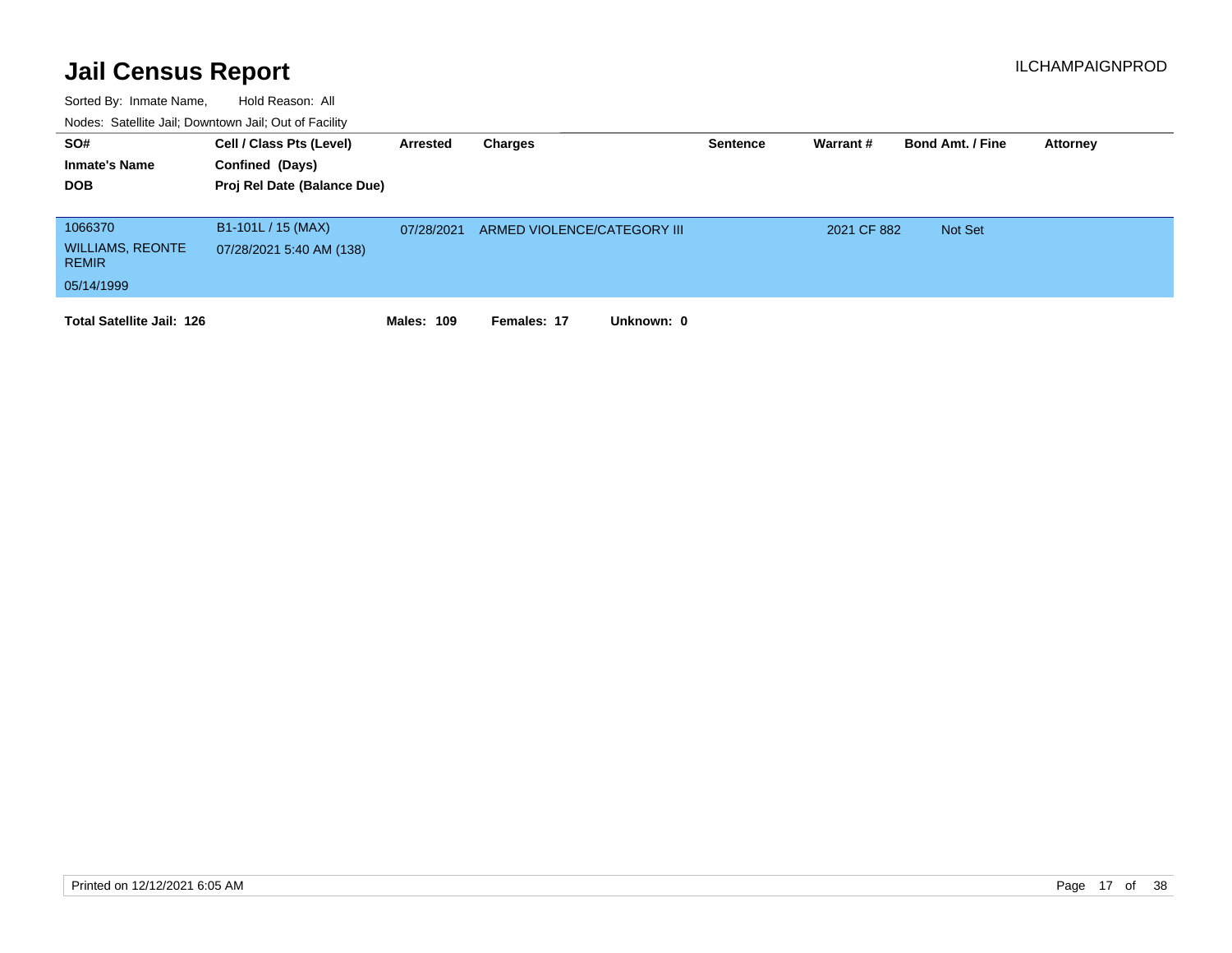| <b>Downtown Jail</b><br>SO#<br><b>Inmate's Name</b><br><b>DOB</b>                             | Cell / Class Pts (Level)<br>Confined (Days)<br>Proj Rel Date (Balance Due)              | <b>Arrested</b>                                                                  | <b>Charges</b>                                                                                                                                                                   | <b>Sentence</b>      | <b>Warrant#</b>                                                      | <b>Bond Amt. / Fine</b>                                                        | <b>Attorney</b> |
|-----------------------------------------------------------------------------------------------|-----------------------------------------------------------------------------------------|----------------------------------------------------------------------------------|----------------------------------------------------------------------------------------------------------------------------------------------------------------------------------|----------------------|----------------------------------------------------------------------|--------------------------------------------------------------------------------|-----------------|
| 1073165<br><b>ACKERMAN, CODY</b><br><b>JAMES</b><br>02/01/1989<br>1059371<br>BECKETT, ANQWAUN | G4L / 5 (MIN)<br>04/30/2021 4:48 PM (227)<br>F5U / 15 (MAX)<br>11/15/2021 11:01 AM (28) | 04/30/2021<br>04/30/2021<br>04/30/2021<br>05/03/2021<br>11/15/2021<br>11/15/2021 | UNLWFL POSS/DRIVER/VEH/STOLEN<br>FORGERY/ISSUE/DELIVER DOCUMENT<br><b>BURGLARY</b><br>FORGERY/ISSUE/DELIVER DOCUMENT<br><b>RESIDENTIAL BURGLARY</b><br>AGG BATTERY/PEACE OFFICER | 10y (DOC)<br>5v(DOC) | 21CF486<br>19CF143<br>21CF516<br>2018CF689<br>2021CF154<br>2021CF154 | Not Set<br>75000.00<br><b>Not Set</b><br>2500.00 / 75.00<br>No Bond<br>No Bond |                 |
| <b>JAWAUN</b><br>11/14/1996                                                                   |                                                                                         |                                                                                  |                                                                                                                                                                                  |                      |                                                                      |                                                                                |                 |
| 517915<br><b>BOXLEY, CHARLES</b><br><b>OMAR</b><br>01/10/1985                                 | G8U / 5 (MIN)<br>08/03/2021 2:18 PM (132)                                               | 08/03/2021<br>08/03/2021<br>08/03/2021                                           | <b>BURGLARY</b><br><b>BURGLARY</b><br>FORGERY/ISSUE/DELIVER DOCUMENT                                                                                                             |                      | 21CF289<br>21CF679                                                   | 20000.00<br>20000.00<br>No Bond                                                |                 |
| 1067476<br><b>BROWN, JAMES</b><br><b>BRONELL</b><br>01/08/1996                                | C1U / 10 (MED)<br>11/13/2021 2:35 AM (30)                                               | 11/13/2021<br>11/13/2021                                                         | AGG DOMESTIC BATTERY/STRANGLE<br><b>RESIDENTIAL BURGLARY</b>                                                                                                                     |                      | 20CF575<br>21CF385                                                   | 5000.00<br>25000.00                                                            |                 |
| 1075941<br><b>BROWN, LIONEL</b><br><b>TERRELL</b><br>10/19/1981                               | G2L / 5 (MIN)<br>10/08/2021 5:16 PM (66)                                                | 10/08/2021                                                                       | <b>HARASS WITNESS/FAMILY MBR/REP</b>                                                                                                                                             |                      | 2021CF1188                                                           | 500000.00                                                                      |                 |
| 1071534<br>BRYANT, KETONE<br><b>LEVELL</b><br>04/07/2000                                      | C4L / 15 (ADS)<br>09/18/2020 1:19 PM (451)                                              | 09/18/2020                                                                       | AGG BATTERY/DISCHARGE FIREARM                                                                                                                                                    |                      | 20CF1049                                                             | Not Set                                                                        |                 |
| 61904<br><b>BURNETT, TIMOTHY</b><br><b>LYNN</b><br>09/09/1983                                 | D <sub>4</sub> / 15 (ADS)<br>10/23/2021 5:43 PM (51)                                    | 10/23/2021                                                                       | <b>ROBBERY</b>                                                                                                                                                                   |                      | 21CF1287                                                             | <b>Not Set</b>                                                                 |                 |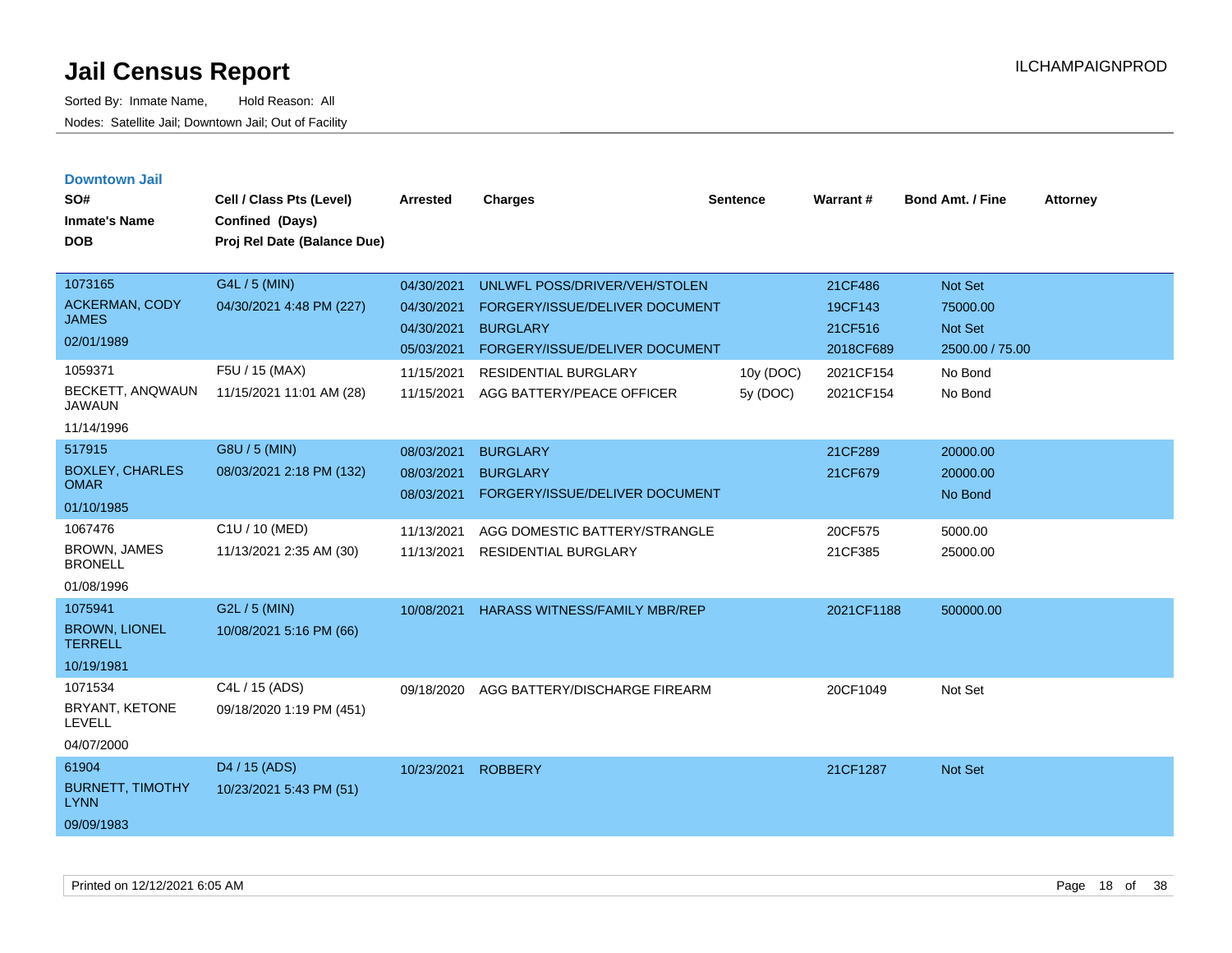Sorted By: Inmate Name, Hold Reason: All

Nodes: Satellite Jail; Downtown Jail; Out of Facility

| SO#<br><b>Inmate's Name</b>                      | Cell / Class Pts (Level)<br>Confined (Days) | <b>Arrested</b> | <b>Charges</b>                   | <b>Sentence</b> | Warrant#   | <b>Bond Amt. / Fine</b> | <b>Attorney</b> |
|--------------------------------------------------|---------------------------------------------|-----------------|----------------------------------|-----------------|------------|-------------------------|-----------------|
|                                                  |                                             |                 |                                  |                 |            |                         |                 |
| <b>DOB</b>                                       | Proj Rel Date (Balance Due)                 |                 |                                  |                 |            |                         |                 |
|                                                  |                                             |                 |                                  |                 |            |                         |                 |
| 1075361                                          | J6L / 5 (ADS)                               | 04/16/2021      | <b>BURGLARY</b>                  |                 | 21CF414    | Not Set                 |                 |
| <b>COWART, TORREY</b><br><b>BENJAMEN, Junior</b> | 04/16/2021 9:17 PM (241)                    |                 |                                  |                 |            |                         |                 |
| 11/22/1987                                       |                                             |                 |                                  |                 |            |                         |                 |
| 34111                                            | G6L / 5 (MIN)                               | 10/29/2021      | OBSTRUCT JUST/DESTROY EVIDENCE   |                 | 2018CF1243 | 50000.00                |                 |
| CROSSLAND, KEVIN<br><b>SHAWN</b>                 | 10/29/2021 10:15 PM (45)                    |                 |                                  |                 |            |                         |                 |
| 10/02/1967                                       |                                             |                 |                                  |                 |            |                         |                 |
| 1067370                                          | E3L / 15 (MAX)                              | 11/05/2021      | FIREARM/FOID INVALID/NOT ELIG    |                 | 21CF1370   | <b>Not Set</b>          |                 |
| DAVIS, AUSTIN<br><b>CHRISTOPHER</b>              | 11/06/2021 12:23 AM (37)                    |                 |                                  |                 |            |                         |                 |
| 08/11/1997                                       |                                             |                 |                                  |                 |            |                         |                 |
| 56063                                            | H4L / 10 (ADS)                              | 09/18/2021      | AGGRAVATED BATTERY               |                 | 21CF1127   | Not Set                 |                 |
| DAVIS, DAMIEN                                    | 09/18/2021 4:25 AM (86)                     | 09/19/2021      | AGGRAVATED BATTERY               |                 | 21CF1132   | Not Set                 |                 |
| <b>DOMINIQUE</b>                                 |                                             | 11/24/2021      | <b>FUGITIVE FROM JUSTICE</b>     |                 | 21CF1454   | Not Set                 |                 |
| 02/28/1977                                       |                                             |                 |                                  |                 |            |                         |                 |
| 1066719                                          | C5L / 10 (MED)                              | 06/09/2021      | AGG DOMESTIC BATTERY/STRANGLE    |                 | 21CF310    | 100000.00               |                 |
| DAVIS, TAVEON                                    | 06/09/2021 10:50 PM (187)                   | 06/09/2021      | RET THEFT/DISP MERCH/>\$300      |                 | 19CF959    | 5000.00                 |                 |
| <b>CORNELIUS</b>                                 |                                             | 06/09/2021      | RETAIL THEFT/DISP MERCH/<\$300   |                 | 19CM897    | 3000.00                 |                 |
| 12/21/1997                                       |                                             |                 |                                  |                 |            |                         |                 |
| 001078223                                        | G9L / 5 (MIN)                               | 11/09/2021      | AGG DUI/NO VALID DL              |                 | 21CF1382   | Not Set                 |                 |
| DIEGO-MATEO,<br><b>JOAQUIN</b>                   | 11/09/2021 10:52 PM (34)                    |                 |                                  |                 |            |                         |                 |
| 01/23/2002                                       |                                             |                 |                                  |                 |            |                         |                 |
| 571307                                           | J3L / 15 (ADS)                              | 09/14/2020      | <b>CRIM SEXUAL ABUSE/CONSENT</b> |                 | 2020CF1026 | <b>Not Set</b>          |                 |
| DOMINGO-<br>CASTANEDA,                           | 09/14/2020 11:19 PM (455)                   | 09/14/2020      | PRED CRIM SEX ASLT/VICTIM <13    |                 | 2020CF1025 | Not Set                 |                 |
| 09/29/1989                                       |                                             |                 |                                  |                 |            |                         |                 |
| 527379                                           | C9U / 15 (ADS)                              | 10/25/2021      | ARMED HABITUAL CRIMINAL          |                 | 21CF1297   | Not Set                 |                 |
| DRAKE, MARCELL<br><b>DEON</b>                    | 10/25/2021 5:05 PM (49)                     | 10/27/2021      | AGG DOMESTIC BATTERY/STRANGLE    |                 | 21CF1245   | Not Set                 |                 |
|                                                  |                                             |                 |                                  |                 |            |                         |                 |

04/20/1987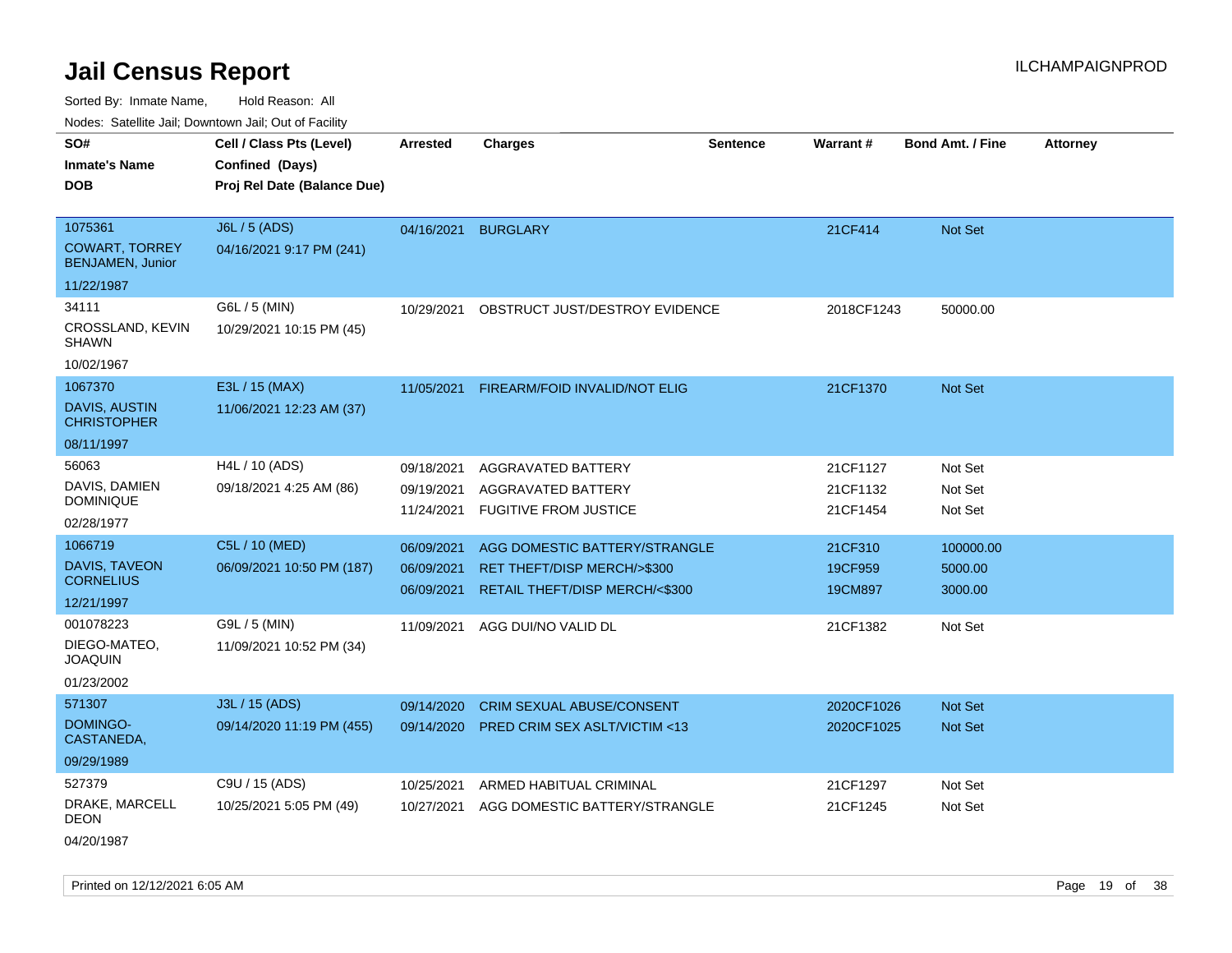Sorted By: Inmate Name, Hold Reason: All

Nodes: Satellite Jail; Downtown Jail; Out of Facility

| SO#                                    | Cell / Class Pts (Level)                     | <b>Arrested</b> | <b>Charges</b>                           | Sentence | Warrant#   | <b>Bond Amt. / Fine</b> | <b>Attorney</b> |
|----------------------------------------|----------------------------------------------|-----------------|------------------------------------------|----------|------------|-------------------------|-----------------|
| <b>Inmate's Name</b>                   | Confined (Days)                              |                 |                                          |          |            |                         |                 |
| <b>DOB</b>                             | Proj Rel Date (Balance Due)                  |                 |                                          |          |            |                         |                 |
|                                        |                                              |                 |                                          |          |            |                         |                 |
| 959292                                 | K1 / 15 (ADS)                                |                 | 04/01/2021 ATTEMPT (FIRST DEGREE MURDER) |          | 2020CF565  | 2000000.00              |                 |
| DUNCAN, COREYON<br><b>ANTHONY</b>      | 04/01/2021 8:46 PM (256)                     |                 |                                          |          |            |                         |                 |
| 01/17/1989                             |                                              |                 |                                          |          |            |                         |                 |
| 1053207                                | K2 / 15 (SPH)                                | 06/06/2019      | MURDER/INTENT TO KILL/INJURE             |          | 2019-CF849 | 2000000.00              |                 |
| FAUST, JAQUAVEON<br>LAVELL             | 06/06/2019 2:24 PM (921)                     |                 |                                          |          |            |                         |                 |
| 07/25/1996                             |                                              |                 |                                          |          |            |                         |                 |
| 962759                                 | E6L / 5 (ADS)                                | 07/16/2021      | <b>METH DELIVERY&lt;5 GRAMS</b>          |          | 21CF833    | Not Set                 |                 |
|                                        | FINLEY, KEVIN DANTE 07/16/2021 9:44 PM (150) | 07/29/2021      | AGG CRIM SEX ASSAULT/FELONY              |          | 21CF891    | No Bond                 |                 |
|                                        |                                              |                 |                                          |          |            |                         |                 |
| 12/28/1988                             |                                              |                 |                                          |          |            |                         |                 |
| 524764                                 | G3L / 5 (MIN)                                | 09/18/2021      | METH DELIVERY/15<100 GRAMS               |          | 21CF627    | 50000.00                |                 |
| FISCUS, ROBERT<br><b>LOWELL</b>        | 09/18/2021 10:50 AM (86)                     |                 |                                          |          |            |                         |                 |
| 02/17/1986                             |                                              |                 |                                          |          |            |                         |                 |
| 1068917                                | H1L / 5 (MIN)                                | 08/11/2021      | VIO ORDER/PRIOR VIO OF ORDER             |          | 21CF965    | Not Set                 |                 |
| <b>GARCIA, JUAN</b><br><b>CARLOS</b>   | 08/11/2021 9:24 PM (124)                     |                 |                                          |          |            |                         |                 |
| 10/21/1997                             |                                              |                 |                                          |          |            |                         |                 |
| 1069726                                | G3U / 5 (MIN)                                | 11/17/2021      | POSS AMT CON SUB EXCEPT(A)/(D)           |          | 21CF472    | 10000.00                |                 |
|                                        | GREER, CONNOR JAY 11/17/2021 5:26 PM (26)    | 11/17/2021      | BURGLARY W/O CAUSING DAMAGE              |          | 19CF1421   | 10000.00                |                 |
|                                        |                                              |                 |                                          |          |            |                         |                 |
| 02/22/1994                             |                                              |                 |                                          |          |            |                         |                 |
| 32913                                  | $11/15$ (ADS)                                | 12/03/2021      | PRED CRIM SEX ASLT/VICTIM <13            |          | 21CF1481   | Not Set                 |                 |
| GROB, WARREN A,<br>Junior              | 12/03/2021 4:24 PM (10)                      |                 |                                          |          |            |                         |                 |
| 12/07/1950                             |                                              |                 |                                          |          |            |                         |                 |
| 1073611                                | G5L / 5 (MIN)                                | 02/09/2021      | MFG 15>100 GR ECSTASY/ANALOG             |          | 21CF121    | 500000.00               |                 |
| HAYES, CAMERON<br><b>TAYLOR MALEEK</b> | 02/09/2021 3:10 PM (307)                     | 02/09/2021      | DELIVERY OF OR POSSESSION OF W/INT       |          | 21CF160    | Not Set                 |                 |
| 08/10/1998                             |                                              |                 |                                          |          |            |                         |                 |

Printed on  $12/12/2021$  6:05 AM Page 20 of 38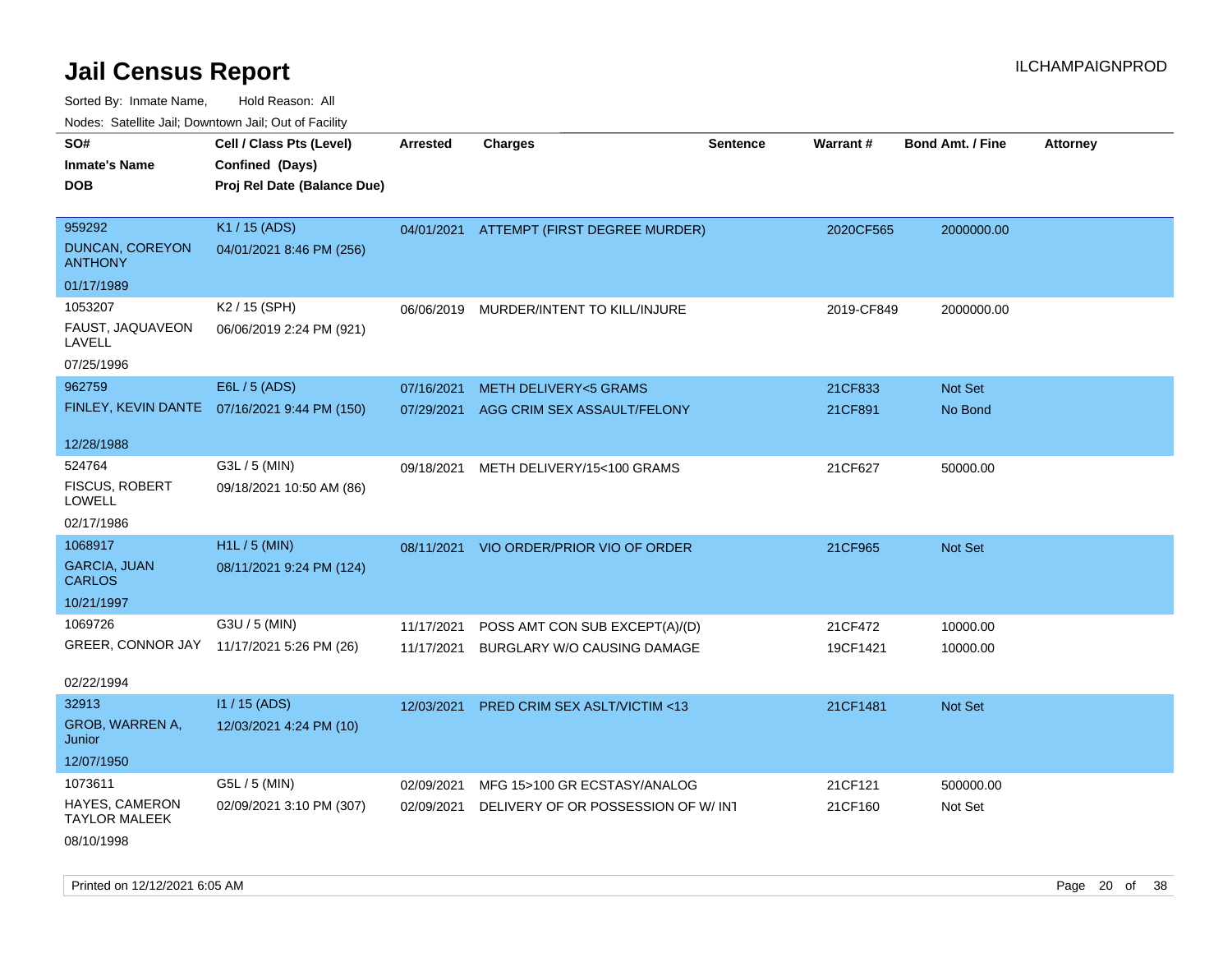Sorted By: Inmate Name, Hold Reason: All Nodes: Satellite Jail; Downtown Jail; Out of Facility

| SO#<br><b>Inmate's Name</b><br><b>DOB</b> | Cell / Class Pts (Level)<br>Confined (Days)<br>Proj Rel Date (Balance Due) | <b>Arrested</b> | <b>Charges</b>                           | <b>Sentence</b> | <b>Warrant#</b> | <b>Bond Amt. / Fine</b> | <b>Attorney</b> |
|-------------------------------------------|----------------------------------------------------------------------------|-----------------|------------------------------------------|-----------------|-----------------|-------------------------|-----------------|
| 544770<br><b>HAYES, DEVON</b>             | F6L / 10 (MED)                                                             | 08/14/2021      | AGG DOMESTIC BATTERY/STRANGLE            |                 | 2021CF514       | 25000.00                |                 |
| <b>JERMAINE</b>                           | 08/14/2021 2:56 AM (121)                                                   | 08/14/2021      | AGGRAVATED DOMESTIC BATTERY              |                 | 21CF977         | No Bond                 |                 |
| 11/07/1987                                |                                                                            |                 |                                          |                 |                 |                         |                 |
| 1015002                                   | J1L / 10 (ADS)                                                             | 07/22/2021      | AGGRAVATED BATTERY                       | 2y (DOC)        | 2021CF861       | Not Set                 |                 |
| HERRERA, ANDREW<br>WESLEY                 | 07/22/2021 9:17 PM (144)                                                   |                 |                                          |                 |                 |                         |                 |
| 12/17/1993                                |                                                                            |                 |                                          |                 |                 |                         |                 |
| 1024228                                   | K3 / 15 (SPH)                                                              |                 | 04/24/2018 *MURDER/INTENT TO KILL/INJURE |                 | 2018-CF1170     | 5000000.00              |                 |
| HILL, JAMONTE<br><b>RASHAD</b>            | 04/24/2018 4:07 PM (1,329)                                                 |                 |                                          |                 |                 |                         |                 |
| 05/23/1994                                |                                                                            |                 |                                          |                 |                 |                         |                 |
| 1063119                                   | J7L / 10 (MED)                                                             | 11/05/2021      | <b>BURGLARY</b>                          |                 | 2018CF877       | 10000.00                |                 |
| HUNT, KHALLEEL<br><b>MALIK</b>            | 11/05/2021 7:47 AM (38)                                                    |                 |                                          |                 |                 |                         |                 |
| 03/28/1999                                |                                                                            |                 |                                          |                 |                 |                         |                 |
| 29206                                     | J5L / 15 (SPH)                                                             | 11/09/2021      | <b>AGGRAVATED BATTERY</b>                |                 |                 | No Bond                 |                 |
| JOHNSON, REUBEN<br><b>MONTE</b>           | 11/09/2021 11:30 AM (34)                                                   |                 |                                          |                 |                 |                         |                 |
| 04/07/1956                                | 12/22/2021 (0.00)                                                          |                 |                                          |                 |                 |                         |                 |
| 1073894                                   | E4U / 10 (ADS)                                                             | 09/09/2021      | VIOLATE SEX OFFENDER REGIS/2+            |                 | 2021CF920       | 10000.00                |                 |
| JOKICH, ANTON VEGO                        | 09/09/2021 2:14 PM (95)                                                    |                 |                                          |                 |                 |                         |                 |
| 05/30/1969                                |                                                                            |                 |                                          |                 |                 |                         |                 |
| 23138                                     | D1 / 15 (MAX)                                                              | 06/17/2021      | STALKING/TRANSMITS THREAT                |                 | 18CF1332        | Not Set                 |                 |
| JONES, GLENN<br><b>CLAYTON</b>            | 06/17/2021 12:51 PM (179)                                                  |                 | 06/17/2021 AGG CRIM SEXUAL ABUSE/FELONY  |                 | 18-CF-1333      | <b>Not Set</b>          |                 |
| 08/17/1958                                |                                                                            |                 |                                          |                 |                 |                         |                 |
| 1017120                                   | C7L / 5 (MIN)                                                              | 10/29/2021      | BATTERY/CAUSE BODILY HARM                |                 | 21CM498         | Not Set                 |                 |
|                                           | JONES, JOSHUA LYNN 10/29/2021 3:15 AM (45)                                 | 10/29/2021      | AGG ASLT/USE DDLY WEAPON                 |                 | 21CM452         | 2500.00                 |                 |

05/16/1993

Printed on  $12/12/2021$  6:05 AM Page 21 of 38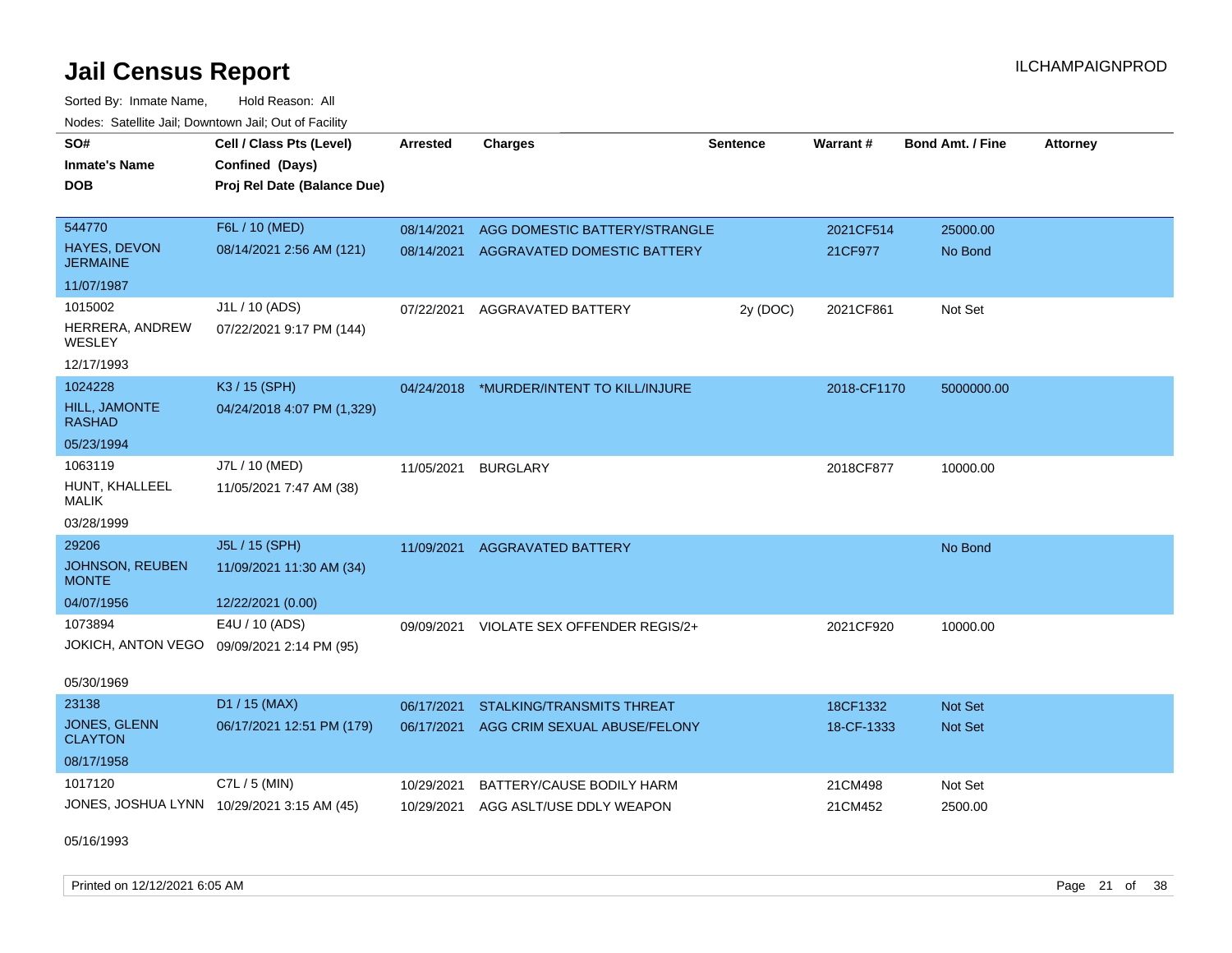| $1100000$ . Catomic ban, Domntonn ban, Oat of Fability<br>SO#<br><b>Inmate's Name</b><br><b>DOB</b> | Cell / Class Pts (Level)<br>Confined (Days)<br>Proj Rel Date (Balance Due) | Arrested   | <b>Charges</b>                     | <b>Sentence</b> | <b>Warrant#</b> | <b>Bond Amt. / Fine</b> | <b>Attorney</b> |
|-----------------------------------------------------------------------------------------------------|----------------------------------------------------------------------------|------------|------------------------------------|-----------------|-----------------|-------------------------|-----------------|
| 24308<br><b>KWIATKOWSKI,</b><br><b>ROBERT JOHN</b>                                                  | D <sub>2</sub> / 15 (MAX)<br>06/03/2021 10:40 PM (193)                     | 06/03/2021 | <b>ROBBERY</b>                     |                 | 21CF625         | No Bond                 |                 |
| 08/08/1963                                                                                          |                                                                            |            |                                    |                 |                 |                         |                 |
| 29681<br>LENOIR, JOHN<br><b>CHRISTOPHER</b>                                                         | J2L / 15 (ADS)<br>07/14/2020 12:51 PM (517)                                | 07/14/2020 | PREDATORY CRIMINAL SEX ASSLT/CHILD |                 | 20CF-781        | 250000.00               |                 |
| 04/20/1966                                                                                          |                                                                            |            |                                    |                 |                 |                         |                 |
| 001078320<br><b>MARSH, PAUL</b><br><b>OLUFUNMILAYO</b>                                              | C6L / 10 (MED)<br>11/23/2021 2:32 PM (20)                                  | 11/23/2021 | RESIST/OBSTRUCTING A PEACE OFFICEF |                 | 21CM539         | Not Set                 |                 |
| 07/13/1994                                                                                          |                                                                            |            |                                    |                 |                 |                         |                 |
| 45113<br>MARTIN, JEREMIAH<br><b>FRANCIS</b>                                                         | E4L / 15 (MAX)<br>11/20/2021 1:18 AM (23)                                  | 11/20/2021 | ARMED HABITUAL CRIMINAL            |                 | 21CF1424        | No Bond                 |                 |
| 01/18/1977                                                                                          |                                                                            |            |                                    |                 |                 |                         |                 |
| 1066623                                                                                             | G6U / 5 (MIN)                                                              | 11/17/2021 | MFG/DEL 15<100 GR COCA/ANALOG      |                 | 17CF1093        | 75000.00                |                 |
| MATA-OROZCO,<br><b>OLEGARIO</b>                                                                     | 11/17/2021 5:08 PM (26)                                                    |            |                                    |                 |                 |                         |                 |
| 03/06/1995                                                                                          |                                                                            |            |                                    |                 |                 |                         |                 |
| 001078249<br>MCCLENDON, CALVIN<br>М                                                                 | B3 / 10 (MED)<br>08/07/2021 8:56 AM (128)                                  | 08/07/2021 | FELON POSS/USE WEAPON/FIREARM      |                 | 21CF947         | Not Set                 |                 |
| 04/29/1990                                                                                          |                                                                            |            |                                    |                 |                 |                         |                 |
| 40235                                                                                               | G9U / 5 (MIN)                                                              | 10/04/2021 | AGG DUI/4                          |                 | 2021CF1145      | 35000.00                |                 |
| MERRIWEATHER,<br><b>MARCUS TODD</b>                                                                 | 10/04/2021 4:41 PM (70)                                                    |            |                                    |                 |                 |                         |                 |
| 11/28/1967                                                                                          |                                                                            |            |                                    |                 |                 |                         |                 |
| 1040273                                                                                             | E5U / 15 (ADS)                                                             | 09/30/2021 | PRED CRIM SEX ASLT/VICTIM <13      |                 | 21CF329         | 500000.00               |                 |
| METCALFE, LANELL<br>JARON<br>09/22/1988                                                             | 09/30/2021 11:32 PM (74)                                                   |            |                                    |                 |                 |                         |                 |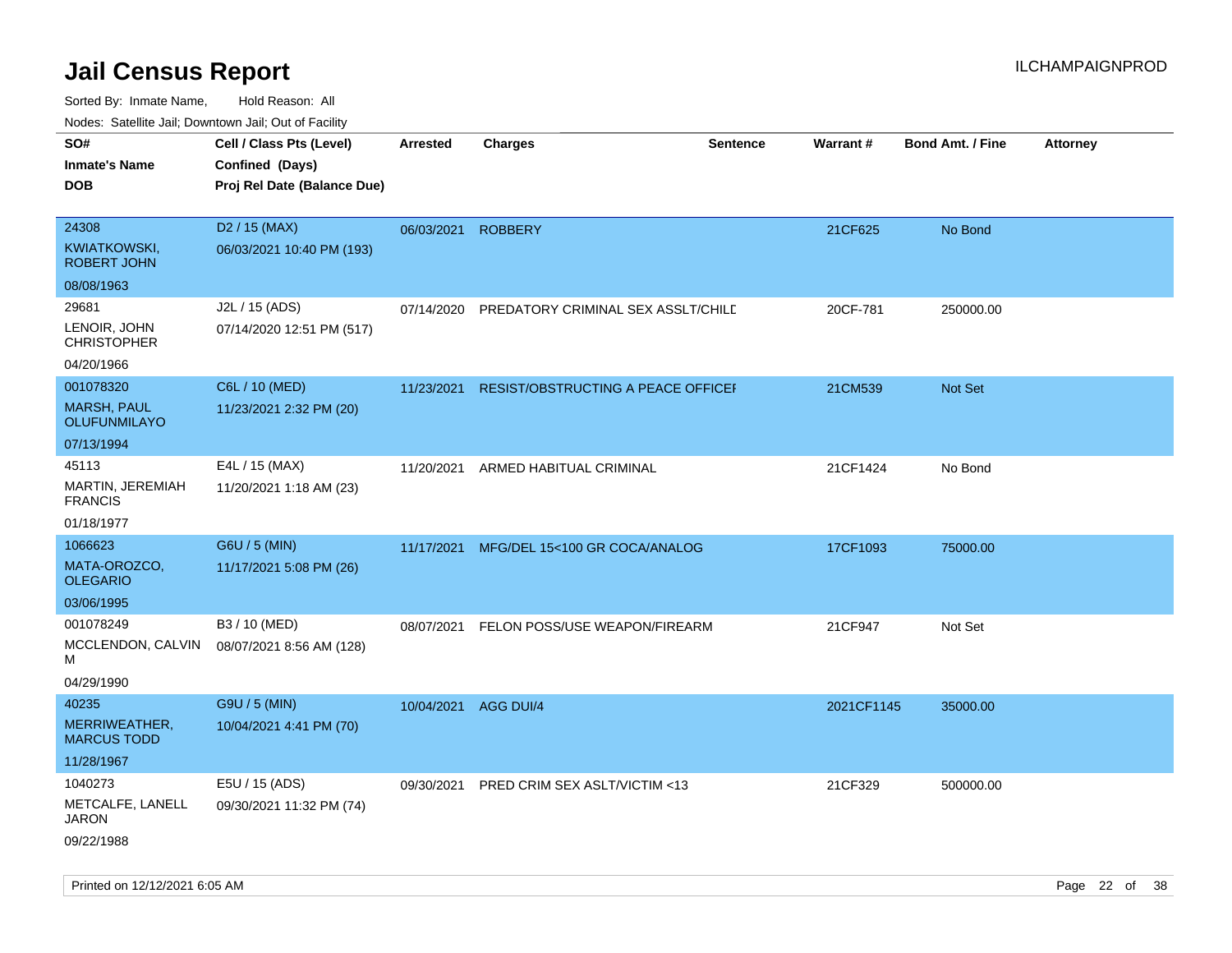| Noues. Salenne Jan, Downlown Jan, Out or Facility |                             |                          |                                                                |          |                      |                                  |                 |
|---------------------------------------------------|-----------------------------|--------------------------|----------------------------------------------------------------|----------|----------------------|----------------------------------|-----------------|
| SO#                                               | Cell / Class Pts (Level)    | Arrested                 | <b>Charges</b>                                                 | Sentence | Warrant#             | <b>Bond Amt. / Fine</b>          | <b>Attorney</b> |
| <b>Inmate's Name</b>                              | Confined (Days)             |                          |                                                                |          |                      |                                  |                 |
| <b>DOB</b>                                        | Proj Rel Date (Balance Due) |                          |                                                                |          |                      |                                  |                 |
|                                                   |                             |                          |                                                                |          |                      |                                  |                 |
| 1075635                                           | B <sub>2</sub> / 10 (ADS)   | 05/11/2021               | AGG DISCHARGE FIREARM/OCC VEH                                  |          | 21CF538              | Not Set                          |                 |
| MILES, DEVLON VON,<br>Junior                      | 05/11/2021 10:39 PM (216)   | 05/11/2021               | MFG/DEL CANNABIS/30-500 GRAMS                                  |          | 20CF1402             | 100000.00                        |                 |
| 11/04/2000                                        |                             |                          |                                                                |          |                      |                                  |                 |
| 1069209                                           | H2L / 10 (ADS)              | 04/07/2021               | AGG BATTERY/GREAT BODILY HARM                                  |          | 21CF376              | Not Set                          |                 |
| MOORE, DEVONTE<br>JAMAL                           | 04/07/2021 6:25 PM (250)    |                          |                                                                |          |                      |                                  |                 |
| 09/24/1995                                        |                             |                          |                                                                |          |                      |                                  |                 |
| 966887                                            | F7L / 15 (MAX)              | 11/05/2021               | DELIVERY OF OR POSSESSION OF W/ IN1 10y/0m/0d (DC 19CF1425     |          |                      | No Bond                          |                 |
| <b>NELSON, DARRYL</b><br><b>WAYNE</b>             | 11/05/2021 11:00 AM (38)    |                          |                                                                |          |                      |                                  |                 |
| 01/16/1984                                        |                             |                          |                                                                |          |                      |                                  |                 |
| 001078517                                         | C3L / 15 (MAX)              |                          | 10/19/2021 ATTEMPT (FIRST DEGREE MURDER)                       |          | 21CF1267             | Not Set                          |                 |
| NELSON, RORY<br>DEMOND                            | 10/19/2021 3:55 AM (55)     |                          |                                                                |          |                      |                                  |                 |
| 08/14/1984                                        |                             |                          |                                                                |          |                      |                                  |                 |
| 001078357                                         | H6L / 15 (ADS)              | 09/17/2021               | ARMED ROBBERY/ARMED W/FIREARM                                  |          | 21CF1230             | <b>Not Set</b>                   |                 |
| PETTIGREW, CAREY<br><b>CORNITRIAS DEOBLO</b>      | 09/17/2021 9:56 AM (87)     | 09/17/2021<br>09/17/2021 | ARMED ROBBERY/ARMED W/FIREARM<br>ARMED ROBBERY/ARMED W/FIREARM |          | 21CF1128<br>21CF1129 | <b>Not Set</b><br><b>Not Set</b> |                 |
| 08/31/1986                                        |                             |                          |                                                                |          |                      |                                  |                 |
| 1022441                                           | H3L / 10 (ADS)              | 10/27/2021               | AGG BATTERY/PEACE OFFICER                                      |          | 2021 CF 12           | No Bond                          |                 |
| PICKENS, DONTRELL<br>DEMAR                        | 10/27/2021 1:39 PM (47)     | 10/27/2021               | AGG BATTERY/PEACE OFFICER                                      |          | 2020 CF 1488         | No Bond                          |                 |
| 12/10/1993                                        |                             |                          |                                                                |          |                      |                                  |                 |
| 1072114                                           | A1U / 15 (SPH)              | 01/17/2021               | ATTEMPT (FIRST DEGREE MURDER)                                  |          | 2021CF65             | Not Set                          |                 |
| ROBINSON, DONNELL                                 | 01/17/2021 2:40 PM (330)    | 01/17/2021               | ARMED ROBBERY/NO FIREARM                                       |          | 2020CF824            | 75000.00                         |                 |
| <b>LEVON</b>                                      |                             | 02/17/2021               | <b>AGGRAVATED BATTERY</b>                                      | 4y (DOC) |                      | 250000.00                        |                 |
| 10/23/2000                                        |                             |                          |                                                                |          |                      |                                  |                 |
| 980761                                            | B1 / 10 (MED)               | 06/07/2021               | DOMESTIC BATTERY/OTHER PRIOR                                   | 5y (DOC) |                      | Not Set                          |                 |
| ROBINSON, LEON<br>SOLOMON                         | 06/07/2021 1:53 AM (189)    |                          |                                                                |          |                      |                                  |                 |
| 10/22/1983                                        |                             |                          |                                                                |          |                      |                                  |                 |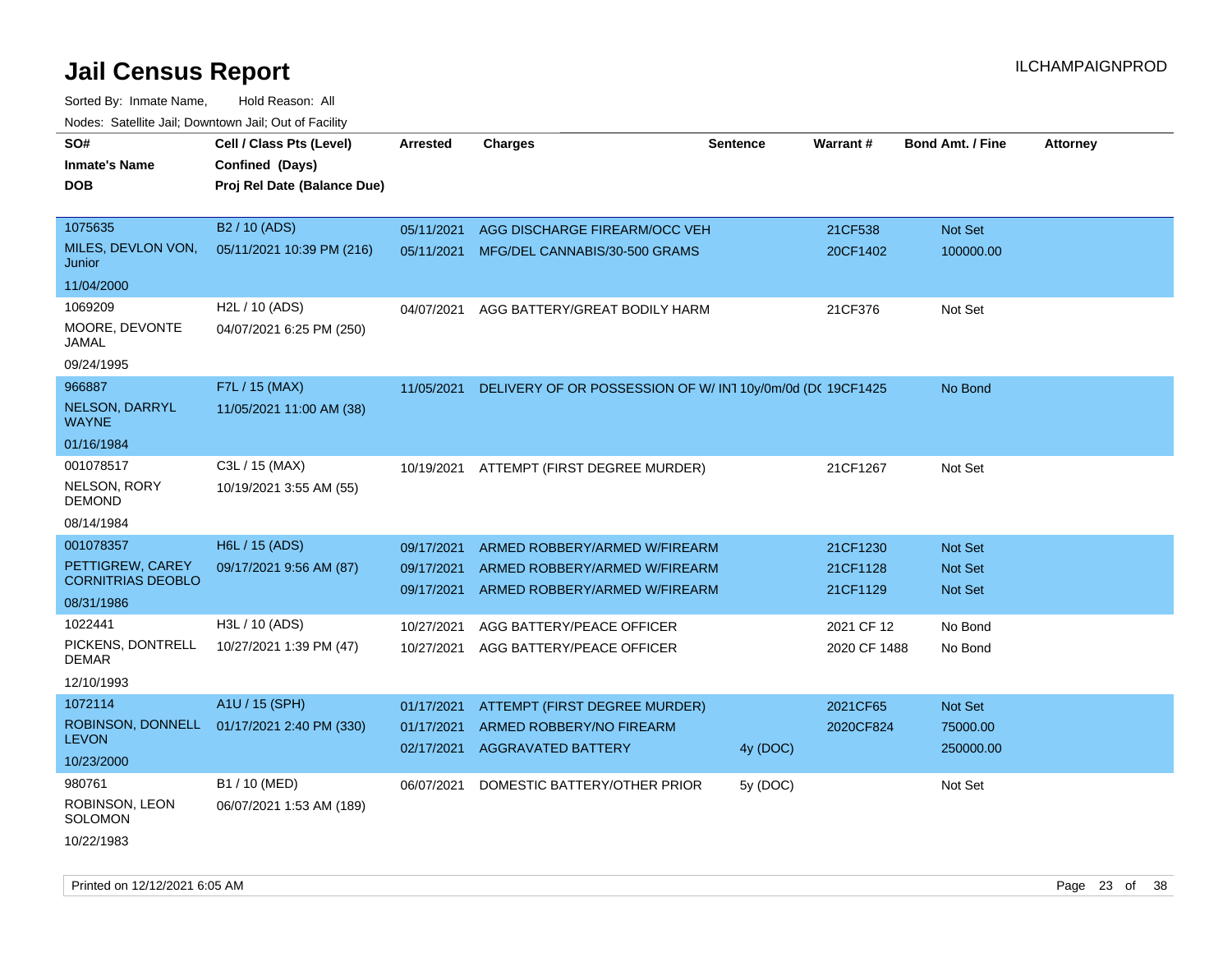| roaco. Oatomto dan, Downtown dan, Oat or Fability |                             |                     |                                           |                 |            |                         |                 |
|---------------------------------------------------|-----------------------------|---------------------|-------------------------------------------|-----------------|------------|-------------------------|-----------------|
| SO#                                               | Cell / Class Pts (Level)    | <b>Arrested</b>     | <b>Charges</b>                            | <b>Sentence</b> | Warrant#   | <b>Bond Amt. / Fine</b> | <b>Attorney</b> |
| <b>Inmate's Name</b>                              | Confined (Days)             |                     |                                           |                 |            |                         |                 |
| <b>DOB</b>                                        | Proj Rel Date (Balance Due) |                     |                                           |                 |            |                         |                 |
|                                                   |                             |                     |                                           |                 |            |                         |                 |
| 1006507                                           | C2L / 10 (MED)              | 10/21/2021          | AGG ASLT/USE DDLY WEAPON                  |                 | 21CM123    | 1000.00                 |                 |
| RODGERS, DYLAN                                    | 10/21/2021 12:34 AM (53)    | 10/21/2021          | DOMESTIC BATTERY/OTHER PRIOR              |                 | 21CF1269   | Not Set                 |                 |
| <b>ROBERT</b>                                     |                             | 10/21/2021          | PROBATION VIOLATION                       |                 | 2019CF1220 | 10000.00                |                 |
| 12/12/1991                                        |                             |                     |                                           |                 |            |                         |                 |
| 1068592                                           | C8L / 15 (ADS)              | 11/12/2021          | <b>BURGLARY</b>                           |                 | 21CF1393   | Not Set                 |                 |
| ROSS, TEVONTAE<br><b>TERRANCE</b>                 | 11/12/2021 8:41 AM (31)     |                     |                                           |                 |            |                         |                 |
| 12/15/1998                                        |                             |                     |                                           |                 |            |                         |                 |
| 1069960                                           | G7L / 5 (MIN)               |                     | 09/28/2021 IDENTITY THEFT/\$2K-\$10K      |                 | 21CF952    | 10000.00                |                 |
| SHELTON, JOSIAH<br><b>TIMOTHY</b>                 | 09/28/2021 2:04 AM (76)     |                     |                                           |                 |            |                         |                 |
| 02/23/1980                                        |                             |                     |                                           |                 |            |                         |                 |
| 960772                                            | $G1L / 5$ (MIN)             | 11/11/2021          | POSSESSION OF METH< 5 GRAMS               | 3y (DOC)        | 2020CF362  | No Bond                 |                 |
| STARK, FARON<br><b>MICHAEL</b>                    | 11/11/2021 10:28 PM (32)    |                     |                                           |                 |            |                         |                 |
| 05/12/1988                                        |                             |                     |                                           |                 |            |                         |                 |
| 1057312                                           | G <sub>2U</sub>             | 11/10/2021          | <b>HOME INVASION/FIREARM</b>              |                 | 21CF1388   | Not Set                 |                 |
| <b>STARKS, RAMEON</b><br><b>TAHZIER</b>           | 11/10/2021 9:51 PM (33)     | 11/30/2021 THEFT    |                                           |                 | 21CF1194   | 100000.00               |                 |
| 12/18/1996                                        |                             |                     |                                           |                 |            |                         |                 |
| 1051104                                           | $G1U / 5$ (MIN)             | 05/26/2021          | METH DELIVERY/5<15 GRAMS                  |                 | 21CF598    | Not Set                 |                 |
| STOVER, ANDREW                                    | 05/27/2021 12:59 AM (200)   | 05/26/2021          | DRIVING ON REVOKED LICENSE                |                 | 21TR4000   | Not Set                 |                 |
| <b>WADE</b>                                       |                             | 05/26/2021          | <b>BURGLARY</b>                           |                 | 21CF667    | Not Set                 |                 |
| 07/20/1994                                        |                             |                     |                                           |                 |            |                         |                 |
| 1024184                                           | H5L / 10 (ADS)              |                     | 09/08/2021 AGG ASLT PEACE OFF/FIRE/ER WRK |                 | 20CF1051   | No Bond                 |                 |
| SULLIVAN, CODY<br><b>MICHAEL</b>                  | 09/08/2021 3:28 PM (96)     |                     |                                           |                 |            |                         |                 |
| 08/15/1994                                        |                             |                     |                                           |                 |            |                         |                 |
| 1068839                                           | F8L / 15 (MAX)              | 08/07/2020 HOMICIDE |                                           |                 | 2020-CF851 | 1000000.00              |                 |
| TAYLOR, LONDON<br>JAVON                           | 08/07/2020 10:30 AM (493)   |                     |                                           |                 |            |                         |                 |
| 08/16/1999                                        |                             |                     |                                           |                 |            |                         |                 |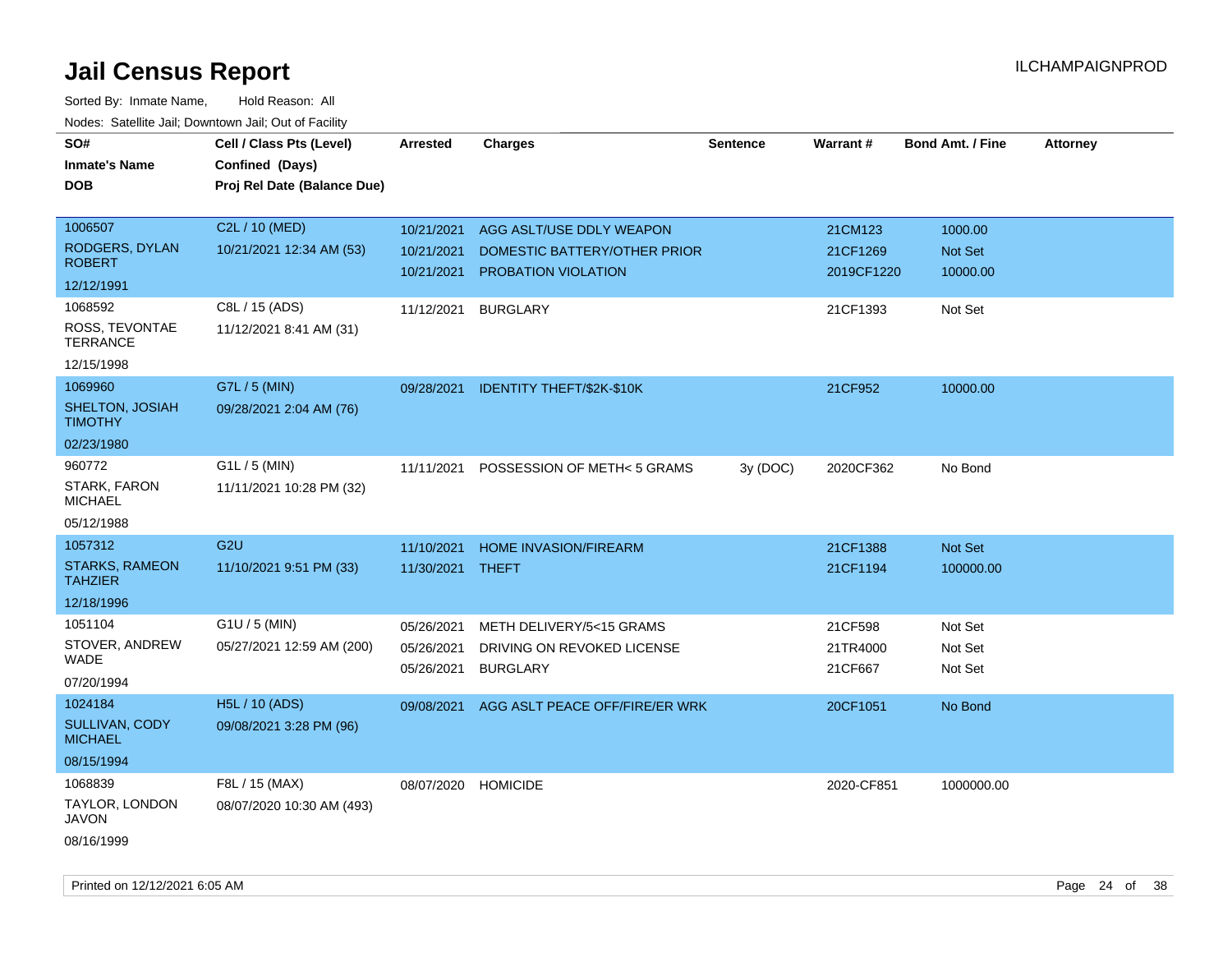| rouce. Calcinic Jan, Downtown Jan, Out or Facility |                             |                 |                                    |                 |                 |                         |                 |
|----------------------------------------------------|-----------------------------|-----------------|------------------------------------|-----------------|-----------------|-------------------------|-----------------|
| SO#                                                | Cell / Class Pts (Level)    | <b>Arrested</b> | <b>Charges</b>                     | <b>Sentence</b> | <b>Warrant#</b> | <b>Bond Amt. / Fine</b> | <b>Attorney</b> |
| <b>Inmate's Name</b>                               | Confined (Days)             |                 |                                    |                 |                 |                         |                 |
| <b>DOB</b>                                         | Proj Rel Date (Balance Due) |                 |                                    |                 |                 |                         |                 |
|                                                    |                             |                 |                                    |                 |                 |                         |                 |
| 1004142                                            | F9L / 15 (MAX)              | 10/22/2021      | PAROLE REVOCATION                  |                 |                 | Not Set                 |                 |
| TOY, KAYON LARENZ                                  | 10/22/2021 1:01 PM (52)     | 10/27/2021      | POSSESSION OF METH/15<100GRAMS     |                 | 2021CF1298      | 1500000.00              |                 |
|                                                    |                             |                 |                                    |                 |                 |                         |                 |
| 09/12/1991                                         |                             |                 |                                    |                 |                 |                         |                 |
| 1056971                                            | D6 / 10 (ADS)               | 08/07/2021      | FELON POSS/USE WEAPON/FIREARM      |                 | 21CF948         | No Bond                 |                 |
| TRAVIS, DENZEL<br><b>DANTRELL</b>                  | 08/07/2021 7:36 AM (128)    | 08/08/2021      | AGG BATTERY/PUBLIC PLACE           |                 | 2020CF647       | 25000.00                |                 |
| 03/21/1993                                         |                             |                 |                                    |                 |                 |                         |                 |
| 001078250                                          | F2L / 10 (MED)              | 08/07/2021      | FELON POSS WEAPON/BODY ARMOR       |                 | 21CF950         | Not Set                 |                 |
| TRAVIS, JORDAN<br><b>TESHAUN</b>                   | 08/07/2021 10:27 AM (128)   |                 |                                    |                 |                 |                         |                 |
| 03/03/1996                                         |                             |                 |                                    |                 |                 |                         |                 |
| 969709                                             | $D3/5$ (MIN)                | 10/29/2021      | CRIM DMG TO PROP \$500-10K         |                 |                 | Not Set                 |                 |
| <b>TUFTE, BRYCE</b><br><b>MATTHEW</b>              | 10/29/2021 3:14 PM (45)     | 10/29/2021      | DRIVING ON SUSPENDED LICENSE       |                 | 20TR2181        | 5000.00                 |                 |
| 05/30/1988                                         | 12/20/2021 (0.00)           |                 |                                    |                 |                 |                         |                 |
| 30108                                              | J4L / 15 (ADS)              | 07/30/2021      | <b>MURDER</b>                      |                 | 21CF902         | 2000000.00              |                 |
| VANDYKE, DARYL<br><b>ANTHONY</b>                   | 07/30/2021 8:29 PM (136)    |                 |                                    |                 |                 |                         |                 |
| 10/04/1965                                         |                             |                 |                                    |                 |                 |                         |                 |
| 968681                                             | D5 / 15 (ADS)               | 08/27/2021      | AGG CRIM SX AB/VIC 13<18/TRUST     |                 | 2020CF499       | 250000.00               |                 |
| <b>WADE, DEMETRIUS</b><br>DARYL                    | 08/27/2021 2:25 AM (108)    | 08/27/2021      | INDIRECT CRIMINAL CONTEMPT         | 5y(DOC)         | 2021CC16        | No Bond                 |                 |
| 01/07/1987                                         |                             |                 |                                    |                 |                 |                         |                 |
| 1070904                                            | G7U / 5 (MIN)               | 10/28/2021      | <b>BURGLARY</b>                    |                 | 2021CF321       | 15000.00                |                 |
| WANKEL, JONAH<br><b>JAMES</b>                      | 10/28/2021 3:42 AM (46)     |                 |                                    |                 |                 |                         |                 |
| 12/15/1993                                         |                             |                 |                                    |                 |                 |                         |                 |
| 44836                                              | E2L / 15 (ADS)              | 11/02/2021      | <b>CRIM TRESPASS TO STATE LAND</b> |                 | 21118875        | Not Set                 |                 |
| WESLEY, FRANK<br><b>LADELL</b>                     | 11/02/2021 4:08 AM (41)     |                 |                                    |                 |                 |                         |                 |
| 09/17/1977                                         |                             |                 |                                    |                 |                 |                         |                 |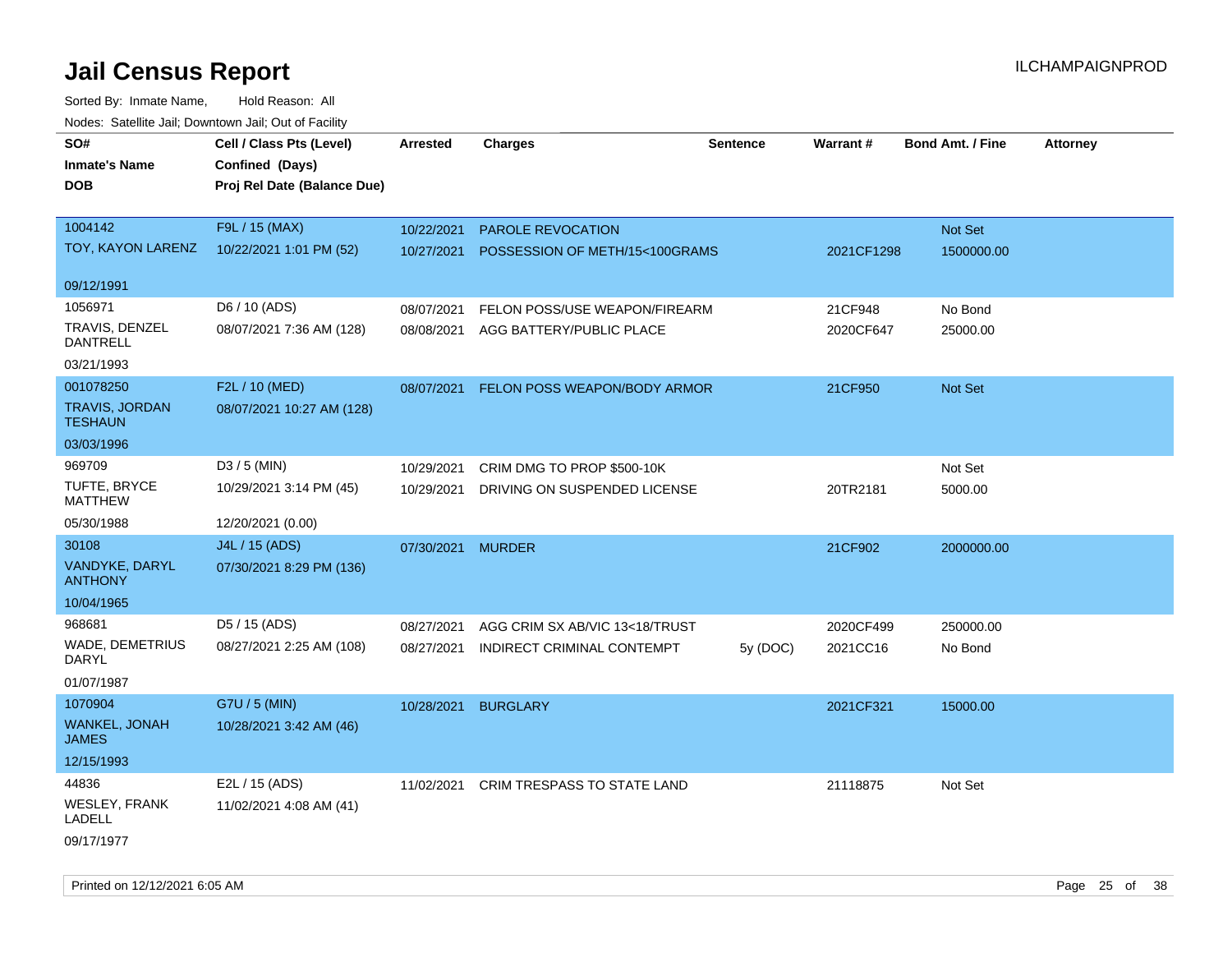| SO#                                        | Cell / Class Pts (Level)    | Arrested   | <b>Charges</b>           | <b>Sentence</b> | <b>Warrant#</b> | <b>Bond Amt. / Fine</b> | <b>Attorney</b> |
|--------------------------------------------|-----------------------------|------------|--------------------------|-----------------|-----------------|-------------------------|-----------------|
| <b>Inmate's Name</b>                       | Confined (Days)             |            |                          |                 |                 |                         |                 |
| <b>DOB</b>                                 | Proj Rel Date (Balance Due) |            |                          |                 |                 |                         |                 |
|                                            |                             |            |                          |                 |                 |                         |                 |
| 1058072                                    | A2U / 15 (SPH)              | 02/25/2021 | ARMED HABITUAL CRIMINAL  |                 |                 | Not Set                 |                 |
| <b>WILLIAMS, KENNETH</b><br><b>BERNARD</b> | 02/25/2021 3:24 PM (291)    |            |                          |                 |                 |                         |                 |
| 10/04/1985                                 |                             |            |                          |                 |                 |                         |                 |
| 53518                                      | $15/15$ (ADS)               | 08/19/2021 | AGGRAVATED BATTERY       |                 | 21CF1014        | Not Set                 |                 |
| <b>WILLIAMS, TORREY</b><br><b>TOSHIBA</b>  | 08/19/2021 10:10 AM (116)   | 09/01/2021 | PROBATION VIOLATION      |                 | 20CF381         | Not Set                 |                 |
| 03/30/1975                                 |                             |            |                          |                 |                 |                         |                 |
| 9326                                       | $12/5$ (ADS)                | 06/14/2021 | <b>BURGLARY</b>          |                 | 2020-CF-625     | Not Set                 |                 |
| YOUNG, ANTHONY<br><b>PAUL</b>              | 06/14/2021 12:07 PM (182)   |            |                          |                 |                 |                         |                 |
| 03/13/1954                                 |                             |            |                          |                 |                 |                         |                 |
| <b>Total Downtown Jail: 66</b>             |                             | Males: 66  | Unknown: 0<br>Females: 0 |                 |                 |                         |                 |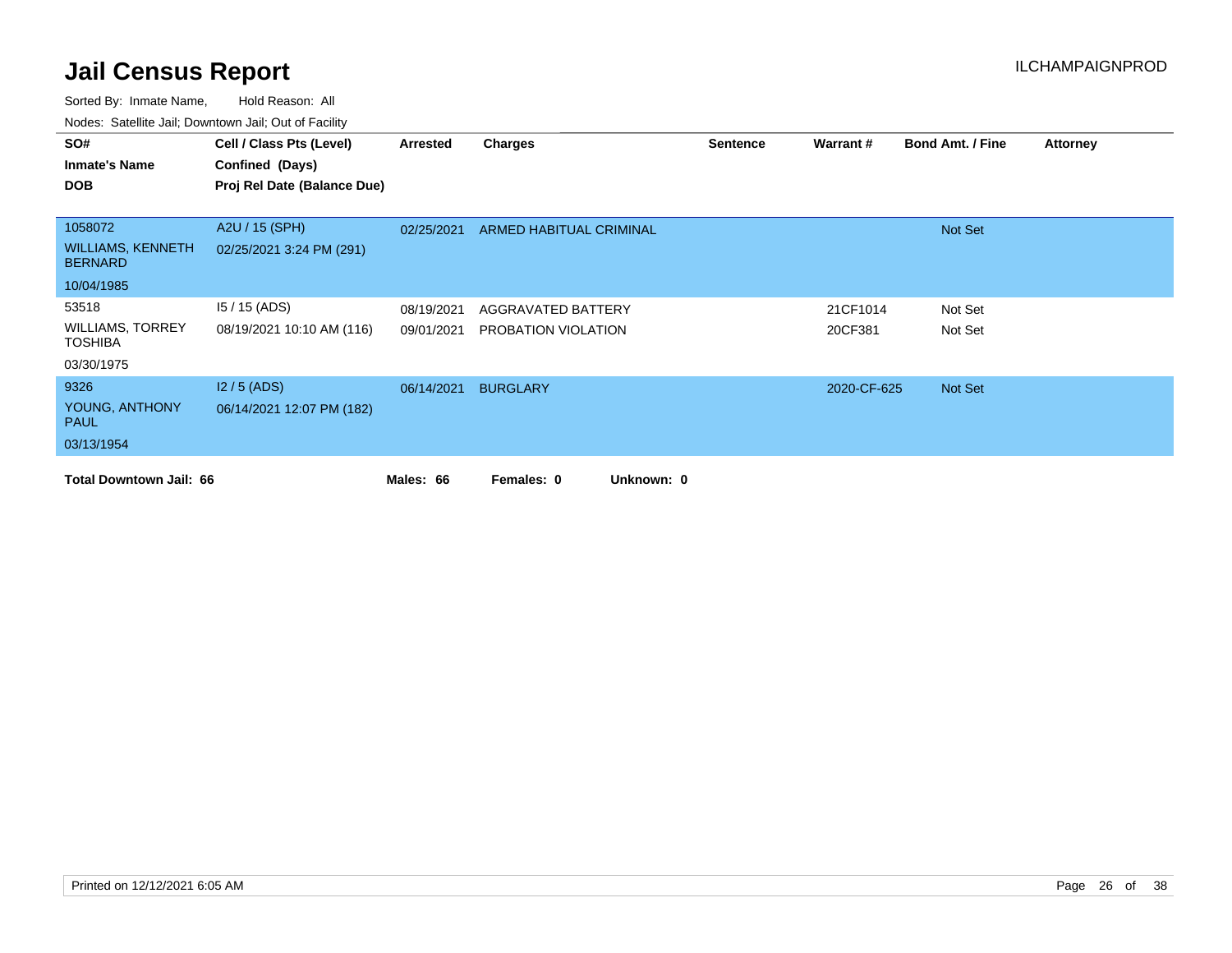| <b>Out of Facility</b> |  |  |
|------------------------|--|--|
|                        |  |  |

| SO#<br><b>Inmate's Name</b>             | Cell / Class Pts (Level)<br>Confined (Days)   | Arrested   | <b>Charges</b>                   | <b>Sentence</b> | Warrant#   | <b>Bond Amt. / Fine</b> | <b>Attorney</b> |
|-----------------------------------------|-----------------------------------------------|------------|----------------------------------|-----------------|------------|-------------------------|-----------------|
| <b>DOB</b>                              | Proj Rel Date (Balance Due)                   |            |                                  |                 |            |                         |                 |
| 61095                                   | <b>DEW / 10 (ADS)</b>                         | 05/02/2021 | HOME INVASION/CAUSE INJURY       |                 | 2021CF323  | 100000.00               |                 |
| AMOS, DERRICK<br><b>JAMES</b>           | 05/02/2021 9:02 PM (225)                      |            |                                  |                 |            |                         |                 |
| 06/12/1985                              |                                               |            |                                  |                 |            |                         |                 |
| 19971                                   | EHD                                           | 11/09/2021 | DRIVING RVK/SUSP DUI/SSS 4-9     |                 | 2021CF968  | Not Set                 |                 |
| <b>LYNN</b>                             | BARNESKE, RAYMOND 11/09/2021 9:32 AM (34)     |            |                                  |                 |            |                         |                 |
| 08/17/1961                              | 5/6/2022 (0.00)                               |            |                                  |                 |            |                         |                 |
| 516062                                  | <b>DEW / 15 (MAX)</b>                         | 02/22/2021 | AGG DISCH FIR/VEH/PC OFF/FRMAN   |                 | 21CF210    | No Bond                 |                 |
| <b>BENNETT, JOHN</b><br><b>MICHAEL</b>  | 02/22/2021 10:47 AM (294)                     | 02/22/2021 | <b>PHONE HARASSMENT/2+</b>       |                 | 20CF194    | 5000.00                 |                 |
| 04/30/1986                              |                                               |            |                                  |                 |            |                         |                 |
| 976538                                  | EHD                                           | 10/12/2021 | DOMESTIC BATTERY/OTHER PRIOR     |                 | 2020CF1095 | Not Set                 |                 |
|                                         | BLISSIT, WYATT TYRES 10/12/2021 10:05 AM (62) |            |                                  |                 |            |                         |                 |
| 09/05/1989                              | 1/6/2022 (0.00)                               |            |                                  |                 |            |                         |                 |
| 974830                                  | <b>EHD</b>                                    | 12/07/2021 | AGG DUI/3                        |                 | 2020CF791  | Not Set                 |                 |
| <b>BOOK, RORY ALAN</b>                  | 12/07/2021 9:37 AM (6)                        |            |                                  |                 |            |                         |                 |
| 08/13/1988                              | 12/20/2021 (0.00)                             |            |                                  |                 |            |                         |                 |
| 33993                                   | DEW / 10 (MED)                                | 06/14/2021 | AGGRAVATED DOMESTIC BATTERY      |                 | 21CF688    | Not Set                 |                 |
| <b>BOOKER, STEPHON</b>                  | 06/14/2021 7:42 PM (182)                      | 06/14/2021 | POSSESSING A CONTROLLED SUBSTANC |                 | 21CF657    | Not Set                 |                 |
| <b>MONTELL</b>                          |                                               | 06/14/2021 | PAROLE REVOCATION                |                 | CH2103612  | No Bond                 |                 |
| 06/11/1971                              |                                               |            |                                  |                 |            |                         |                 |
| 1074315                                 | <b>DEW / 15 (MAX)</b>                         | 07/27/2021 | AGG DISCHARGE FIREARM/VEH/SCH    |                 | 21CF927    | Not Set                 |                 |
| <b>BRIGGS, PATRICK</b><br><b>MONTAY</b> | 08/03/2021 4:56 PM (132)                      |            |                                  |                 |            |                         |                 |
| 08/05/2001                              |                                               |            |                                  |                 |            |                         |                 |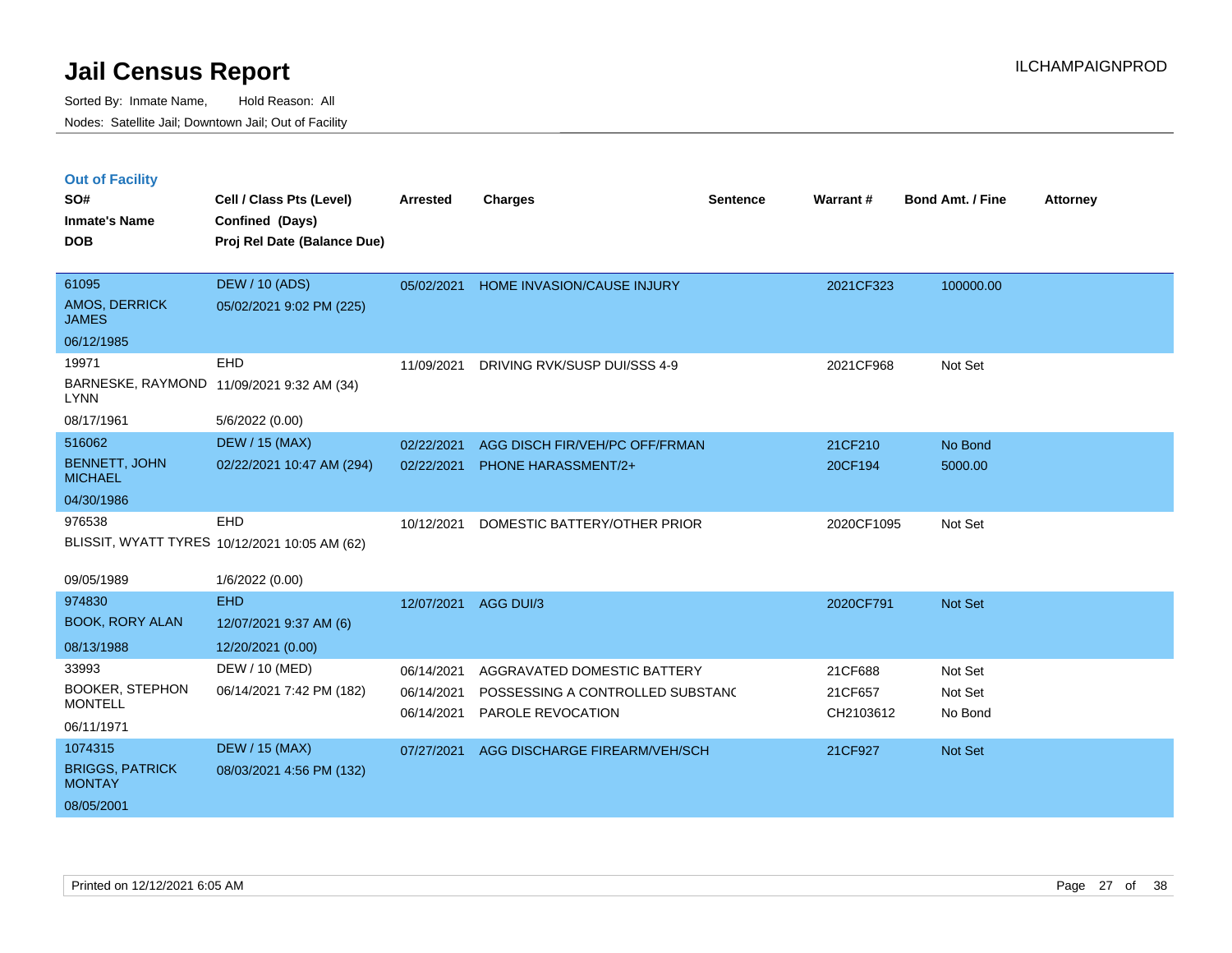| roaco. Catolino dall, Downtown dall, Out of Fability |            |         |                                                                                                                                                      |                                                                                                                                                          |                         |                                     |
|------------------------------------------------------|------------|---------|------------------------------------------------------------------------------------------------------------------------------------------------------|----------------------------------------------------------------------------------------------------------------------------------------------------------|-------------------------|-------------------------------------|
| Cell / Class Pts (Level)                             | Arrested   | Charges | <b>Sentence</b>                                                                                                                                      | <b>Warrant#</b>                                                                                                                                          | <b>Bond Amt. / Fine</b> | <b>Attorney</b>                     |
| Confined (Days)                                      |            |         |                                                                                                                                                      |                                                                                                                                                          |                         |                                     |
| Proj Rel Date (Balance Due)                          |            |         |                                                                                                                                                      |                                                                                                                                                          |                         |                                     |
|                                                      |            |         |                                                                                                                                                      |                                                                                                                                                          |                         |                                     |
| <b>KAN / 10 (ADS)</b>                                | 06/17/2021 |         |                                                                                                                                                      | 21CF704                                                                                                                                                  | 1000000.00              |                                     |
| 06/17/2021 12:32 PM (179)                            |            |         |                                                                                                                                                      |                                                                                                                                                          |                         |                                     |
|                                                      |            |         |                                                                                                                                                      |                                                                                                                                                          |                         |                                     |
| KAN / 15 (MAX)                                       | 08/18/2021 |         |                                                                                                                                                      | 21CF1162                                                                                                                                                 | Not Set                 |                                     |
| 08/18/2021 5:40 PM (117)                             | 08/18/2021 |         |                                                                                                                                                      | 21CF1009                                                                                                                                                 | No Bond                 |                                     |
|                                                      |            |         |                                                                                                                                                      |                                                                                                                                                          |                         |                                     |
| <b>EHD</b>                                           | 11/30/2021 |         |                                                                                                                                                      |                                                                                                                                                          | Not Set                 |                                     |
| 11/30/2021 9:39 AM (13)                              |            |         |                                                                                                                                                      |                                                                                                                                                          |                         |                                     |
| 12/20/2021 (0.00)                                    |            |         |                                                                                                                                                      |                                                                                                                                                          |                         |                                     |
| KAN / 15 (MAX)                                       | 12/07/2020 |         | 7y (DOC)                                                                                                                                             | 20CF1418                                                                                                                                                 | 250000.00               |                                     |
| 12/14/2020 6:02 PM (364)                             |            |         |                                                                                                                                                      |                                                                                                                                                          |                         |                                     |
|                                                      |            |         |                                                                                                                                                      |                                                                                                                                                          |                         |                                     |
| <b>KAN / 15 (MAX)</b>                                | 08/18/2021 |         |                                                                                                                                                      | 21CF1010                                                                                                                                                 |                         |                                     |
| 08/18/2021 2:05 PM (117)                             |            |         |                                                                                                                                                      |                                                                                                                                                          |                         |                                     |
|                                                      |            |         |                                                                                                                                                      |                                                                                                                                                          |                         |                                     |
| KAN / 15 (MAX)                                       | 08/19/2021 |         |                                                                                                                                                      | 21CF1011                                                                                                                                                 | No Bond                 |                                     |
| 08/19/2021 12:55 AM (116)                            |            |         |                                                                                                                                                      |                                                                                                                                                          |                         |                                     |
|                                                      |            |         |                                                                                                                                                      |                                                                                                                                                          |                         |                                     |
| <b>DEW / 15 (MAX)</b>                                |            |         |                                                                                                                                                      | 19CF689                                                                                                                                                  | Not Set                 |                                     |
| 03/10/2021 2:22 PM (278)                             |            |         |                                                                                                                                                      |                                                                                                                                                          |                         |                                     |
|                                                      |            |         |                                                                                                                                                      |                                                                                                                                                          |                         |                                     |
| DEW / 15 (ADS)                                       | 05/25/2021 |         |                                                                                                                                                      |                                                                                                                                                          | 1000000.00              |                                     |
| 05/25/2021 1:19 PM (202)                             |            |         |                                                                                                                                                      |                                                                                                                                                          |                         |                                     |
|                                                      |            |         |                                                                                                                                                      |                                                                                                                                                          |                         |                                     |
|                                                      |            |         | ARMED HABITUAL CRIMINAL<br>AGG DUI/LIC SUSP OR REVOKED<br>FELON POSS/USE FIREARM PRIOR<br>FELON POSS/USE MACHINE GUN<br>MURDER/INTENT TO KILL/INJURE | AGG BATTERY/DISCHARGE FIREARM<br>DELIVERY OF OR POSSESSION OF W/ INT<br><b>FELON POSS/USE WEAPON/FIREARM</b><br>03/10/2021 ATTEMPT (FIRST DEGREE MURDER) |                         | 2020CF1152<br>Not Set<br>2018CF1045 |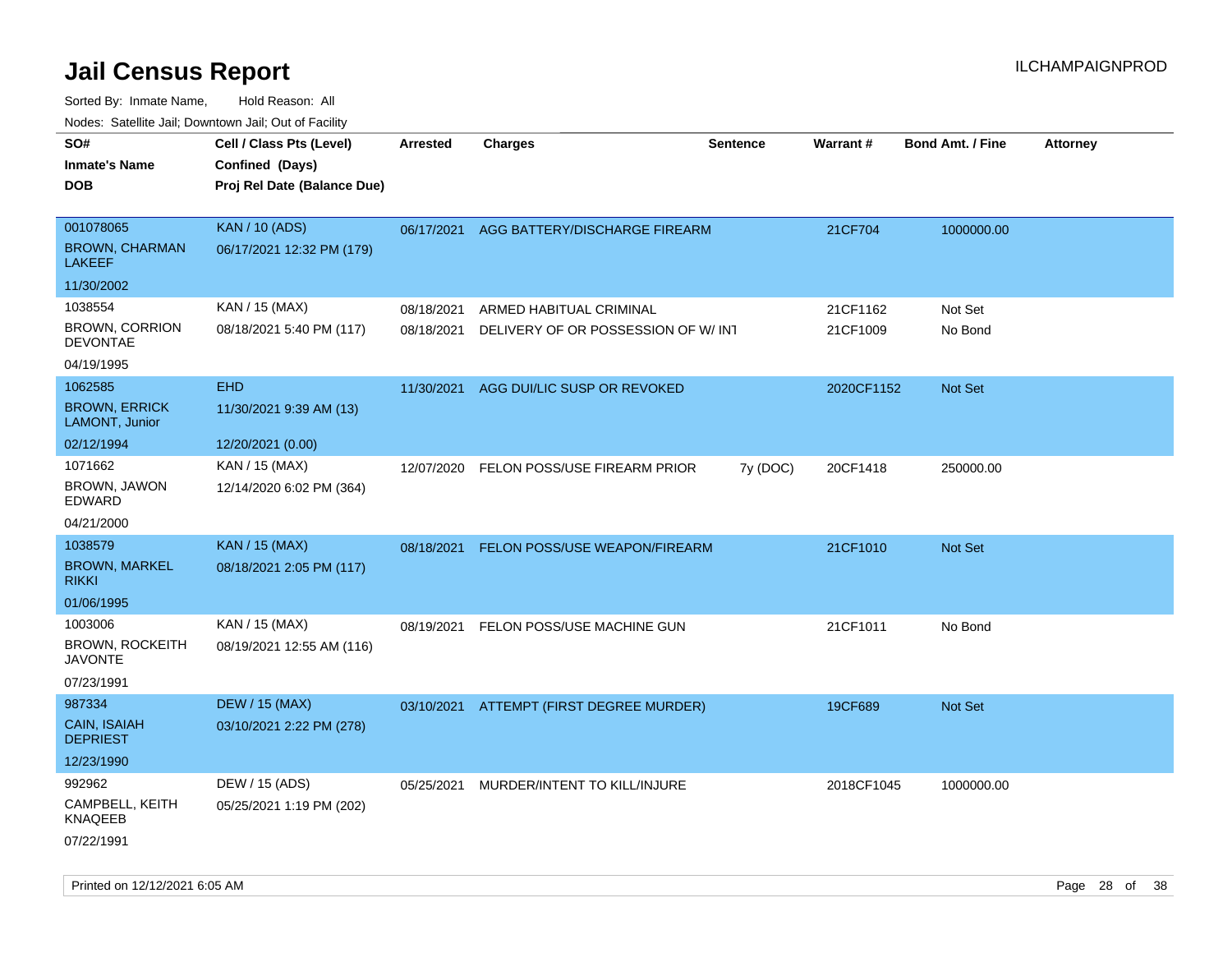Sorted By: Inmate Name, Hold Reason: All

Nodes: Satellite Jail; Downtown Jail; Out of Facility

| SO#                                       | Cell / Class Pts (Level)    | <b>Arrested</b> | <b>Charges</b>                       | <b>Sentence</b> | <b>Warrant#</b> | <b>Bond Amt. / Fine</b> | <b>Attorney</b> |
|-------------------------------------------|-----------------------------|-----------------|--------------------------------------|-----------------|-----------------|-------------------------|-----------------|
| <b>Inmate's Name</b>                      | Confined (Days)             |                 |                                      |                 |                 |                         |                 |
| <b>DOB</b>                                | Proj Rel Date (Balance Due) |                 |                                      |                 |                 |                         |                 |
|                                           |                             |                 |                                      |                 |                 |                         |                 |
| 001078576                                 | <b>KAN / 15 (MAX)</b>       | 11/09/2021      | UNLAWFUL USE OF A WEAPON             |                 | 21CF1383        | <b>Not Set</b>          |                 |
| CARTER, DEMONDRE<br><b>DAVON</b>          | 11/09/2021 6:01 PM (34)     |                 |                                      |                 |                 |                         |                 |
| 05/27/2001                                |                             |                 |                                      |                 |                 |                         |                 |
| 1064992                                   | KAN / 15 (MAX)              | 09/20/2021      | ARMED VIOLENCE/CATEGORY I            |                 | 21CF1137        | Not Set                 |                 |
| CARTER, KEJUAN<br><b>JAVONTE</b>          | 09/20/2021 11:42 PM (84)    |                 |                                      |                 |                 |                         |                 |
| 06/27/1998                                |                             |                 |                                      |                 |                 |                         |                 |
| 959420                                    | <b>EHD</b>                  | 11/16/2021      | AGG DUI/NO VALID DL                  |                 | 2021CF673       | Not Set                 |                 |
| CHAPPLE, RAYMOND<br><b>DEONTE</b>         | 11/16/2021 9:49 AM (27)     |                 |                                      |                 |                 |                         |                 |
| 06/30/1988                                | 12/29/2021 (0.00)           |                 |                                      |                 |                 |                         |                 |
| 1068848                                   | KAN / 15 (MAX)              | 02/06/2020      | MURDER/INTENT TO KILL/INJURE         | 60y (DOC)       | 20CF-156        | No Bond                 |                 |
| CHATMAN, MICHAEL<br><b>DAISEAN</b>        | 02/06/2020 5:22 PM (676)    |                 |                                      |                 |                 |                         |                 |
| 11/12/1999                                |                             |                 |                                      |                 |                 |                         |                 |
| 001078461                                 | <b>KAN / 10 (MED)</b>       | 10/07/2021      | AGG UNLAWFUL USE WEAPON/PERSON       |                 | 2021CF1209      | No Bond                 |                 |
| COLE, ERIC JOSE                           | 10/08/2021 12:25 AM (66)    | 10/07/2021      | AGG DOMESTIC BATTERY/STRANGLE        |                 | 2021CF1208      | <b>Not Set</b>          |                 |
| 01/24/2002                                |                             | 10/08/2021      | <b>HARASS WITNESS/FAMILY MBR/REP</b> |                 | 21CF1218        | <b>Not Set</b>          |                 |
| 57733                                     | KAN / 15 (SPH)              | 02/25/2020      | <b>HOMICIDE</b>                      |                 | 2020-CF250      | 2000000.00              |                 |
| <b>CRAIG, ANTOINE</b>                     | 02/25/2020 4:08 PM (657)    | 02/25/2020      | FELON POSS/USE WEAPON/FIREARM        |                 | 19CF-1827       | 80000.00                |                 |
| DARRELL                                   |                             |                 |                                      |                 |                 |                         |                 |
| 10/09/1982                                |                             |                 |                                      |                 |                 |                         |                 |
| 001077939                                 | <b>DEW / 10 (MED)</b>       | 05/10/2021      | FIREARM/FOID INVALID/NOT ELIG        |                 | 21CF526         | No Bond                 |                 |
| <b>CROSS, PATRICK</b><br><b>DONTRELLE</b> | 05/10/2021 7:31 PM (217)    | 06/02/2021      | POSS STOLEN VEHICLE > \$25,000       |                 | 21CF612         | <b>Not Set</b>          |                 |
| 11/07/2001                                |                             |                 |                                      |                 |                 |                         |                 |
| 1061304                                   | DEW / 15 (MAX)              | 10/11/2021      | ARMED HABITUAL CRIMINAL              |                 | 21CF1226        | No Bond                 |                 |
| DORRIS, KEMION                            | 10/11/2021 7:30 PM (63)     | 10/11/2021      | ARMED HABITUAL CRIMINAL              |                 | 21CF1227        | No Bond                 |                 |
| <b>DAETOCE</b>                            |                             | 10/11/2021      | <b>HOME INVASION/FIREARM</b>         |                 | 21CF1228        | No Bond                 |                 |
| 11/19/1997                                |                             |                 |                                      |                 |                 |                         |                 |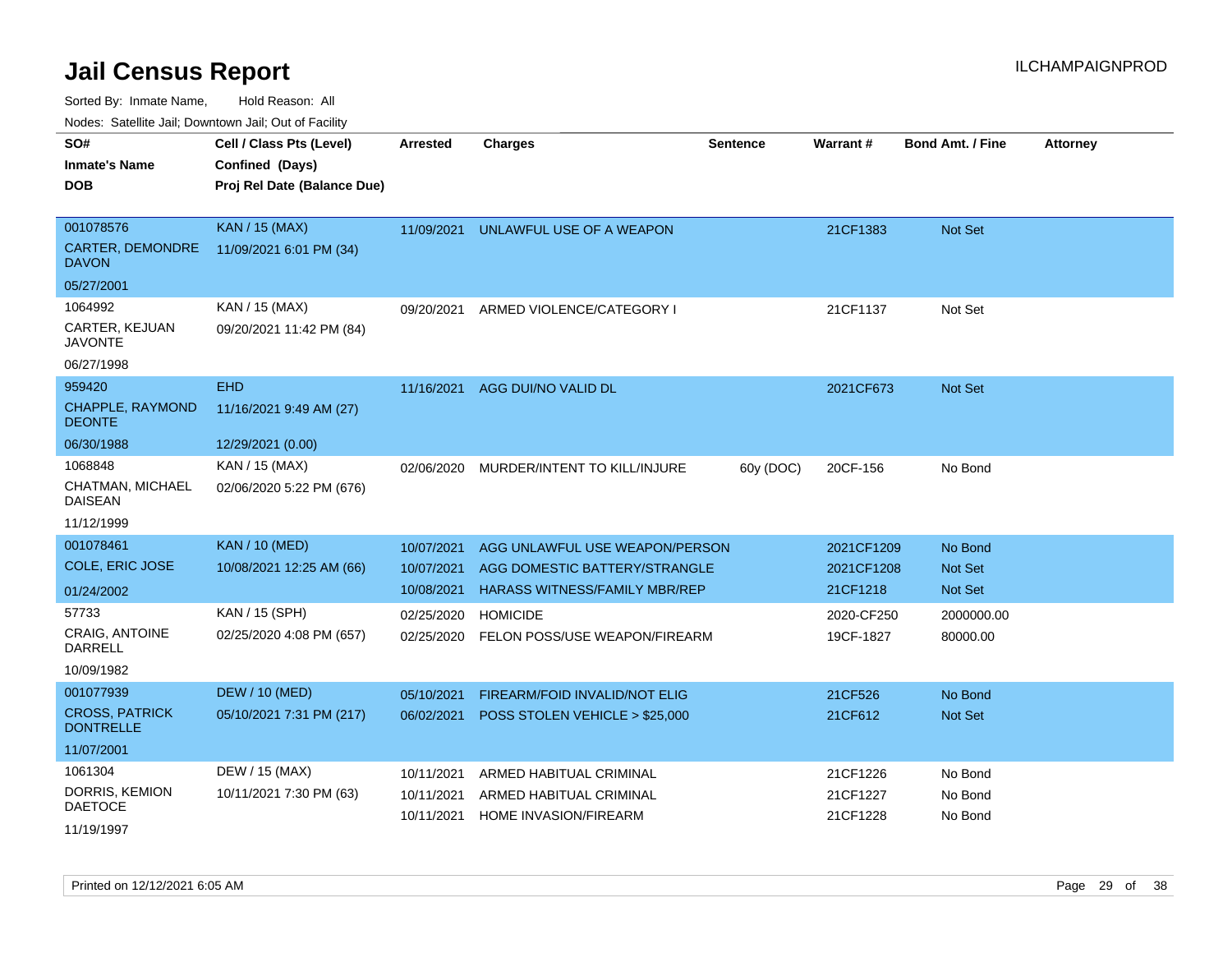Sorted By: Inmate Name, Hold Reason: All Nodes: Satellite Jail; Downtown Jail; Out of Facility

| roaco. Catolino cali, Downtown cali, Out of Fability |                                              |                 |                                    |                 |            |                         |                 |
|------------------------------------------------------|----------------------------------------------|-----------------|------------------------------------|-----------------|------------|-------------------------|-----------------|
| SO#                                                  | Cell / Class Pts (Level)                     | <b>Arrested</b> | Charges                            | <b>Sentence</b> | Warrant#   | <b>Bond Amt. / Fine</b> | <b>Attorney</b> |
| <b>Inmate's Name</b>                                 | Confined (Days)                              |                 |                                    |                 |            |                         |                 |
| <b>DOB</b>                                           | Proj Rel Date (Balance Due)                  |                 |                                    |                 |            |                         |                 |
|                                                      |                                              |                 |                                    |                 |            |                         |                 |
| 1076663                                              | <b>DEW / 15 (MAX)</b>                        | 07/15/2020      | *ARMED HABITUAL CRIMINAL           |                 | 2020-CF783 | 500000.00               |                 |
| DYE, KENNE YAKIEM                                    | 07/15/2020 11:49 AM (516)                    |                 |                                    |                 |            |                         |                 |
| 05/30/1988                                           |                                              |                 |                                    |                 |            |                         |                 |
| 995885                                               | EHD                                          | 11/30/2021      | DRIVING ON SUSPENDED LICENSE       |                 | 2021TR4222 | Not Set                 |                 |
| FINLEY, KENON<br><b>MARQUIS</b>                      | 11/30/2021 10:33 AM (13)                     |                 |                                    |                 |            |                         |                 |
| 09/13/1991                                           | 12/29/2021 (0.00)                            |                 |                                    |                 |            |                         |                 |
| 27428                                                | <b>EHD</b>                                   | 09/21/2021      | DRIVING RVK/SUSP DUI/SSS 3RD       |                 | 2020CF1368 | <b>Not Set</b>          |                 |
| <b>FRANKLIN, TYRONE</b><br>Senior                    | 09/21/2021 9:27 AM (83)                      | 09/21/2021      | DRIVING RVK/SUSP DUI/SSS 3RD       |                 | 2021CF435  | Not Set                 |                 |
| 09/12/1966                                           | 12/19/2021 (0.00)                            |                 |                                    |                 |            |                         |                 |
| 60154                                                | EHD                                          | 10/20/2021      | AGG DUI/LIC SUSP OR REVOKED        |                 | 2021cf261  | Not Set                 |                 |
| GARCIA-MEZA,<br>CARLOS                               | 10/20/2021 9:23 AM (54)                      |                 |                                    |                 |            |                         |                 |
| 03/06/1983                                           | 1/16/2022 (0.00)                             |                 |                                    |                 |            |                         |                 |
| 001077363                                            | <b>KAN / 25 (SPH)</b>                        | 10/30/2020      | <b>HOME INVASION/FIREARM</b>       |                 | 20CF1202   | 500000.00               |                 |
| <b>GARY, DAKOTA</b><br><b>TREVON</b>                 | 10/30/2020 10:41 AM (409)                    |                 |                                    |                 |            |                         |                 |
| 12/31/2001                                           |                                              |                 |                                    |                 |            |                         |                 |
| 1013012                                              | KAN / 15 (MAX)                               | 07/08/2021      | ATTEMPT (FIRST DEGREE MURDER)      |                 | 2021CF790  | 1000000.00              |                 |
|                                                      | GARY, XAVIER LAMAR  07/08/2021 9:24 AM (158) | 07/08/2021      | FELON POSS/USE FIREARM PRIOR       |                 | 2020CF650  | 25000.00                |                 |
| 12/14/1991                                           |                                              | 07/08/2021      | FELON POSS/USE FIREARM PRIOR       |                 | 21CF798    | Not Set                 |                 |
| 1065946                                              | <b>KAN / 10 (MED)</b>                        | 09/04/2021      | AGG BATTERY/DISCHARGE FIREARM      |                 | 21CF1057   | 750000.00               |                 |
| GODBOLT, DESMOND<br><b>DEVONTAE</b>                  | 09/04/2021 1:17 AM (100)                     | 09/04/2021      | RESIST/OBSTRUCTING A PEACE OFFICEI |                 | 21CM407    | <b>Not Set</b>          |                 |
| 11/15/1997                                           |                                              |                 |                                    |                 |            |                         |                 |
| 1070118                                              | KAN / 15 (MAX)                               | 08/31/2021      | AGGRAVATED DOMESTIC BATTERY        |                 | 21CF1049   | No Bond                 |                 |
| <b>GRAHAM, CORTEZ</b><br><b>LAMON</b>                | 08/31/2021 9:32 PM (104)                     | 09/02/2021      | PROBATION VIOLATION                |                 | 21CF55     | Not Set                 |                 |

03/31/1976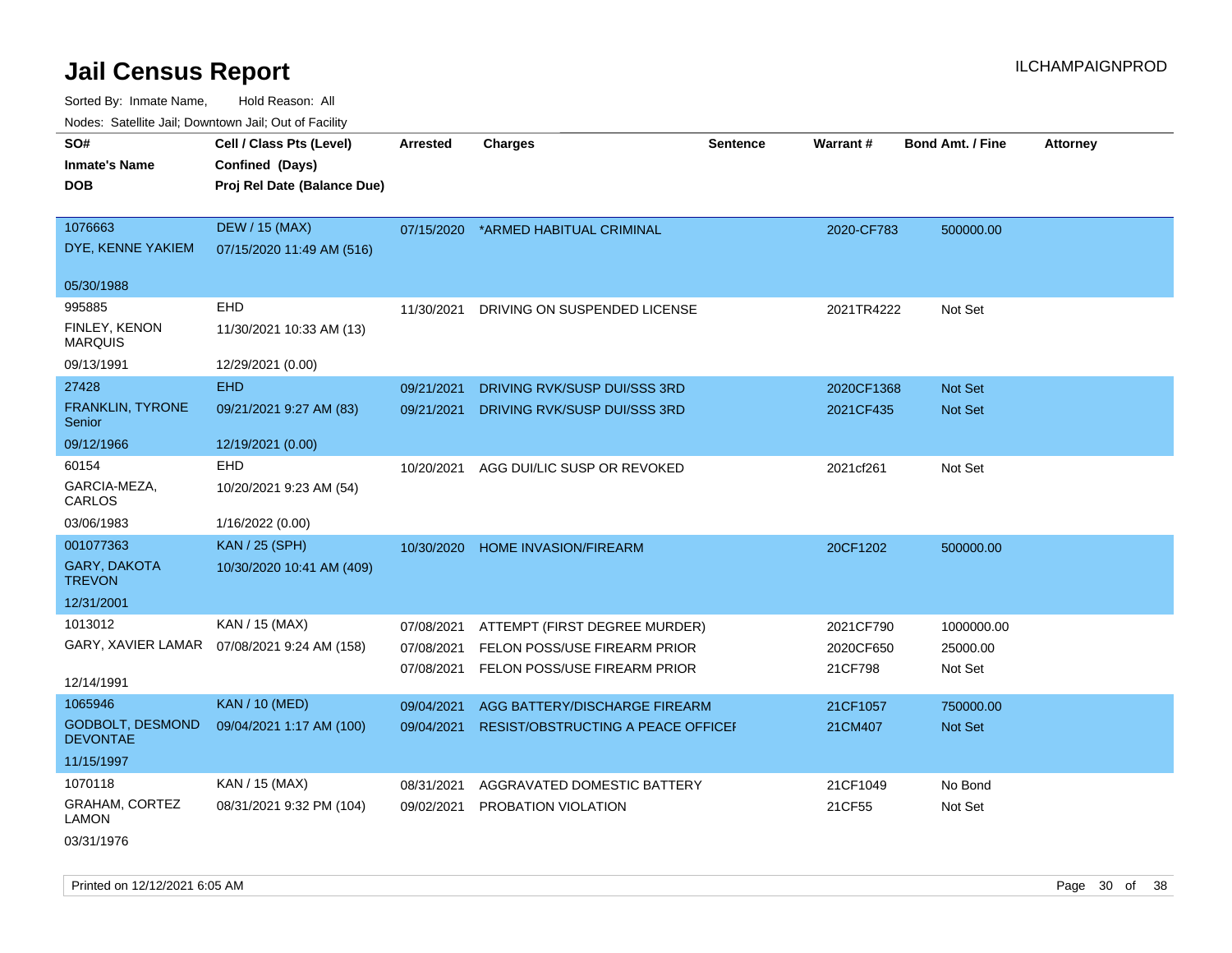Sorted By: Inmate Name, Hold Reason: All Nodes: Satellite Jail; Downtown Jail; Out of Facility

| roaco. Calcinio dan, Downtown dan, Oal or Fability |                                                                            |            |                                |                 |                 |                         |                 |
|----------------------------------------------------|----------------------------------------------------------------------------|------------|--------------------------------|-----------------|-----------------|-------------------------|-----------------|
| SO#<br>Inmate's Name<br><b>DOB</b>                 | Cell / Class Pts (Level)<br>Confined (Days)<br>Proj Rel Date (Balance Due) | Arrested   | <b>Charges</b>                 | <b>Sentence</b> | <b>Warrant#</b> | <b>Bond Amt. / Fine</b> | <b>Attorney</b> |
| 1000641<br><b>GRANT, CEDRIC</b><br><b>DYSHAWN</b>  | <b>KAN</b> / 10 (MED)<br>09/14/2021 6:32 PM (90)                           | 09/14/2021 | ARMED HABITUAL CRIMINAL        |                 | 21CF1116        | No Bond                 |                 |
| 01/03/1991                                         |                                                                            |            |                                |                 |                 |                         |                 |
| 46548                                              | EHD                                                                        | 11/16/2021 | DRIVING RVK/SUSP DUI/SSS 2ND   |                 | 2021CF739       | Not Set                 |                 |
| GRAY, DEMARCO<br>COTESS                            | 11/16/2021 9:13 AM (27)                                                    |            |                                |                 |                 |                         |                 |
| 10/19/1976                                         | 12/15/2021 (0.00)                                                          |            |                                |                 |                 |                         |                 |
| 1076506                                            | <b>KAN / 15 (MAX)</b>                                                      | 09/17/2021 | AGG UUW/PERSON/CM THREAT VIOL  |                 | 21CF1131        | <b>Not Set</b>          |                 |
|                                                    | GRAY, JAMARH EMERE 09/17/2021 10:41 AM (87)                                | 09/20/2021 | DOMESTIC BATTERY               |                 | 21CM430         | <b>Not Set</b>          |                 |
| 06/21/2003                                         |                                                                            |            |                                |                 |                 |                         |                 |
| 1041176                                            | DEW / 15 (MAX)                                                             | 10/05/2021 | <b>PAROLE REVOCATION</b>       |                 |                 | Not Set                 |                 |
| HART, DAVEON<br>LATTEEF                            | 10/05/2021 10:35 AM (69)                                                   | 10/06/2021 | AGGRAVATED DOMESTIC BATTERY    |                 |                 | Not Set                 |                 |
| 03/15/1996                                         |                                                                            |            |                                |                 |                 |                         |                 |
| 1045186                                            | <b>DEW / 15 (MAX)</b>                                                      | 08/16/2021 | ARMED VIOLENCE/CATEGORY I      |                 | 21CF934         | 1000000.00              |                 |
| HOLBROOK, JOHNNIE<br>MATHIS                        | 08/16/2021 11:07 AM (119)                                                  | 08/16/2021 | FELON POSS/USE WEAPON/FIREARM  |                 | 19CF968         | <b>Not Set</b>          |                 |
| 07/19/1996                                         |                                                                            | 08/16/2021 | AGG FLEEING POLICE/21 MPH OVER |                 | 21CF988         | <b>Not Set</b>          |                 |
|                                                    |                                                                            | 08/16/2021 | FELON POSS/USE WEAPON/FIREARM  |                 | 21CF989         | <b>Not Set</b>          |                 |
| 001078146<br>HUNT, TEIGAN                          | DEW / 15 (MAX)                                                             | 07/09/2021 | ARMED ROBBERY/ARMED W/FIREARM  |                 | 21CF806         | Not Set                 |                 |
| JAZAIREO                                           | 07/09/2021 12:41 PM (157)                                                  | 07/09/2021 | AGG BATTERY/DISCHARGE FIREARM  |                 | 21CF795         | 1000000.00              |                 |
| 05/14/2003                                         |                                                                            |            |                                |                 |                 |                         |                 |
| 989743                                             | <b>DEW / 15 (ADS)</b>                                                      | 04/13/2021 | AGG DISCHARGE FIREARM/VEH/SCH  |                 | 21CF400         | <b>Not Set</b>          |                 |
| <b>JACKSON, STEVE</b><br>ALLEN                     | 04/13/2021 2:45 AM (244)                                                   | 04/13/2021 | AGGRAVATED DOMESTIC BATTERY    |                 | 21CF399         | <b>Not Set</b>          |                 |
| 06/04/1991                                         |                                                                            |            |                                |                 |                 |                         |                 |
| 50495                                              | <b>EHD</b>                                                                 | 08/10/2021 | DRIVING RVK/SUSP DUI/SSS 10-14 |                 | 2020CF997       | Not Set                 |                 |
| JENKINS, ARNOLD<br>FARRIS                          | 08/10/2021 9:08 AM (125)                                                   | 08/10/2021 | DRIVING RVK/SUSP DUI/SSS 10-14 |                 | 2019CF1363      | Not Set                 |                 |
| 04/19/1962                                         | 2/4/2022 (0.00)                                                            |            |                                |                 |                 |                         |                 |

Printed on  $12/12/2021$  6:05 AM **Page 31** of 38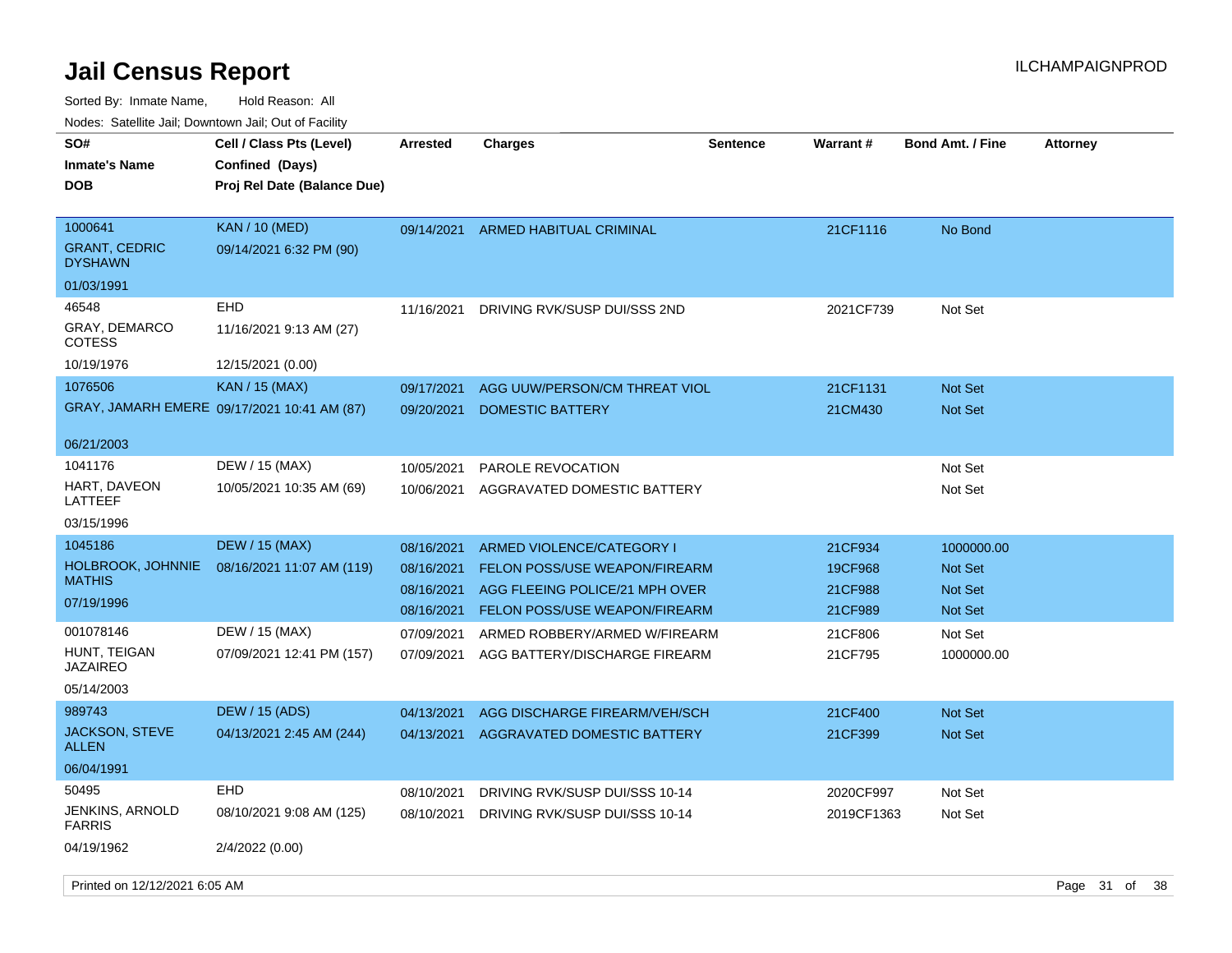Sorted By: Inmate Name, Hold Reason: All

|                                         | Nodes: Satellite Jail; Downtown Jail; Out of Facility |            |                                |                 |            |                         |                 |
|-----------------------------------------|-------------------------------------------------------|------------|--------------------------------|-----------------|------------|-------------------------|-----------------|
| SO#                                     | Cell / Class Pts (Level)                              | Arrested   | <b>Charges</b>                 | <b>Sentence</b> | Warrant#   | <b>Bond Amt. / Fine</b> | <b>Attorney</b> |
| <b>Inmate's Name</b>                    | Confined (Days)                                       |            |                                |                 |            |                         |                 |
| <b>DOB</b>                              | Proj Rel Date (Balance Due)                           |            |                                |                 |            |                         |                 |
| 001077709                               | EHD                                                   | 07/06/2021 | DRIVING RVK/SUSP DUI/SSS 4-9   |                 | 2021CF167  | Not Set                 |                 |
| <b>JINKINS, DEWAYNE</b><br><b>ALLEN</b> | 07/06/2021 9:00 AM (160)                              |            |                                |                 |            |                         |                 |
| 01/02/1967                              | 1/1/2022 (0.00)                                       |            |                                |                 |            |                         |                 |
| 1076450                                 | DEW / 15 (MAX)                                        | 06/25/2020 | MURDER/INTENT TO KILL/INJURE   |                 | 2020-CF703 | 750000.00               |                 |
| <b>JONES, CARLOS</b><br><b>ANTONIO</b>  | 06/25/2020 2:13 PM (536)                              | 11/02/2020 | HOME INVASION/FIREARM          |                 | 20CF1204   | 500000.00               |                 |
| 11/18/2001                              |                                                       |            |                                |                 |            |                         |                 |
| 001077877                               | <b>DEW / 10 (MED)</b>                                 | 04/24/2021 | AGG DISCHARGE FIREARM/OCC BLDG | 5y (DOC)        |            | Not Set                 |                 |
| <b>JORDAN, PATRICK</b><br><b>RODEL</b>  | 04/24/2021 3:53 PM (233)                              |            |                                |                 |            |                         |                 |
| 10/22/2002                              |                                                       |            |                                |                 |            |                         |                 |
| 998873                                  | EHD                                                   | 10/12/2021 | DRIVING RVK/SUSP DUI/SSS 3RD   |                 | 2021CF235  | Not Set                 |                 |
| KINCAID, AMANDA<br><b>MICHELLE</b>      | 10/12/2021 11:31 AM (62)                              |            |                                |                 |            |                         |                 |
| 01/07/1990                              | 1/9/2022 (0.00)                                       |            |                                |                 |            |                         |                 |
| 001078401                               | <b>DEW / 10 (ADS)</b>                                 | 09/19/2021 | UNLAWFUL VEHICULAR INVASION    |                 | 21CF1134   | <b>Not Set</b>          |                 |
| <b>KNIGHT, ERIC</b>                     | 09/19/2021 7:32 PM (85)                               | 09/19/2021 | HRSMT/THREATEN PERSON/KILL     |                 | 2021CF561  | 50000.00                |                 |
| 07/11/1991                              |                                                       | 09/21/2021 | <b>BURGLARY</b>                |                 | 21CF1139   | Not Set                 |                 |
| 1064445                                 | DEW / 15 (MAX)                                        | 04/23/2021 | AGG DISCHARGE FIREARM/OCC VEH  |                 | 2021CF295  | 500000.00               |                 |
| LARUE, TERENCE                          | 04/23/2021 11:18 AM (234)                             | 04/23/2021 | POSSESS 15<100 GRAMS COCAINE   |                 | 19CF1052   | 10000.00                |                 |
| <b>TRAMEL</b>                           |                                                       | 04/23/2021 | FELON POSS/USE FIREARM/PAROLE  |                 | 21CF899    | Not Set                 |                 |
| 12/23/1998                              |                                                       |            |                                |                 |            |                         |                 |
| 001078237                               | <b>KAN / 15 (ADS)</b>                                 | 08/03/2021 | AGG DISCHARGE FIREARM/OCC VEH  |                 | 21CF928    | No Bond                 |                 |
| <b>LAWS, TERON</b><br><b>RAMONTE</b>    | 08/03/2021 6:29 PM (132)                              |            |                                |                 |            |                         |                 |
| 04/03/2001                              |                                                       |            |                                |                 |            |                         |                 |
| 001078470                               | DEW / 15 (MAX)                                        | 10/10/2021 | MURDER/INTENT TO KILL/INJURE   |                 | 21CF1221   | Not Set                 |                 |
| LEE, AMAHRION<br><b>JA'MERE</b>         | 10/10/2021 1:23 PM (64)                               |            |                                |                 |            |                         |                 |
| 11/05/2002                              |                                                       |            |                                |                 |            |                         |                 |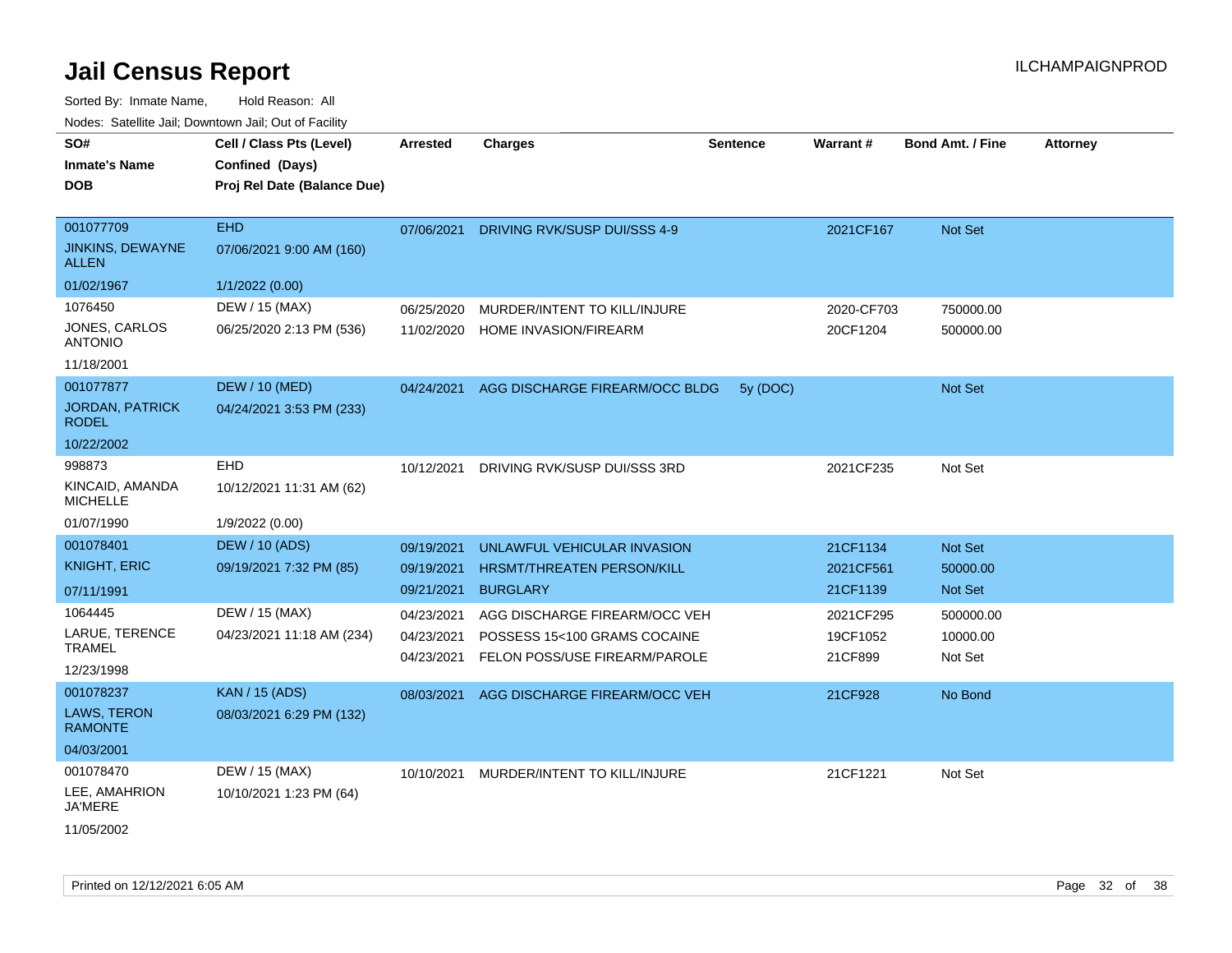| SO#                                             | Cell / Class Pts (Level)    | <b>Arrested</b> | <b>Charges</b>                           | <b>Sentence</b> | Warrant#     | <b>Bond Amt. / Fine</b> | <b>Attorney</b> |
|-------------------------------------------------|-----------------------------|-----------------|------------------------------------------|-----------------|--------------|-------------------------|-----------------|
| <b>Inmate's Name</b>                            | Confined (Days)             |                 |                                          |                 |              |                         |                 |
| <b>DOB</b>                                      | Proj Rel Date (Balance Due) |                 |                                          |                 |              |                         |                 |
|                                                 |                             |                 |                                          |                 |              |                         |                 |
| 001078170                                       | <b>KAN / 10 (MED)</b>       | 09/07/2021      | AGG UNLAWFUL USE OF WEAPON/VEH           |                 | 21CF1060     | Not Set                 |                 |
| LEMONS, DEANGELO<br><b>DEVELLE</b>              | 09/07/2021 12:49 AM (97)    |                 |                                          |                 |              |                         |                 |
| 05/29/2003                                      |                             |                 |                                          |                 |              |                         |                 |
| 56792                                           | DEW / 10 (MED)              | 02/02/2021      | ARMED HABITUAL CRIMINAL                  |                 | 2021CF141    | 500000.00               |                 |
| LILLARD, LAWRENCE<br><b>TYRONE</b>              | 02/02/2021 2:11 PM (314)    | 02/22/2021      | DRIVING ON REVOKED LICENSE               |                 | 21TR426      | 5000.00                 |                 |
| 10/20/1982                                      |                             |                 |                                          |                 |              |                         |                 |
| 001078407                                       | <b>EHD</b>                  | 09/21/2021      | DRIVING ON SUSPENDED LICENSE             |                 | 2019TR16777  | Not Set                 |                 |
| LOVE, BRANDON<br><b>TERRELL</b>                 | 09/21/2021 11:26 AM (83)    |                 |                                          |                 |              |                         |                 |
| 06/13/1994                                      | 12/19/2021 (0.00)           |                 |                                          |                 |              |                         |                 |
| 46837                                           | KAN / 15 (MAX)              | 09/07/2021      | <b>RESIDENTIAL BURGLARY</b>              |                 | 2019-CF-1207 | 25000.00                |                 |
| MARCRUM, JEFFERY<br><b>LEE</b>                  | 09/07/2021 11:43 AM (97)    |                 |                                          |                 |              |                         |                 |
| 11/17/1968                                      |                             |                 |                                          |                 |              |                         |                 |
| 1069949                                         | <b>EHD</b>                  | 11/30/2021      | DRIVING ON REVOKED LICENSE               |                 | 2021TR1726   | Not Set                 |                 |
| MARSHALL, ERIC<br><b>VONTREAL</b>               | 11/30/2021 3:13 PM (13)     |                 |                                          |                 |              |                         |                 |
| 04/28/1997                                      | 12/29/2021 (0.00)           |                 |                                          |                 |              |                         |                 |
| 001078575                                       | KAN / 10 (MED)              | 11/09/2021      | <b>GUNRUNNING</b>                        |                 | 21CF1330     | 750000.00               |                 |
| MCLAURIN, KEYON A                               | 11/09/2021 12:41 PM (34)    |                 |                                          |                 |              |                         |                 |
| 11/19/2002                                      |                             |                 |                                          |                 |              |                         |                 |
| 1011046                                         | <b>KAN / 15 (ADS)</b>       |                 | 04/10/2021 ATTEMPT (FIRST DEGREE MURDER) |                 | 21CF392      | Not Set                 |                 |
| <b>MILES, DARRION</b><br><b>ANTONIO KEVONTA</b> | 04/11/2021 12:46 AM (246)   |                 |                                          |                 |              |                         |                 |
| 03/18/1990                                      |                             |                 |                                          |                 |              |                         |                 |
| 001077278                                       | DEW / 15 (MAX)              | 10/06/2020      | MURDER/INTENT TO KILL/INJURE             |                 | 2020CF146    | 2000000.00              |                 |
| MILLER, D'ANDRE                                 | 10/06/2020 12:49 PM (433)   | 10/06/2020      | AGG FLEEING POLICE/21 MPH OVER           |                 | 2019CF1171   | 50000.00                |                 |
| 09/08/1986                                      |                             |                 |                                          |                 |              |                         |                 |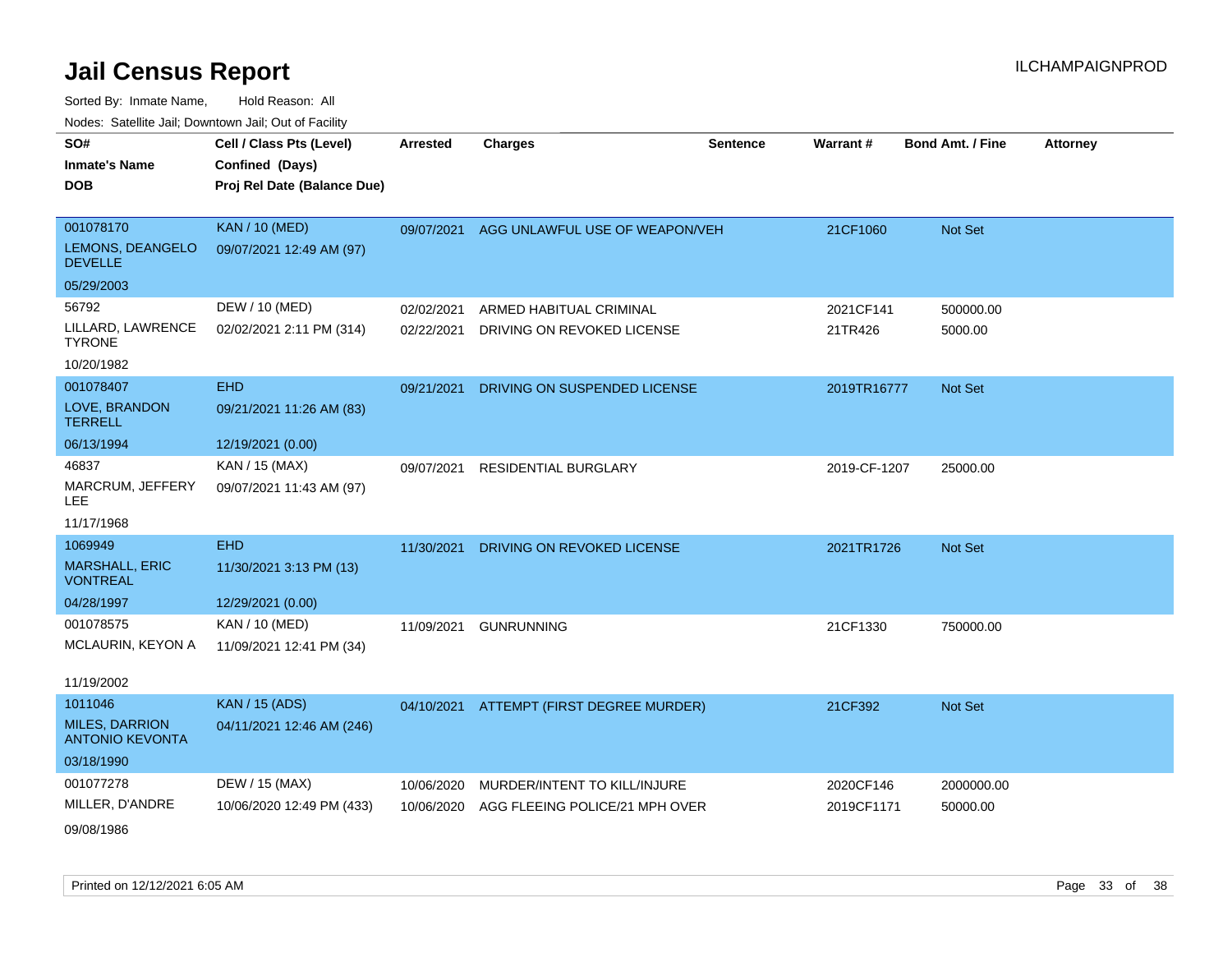| rouco. Calcillo Jali, Downtown Jali, Out of Facility |                                               |                 |                                          |          |             |                         |                 |
|------------------------------------------------------|-----------------------------------------------|-----------------|------------------------------------------|----------|-------------|-------------------------|-----------------|
| SO#                                                  | Cell / Class Pts (Level)                      | <b>Arrested</b> | <b>Charges</b>                           | Sentence | Warrant#    | <b>Bond Amt. / Fine</b> | <b>Attorney</b> |
| <b>Inmate's Name</b>                                 | Confined (Days)                               |                 |                                          |          |             |                         |                 |
| DOB                                                  | Proj Rel Date (Balance Due)                   |                 |                                          |          |             |                         |                 |
|                                                      |                                               |                 |                                          |          |             |                         |                 |
| 1026477                                              | <b>KAN / 15 (ADS)</b>                         | 09/21/2021      | AGG DISCHARGE FIREARM/OCC VEH            |          | 21CF1138    | Not Set                 |                 |
| NEWBILL, DEVONTRE<br>LAMONT                          | 09/21/2021 2:27 AM (83)                       | 09/22/2021      | PROBATION VIOLATION                      |          | 20CF577     | Not Set                 |                 |
| 11/22/1993                                           |                                               |                 |                                          |          |             |                         |                 |
| 1072907                                              | <b>KAN</b>                                    | 07/14/2021      | CRIMINAL DAMAGE <\$500/SCHOOL            |          | 2021CF840   | 5000.00                 |                 |
|                                                      | NIKOLAEV, YEVGENIY 07/14/2021 10:10 PM (152)  | 07/14/2021      | ATTEMPT (FIRST DEGREE MURDER)            |          | 2021-CF-832 | 2000000.00              |                 |
|                                                      |                                               |                 |                                          |          |             |                         |                 |
| 10/06/1983                                           |                                               |                 |                                          |          |             |                         |                 |
| 001078558                                            | <b>DEW / 10 (MED)</b>                         | 11/03/2021      | UNLAWFUL USE OF A WEAPON                 |          | 21CF1352    | Not Set                 |                 |
| PARRISH, DOMINIC<br><b>WALTER</b>                    | 11/03/2021 1:25 PM (40)                       |                 |                                          |          |             |                         |                 |
| 08/23/2001                                           |                                               |                 |                                          |          |             |                         |                 |
| 58051                                                | EHD                                           | 12/01/2021      | AGG DUI/NO VALID DL                      |          | 2021CF40    | Not Set                 |                 |
| PASLEY, SHAWN<br><b>PATRICK</b>                      | 12/01/2021 9:41 AM (12)                       |                 |                                          |          |             |                         |                 |
| 08/10/1982                                           | 12/13/2021 (0.00)                             |                 |                                          |          |             |                         |                 |
| 001077928                                            | <b>EHD</b>                                    | 09/01/2021      | AGG DOMESTIC BATTERY/STRANGLE            |          | 2021CF515   | Not Set                 |                 |
| PATTON, MICHAEL<br><b>RYAN</b>                       | 09/01/2021 9:43 AM (103)                      |                 |                                          |          |             |                         |                 |
| 08/15/1994                                           | 12/31/2021 (0.00)                             |                 |                                          |          |             |                         |                 |
| 001078063                                            | DEW / 15 (MAX)                                | 06/15/2021      | AGG CRIM SEX ASSAULT/WEAPON              |          | 2021CF678   | 1000000.00              |                 |
|                                                      | PERRY, ROBERT Junior 06/15/2021 4:37 PM (181) | 06/15/2021      | <b>ROBBERY</b>                           |          | 2021CF159   | 25000.00                |                 |
|                                                      |                                               |                 |                                          |          |             |                         |                 |
| 12/21/1990                                           |                                               |                 |                                          |          |             |                         |                 |
| 1072761                                              | <b>EHD</b>                                    | 11/03/2021      | DRIVING ON SUSPENDED LICENSE             |          | 2020TR5958  | <b>Not Set</b>          |                 |
| POWELL, KYESHA<br><b>MONAE</b>                       | 11/03/2021 10:01 AM (40)                      |                 |                                          |          |             |                         |                 |
| 07/14/2000                                           | 12/17/2021 (0.00)                             |                 |                                          |          |             |                         |                 |
| 001077614                                            | KAN / 15 (MAX)                                |                 | 01/17/2021 ATTEMPT (FIRST DEGREE MURDER) |          | 21CF66      | Not Set                 |                 |
| DEVON                                                | ROBINSON, DONTRELL 01/17/2021 3:08 PM (330)   |                 |                                          |          |             |                         |                 |
| 09/22/2002                                           |                                               |                 |                                          |          |             |                         |                 |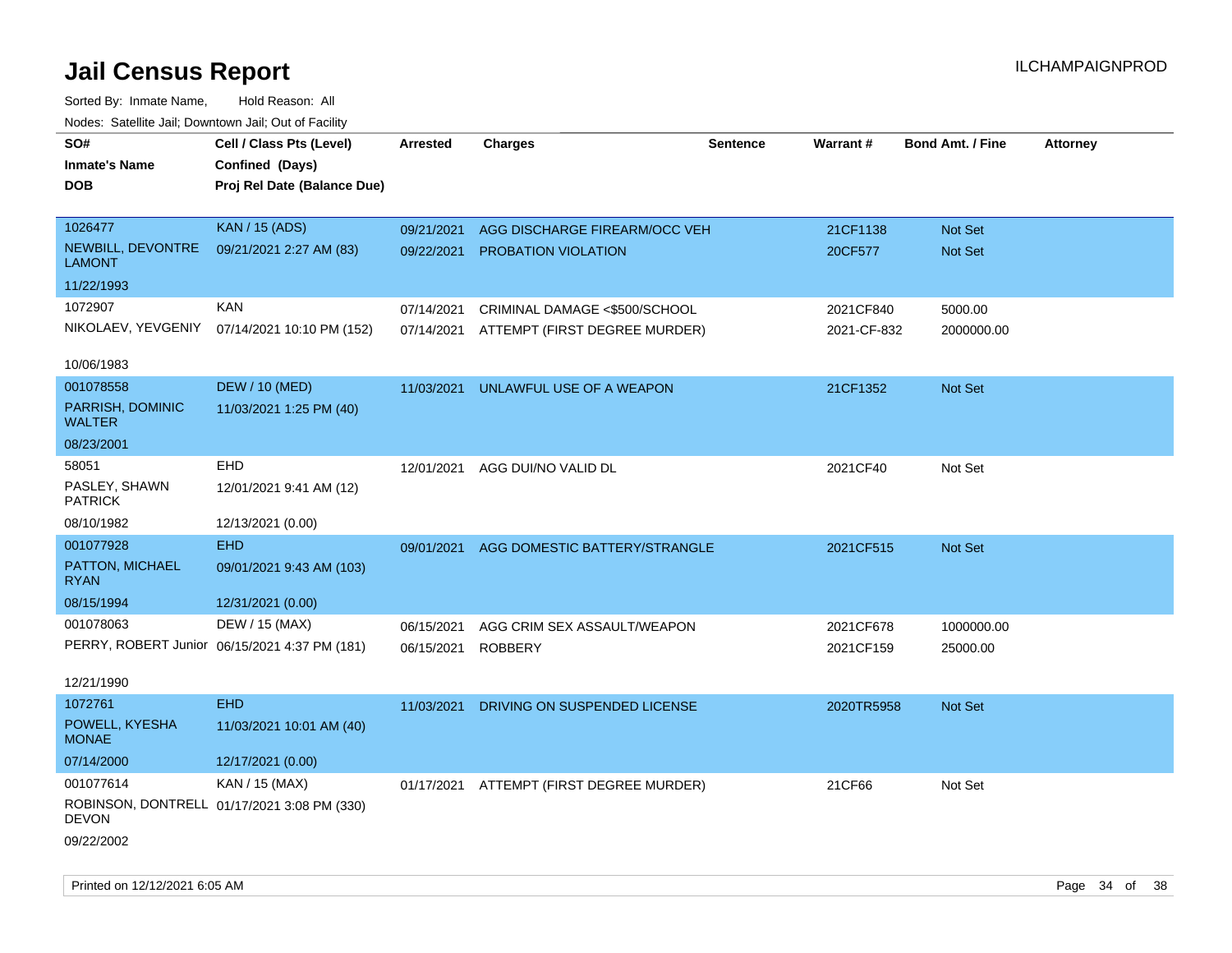| SO#<br><b>Inmate's Name</b><br><b>DOB</b>                      | Cell / Class Pts (Level)<br>Confined (Days)<br>Proj Rel Date (Balance Due) | <b>Arrested</b>                                                    | <b>Charges</b>                                                                                                                              | <b>Sentence</b> | Warrant#                                                            | <b>Bond Amt. / Fine</b>                                      | <b>Attorney</b> |
|----------------------------------------------------------------|----------------------------------------------------------------------------|--------------------------------------------------------------------|---------------------------------------------------------------------------------------------------------------------------------------------|-----------------|---------------------------------------------------------------------|--------------------------------------------------------------|-----------------|
| 1061216<br><b>RUNGE, ANDRE</b><br><b>MARSEAN</b><br>12/05/1997 | <b>KAN / 10 (MED)</b><br>06/22/2021 4:42 PM (174)                          | 06/22/2021                                                         | <b>HOME INVASION/FIREARM</b>                                                                                                                |                 | 21CF727                                                             | Not Set                                                      |                 |
| 650295<br>SANDAGE, JERALD<br><b>EUGENE</b><br>06/07/1971       | PIA / 50 (MAX)<br>04/22/2020 6:30 AM (600)                                 | 04/22/2020<br>04/22/2020<br>04/22/2020<br>04/22/2020<br>04/22/2020 | CRIMINAL SEXUAL ASSAULT<br><b>CRIMINAL SEXUAL ASSAULT</b><br><b>CRIMINAL SEXUAL ABUSE</b><br>CRIMINAL SEXUAL ASSAULT<br>OFFICIAL MISCONDUCT |                 | 2020-CF407<br>2020-CF408<br>2020-CF409<br>2020-CF410<br>2019-CF1811 | 750000.00<br>750000.00<br>750000.00<br>750000.00<br>25000.00 |                 |
| 1062194<br>SIMMONS, MICHAEL<br><b>JAMAL</b><br>11/03/1997      | <b>DEW / 15 (MAX)</b><br>02/27/2020 1:11 PM (655)                          | 02/27/2020<br>09/23/2020                                           | MURDER/OTHER FORCIBLE FELONY<br>AGG BATTERY/DISCHARGE FIREARM                                                                               |                 | 20CF-247<br>20CF1061                                                | 1000000.00<br>Not Set                                        |                 |
| 001078115<br>SMITH, JAMES<br>NASHAUN, Junior<br>09/18/2000     | KAN / 15 (MAX)<br>07/01/2021 2:44 PM (165)                                 | 07/01/2021<br>07/30/2021                                           | ARMED VIOLENCE/CATEGORY I<br>DRIVING ON SUSPENDED LICENSE                                                                                   |                 | 21CF772<br>21TR5804                                                 | Not Set<br>1500.00                                           |                 |
| 55331<br><b>SMITH, TARRIO</b><br><b>TERRELLE</b><br>04/25/1982 | <b>DEW / 15 (MAX)</b><br>07/31/2021 2:22 AM (135)                          | 07/31/2021                                                         | <b>ARMED HABITUAL CRIMINAL</b>                                                                                                              | 10y/0m/0d (DC   |                                                                     | Not Set                                                      |                 |
| 001077868<br>SPEARMENT.<br><b>KENTRELL</b><br>01/21/2002       | DEW / 15 (MAX)<br>04/21/2021 9:48 PM (236)                                 | 04/21/2021<br>08/19/2021                                           | ARMED ROBBERY/ARMED W/FIREARM<br>FLEEING/ATTEMPT ELUDE OFFICER                                                                              |                 | 21CF445<br>2021TR1053                                               | Not Set<br>1000.00                                           |                 |
| 001077854<br>STUKINS, DANNY RAY<br>07/05/1985                  | <b>EHD</b><br>09/15/2021 10:17 AM (89)<br>3/13/2022 (0.00)                 | 09/15/2021                                                         | DRIVING RVK/SUSP DUI/SSS 4-9                                                                                                                |                 | 2021CF306                                                           | <b>Not Set</b>                                               |                 |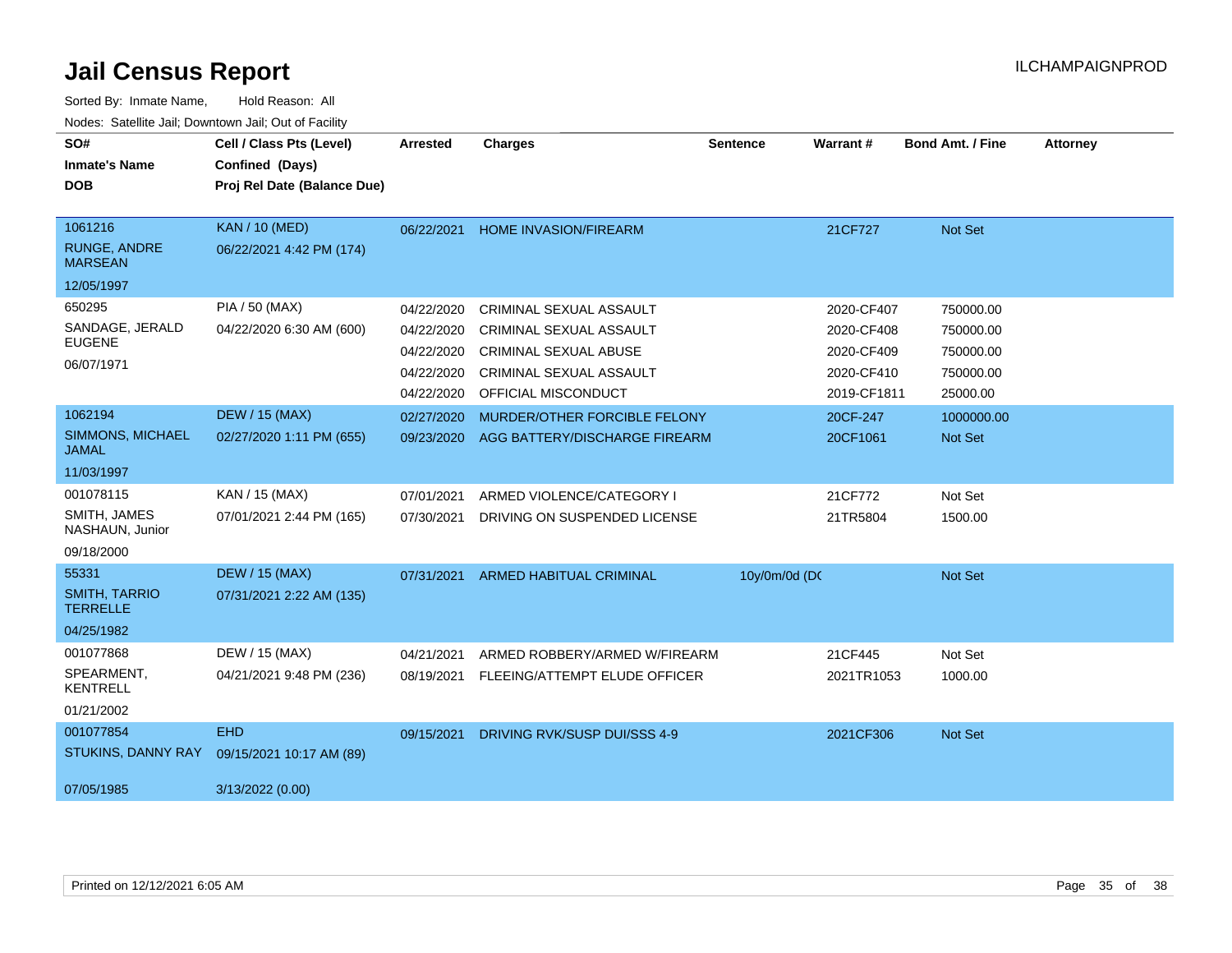| SO#                                      | Cell / Class Pts (Level)                     | <b>Arrested</b> | <b>Charges</b>                | <b>Sentence</b> | Warrant#   | <b>Bond Amt. / Fine</b> | <b>Attorney</b> |
|------------------------------------------|----------------------------------------------|-----------------|-------------------------------|-----------------|------------|-------------------------|-----------------|
| Inmate's Name                            | Confined (Days)                              |                 |                               |                 |            |                         |                 |
| <b>DOB</b>                               | Proj Rel Date (Balance Due)                  |                 |                               |                 |            |                         |                 |
|                                          |                                              |                 |                               |                 |            |                         |                 |
| 1046632                                  | <b>KAN / 15 (MAX)</b>                        | 09/14/2021      | ARMED VIOLENCE/CATEGORY II    |                 | 21CF912    | 750000.00               |                 |
|                                          | TATE, JAVON MARQUIS 09/14/2021 12:10 PM (90) |                 |                               |                 |            |                         |                 |
|                                          |                                              |                 |                               |                 |            |                         |                 |
| 08/10/1996                               |                                              |                 |                               |                 |            |                         |                 |
| 949990                                   | DEW / 15 (MAX)                               | 07/27/2021      | AGG DISCHARGE FIREARM/OCC VEH |                 | 2021CF829  | 750000.00               |                 |
| THATCH, CALVIN<br><b>ANTHONY</b>         | 07/27/2021 5:12 PM (139)                     | 07/27/2021      | WARRANT OUT OF COUNTY         |                 | 21TR49     | 1500.00                 |                 |
| 07/09/1986                               |                                              |                 |                               |                 |            |                         |                 |
| 001077662                                | <b>DEW / 15 (MAX)</b>                        | 02/03/2021      | ARMED ROBBERY/ARMED W/FIREARM | 12y (DOC)       | 21CF123    | 250000.00               |                 |
| TIPSORD, NOAH LEE                        | 02/03/2021 4:33 PM (313)                     |                 |                               |                 |            |                         |                 |
|                                          |                                              |                 |                               |                 |            |                         |                 |
| 08/14/1998                               |                                              |                 |                               |                 |            |                         |                 |
| 1033031                                  | KAN / 15 (MAX)                               | 08/19/2020      | *AGG BATTERY W/FIREARM/PERSON |                 | 2020-CF923 | 500000.00               |                 |
| TOMS, ANDREW<br><b>CHUCKY</b>            | 08/19/2020 5:59 PM (481)                     |                 |                               |                 |            |                         |                 |
| 09/28/1978                               |                                              |                 |                               |                 |            |                         |                 |
| 27007                                    | <b>KAN / 15 (MAX)</b>                        | 09/19/2021      | DOMESTIC BATTERY/OTHER PRIOR  |                 | 21CF1133   | No Bond                 |                 |
| <b>TUELL, ROBERT</b><br><b>STEPHEN</b>   | 09/19/2021 9:51 AM (85)                      |                 |                               |                 |            |                         |                 |
| 09/25/1967                               |                                              |                 |                               |                 |            |                         |                 |
| 001078263                                | KAN / 10 (ADS)                               | 08/11/2021      | AGG BATTERY/PUBLIC PLACE      |                 | 2020CF420  | 7500.00                 |                 |
| <b>TURK, BRANDON</b><br>LARSHAWN         | 08/11/2021 6:23 PM (124)                     | 08/11/2021      | RECEIVE/POSS/SELL STOLEN VEH  |                 | 2020CF928  | 200000.00               |                 |
| 10/18/1995                               |                                              |                 |                               |                 |            |                         |                 |
| 001078386                                | <b>KAN / 10 (MED)</b>                        | 09/14/2021      | POSSESSION OF STOLEN FIREARM  |                 | 2021CF1099 | 250000.00               |                 |
| <b>TURNER, AMARIO</b>                    | 09/14/2021 11:42 PM (90)                     |                 |                               |                 |            |                         |                 |
| 09/23/2002                               |                                              |                 |                               |                 |            |                         |                 |
| 1050636                                  | KAN / 15 (MAX)                               | 09/24/2021      | FELON POSS/USE WEAPON/FIREARM | 4y (DOC)        | 21CF1154   | Not Set                 |                 |
| <b>TURNER, TIMOTHY</b><br><b>SEANTEZ</b> | 09/24/2021 9:18 PM (80)                      |                 |                               |                 |            |                         |                 |
| 09/27/1994                               |                                              |                 |                               |                 |            |                         |                 |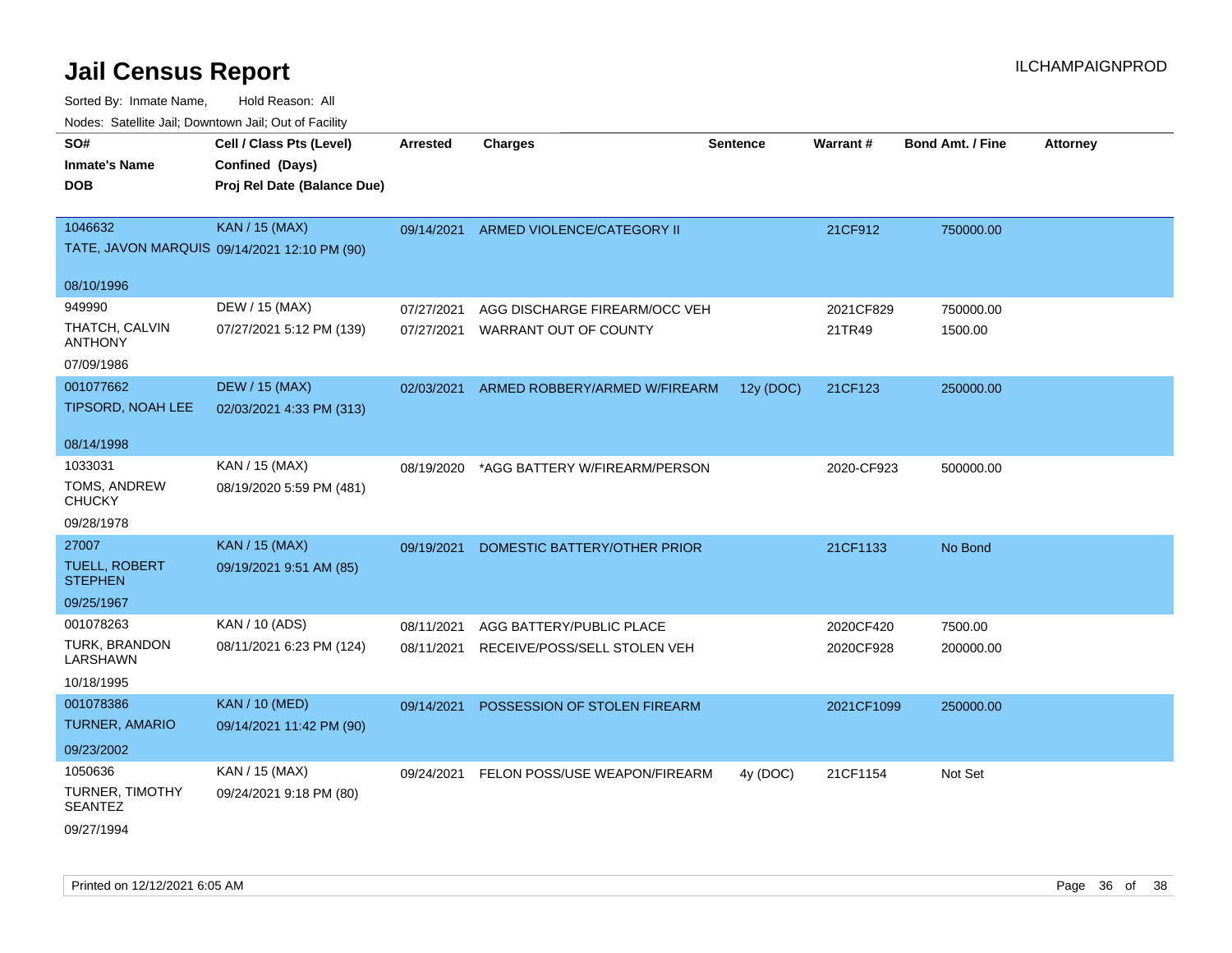Sorted By: Inmate Name, Hold Reason: All

| Nodes: Satellite Jail; Downtown Jail; Out of Facility |                             |                 |                                           |                 |               |                         |                 |  |
|-------------------------------------------------------|-----------------------------|-----------------|-------------------------------------------|-----------------|---------------|-------------------------|-----------------|--|
| SO#                                                   | Cell / Class Pts (Level)    | <b>Arrested</b> | <b>Charges</b>                            | <b>Sentence</b> | Warrant#      | <b>Bond Amt. / Fine</b> | <b>Attorney</b> |  |
| <b>Inmate's Name</b>                                  | Confined (Days)             |                 |                                           |                 |               |                         |                 |  |
| <b>DOB</b>                                            | Proj Rel Date (Balance Due) |                 |                                           |                 |               |                         |                 |  |
|                                                       |                             |                 |                                           |                 |               |                         |                 |  |
| 1040925                                               | <b>KAN / 10 (MED)</b>       | 10/05/2021      | AGG BATTERY/DISCHARGE FIREARM             |                 | 2021CF1105    | 1000000.00              |                 |  |
| <b>WEATHERALL,</b><br><b>JOHNNY EARL JAMES</b>        | 10/05/2021 4:17 PM (69)     |                 |                                           |                 |               |                         |                 |  |
| 04/29/1994                                            |                             |                 |                                           |                 |               |                         |                 |  |
| 1062558                                               | DEW / 10 (MED)              | 10/02/2021      | FELON POSS/USE WEAPON/FIREARM             |                 | 21CF1185      | Not Set                 |                 |  |
| <b>WELLS, JIAMANTE</b><br><b>AMORE</b>                | 10/02/2021 8:29 PM (72)     |                 |                                           |                 |               |                         |                 |  |
| 09/02/1995                                            |                             |                 |                                           |                 |               |                         |                 |  |
| 1002033                                               | <b>KAN / 15 (MAX)</b>       | 09/08/2021      | DRIVING ON SUSPENDED LICENSE              |                 | 2019-TR-11944 | 5000.00                 |                 |  |
| <b>WEST, ANTONIO</b>                                  | 09/08/2021 11:01 PM (96)    | 09/08/2021      | ARMED ROBBERY/ARMED W/FIREARM             |                 | 2020-CF-1406  | 500000.00               |                 |  |
| <b>DEONTA</b>                                         |                             | 09/08/2021      | AGG UNLAWFUL USE OF WEAPON/VEH            |                 | 2021-CF-AWOW  | <b>Not Set</b>          |                 |  |
| 04/15/1992                                            |                             | 09/08/2021      | OBSTRCT JUSTICE/LEAVE STATE               |                 | 2021-CF-AWOW  | <b>Not Set</b>          |                 |  |
|                                                       |                             | 09/08/2021      | ARMED VIOLENCE/CATEGORY I                 |                 | 2021-CF-AWOW  | <b>Not Set</b>          |                 |  |
| 1022068                                               | DEW / 15 (ADS)              | 10/10/2021      | FELON POSS/USE WEAPON/FIREARM             |                 | 21CF1212      | Not Set                 |                 |  |
| <b>WILKINS, MICHAEL</b><br>CARL                       | 10/10/2021 5:07 AM (64)     |                 |                                           |                 |               |                         |                 |  |
| 07/10/1992                                            |                             |                 |                                           |                 |               |                         |                 |  |
| 001077508                                             | <b>DEW / 15 (ADS)</b>       |                 | 12/10/2020 MURDER/STRONG PROB KILL/INJURE | 55y (DOC)       | 2020CF1293    | No Bond                 |                 |  |
| <b>WILLIAMS, CALVIN</b><br><b>TIMOTHY</b>             | 12/10/2020 8:55 PM (368)    |                 |                                           |                 |               |                         |                 |  |
| 10/23/2002                                            |                             |                 |                                           |                 |               |                         |                 |  |
| 539662                                                | KAN / 10 (MED)              | 08/14/2021      | <b>AGGRAVATED BATTERY</b>                 |                 | 21CF979       | No Bond                 |                 |  |
| WILLIAMS, JAVONTAE                                    | 08/14/2021 1:28 AM (121)    | 08/14/2021      | AGGRAVATED DOMESTIC BATTERY               |                 | 2020CF1098    | 25000.00                |                 |  |
| <b>DEMAR</b>                                          |                             | 08/14/2021      | DOM BTRY/CONTACT/1-2 PRECONV              |                 | 2021CF770     | 250000.00               |                 |  |
| 07/28/1991                                            |                             | 08/14/2021      | <b>CITY OV ARREST</b>                     |                 | 2017OV893     | 1000.00                 |                 |  |
| 1037579                                               | <b>KAN / 10 (MED)</b>       | 08/17/2021      | FELON POSS/USE WEAPON/FIREARM             |                 | 2019CF73      | No Bond                 |                 |  |
| <b>WILLIAMS, STEVEN</b><br>PATRICK, Second            | 08/17/2021 8:16 PM (118)    |                 |                                           |                 |               |                         |                 |  |
| 11/25/1994                                            |                             |                 |                                           |                 |               |                         |                 |  |